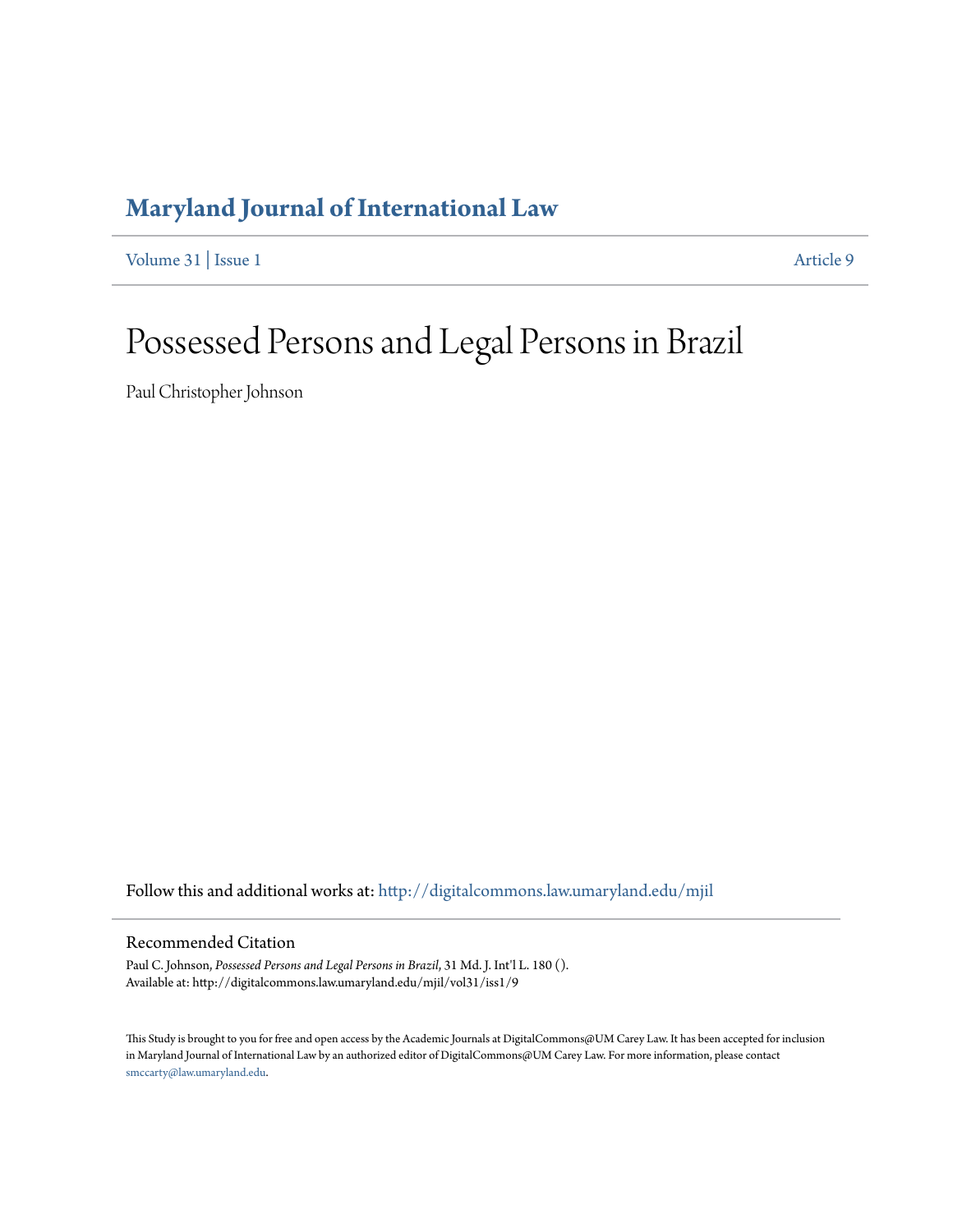# Case Studies: Continuation of Volume 29 Series

# Possessed Persons and Legal Persons in Brazil

PAUL CHRISTOPHER JOHNSON<sup>†</sup>

*If we put all together that the school-boy rehearses, that the crowd relates, and that the philosopher demonstrates about spirits, this would seem to constitute no small part of our knowledge. Nevertheless, I dare assert that all these smatterers could be placed in a most awkward embarrassment, if it should occur to somebody to insist upon the question, just what kind of a thing that is about which these people think they understand so much.*

-Kant, *Dreams of a Spirit Seer*<sup>1</sup>

In the zones of the Americas where plantation slavery formed an economic base built over three centuries, roughly from 1550–1850, to provision European colonies with cheap labor in the production of brazilwood, cacao, indigo, cotton, tobacco, and above all sugar, certain

<sup>© 2016</sup> Paul Christopher Johnson

<sup>†</sup> Paul Christopher Johnson is Professor of History, and of Afroamerican and African Studies, at the University of Michigan-Ann Arbor. He also co-edits the interdisciplinary journal, *Comparative Studies in Society and History*.

<sup>\*</sup> Given the Author's expertise and renowned knowledge of the topic, foreign language translations and other presentations of historical fact were accepted as accurate at publication; the Author is responsible for content therein.

 <sup>1.</sup> IMMANUEL KANT, DREAMS OF A SPIRIT SEER 41 (1900) (1766).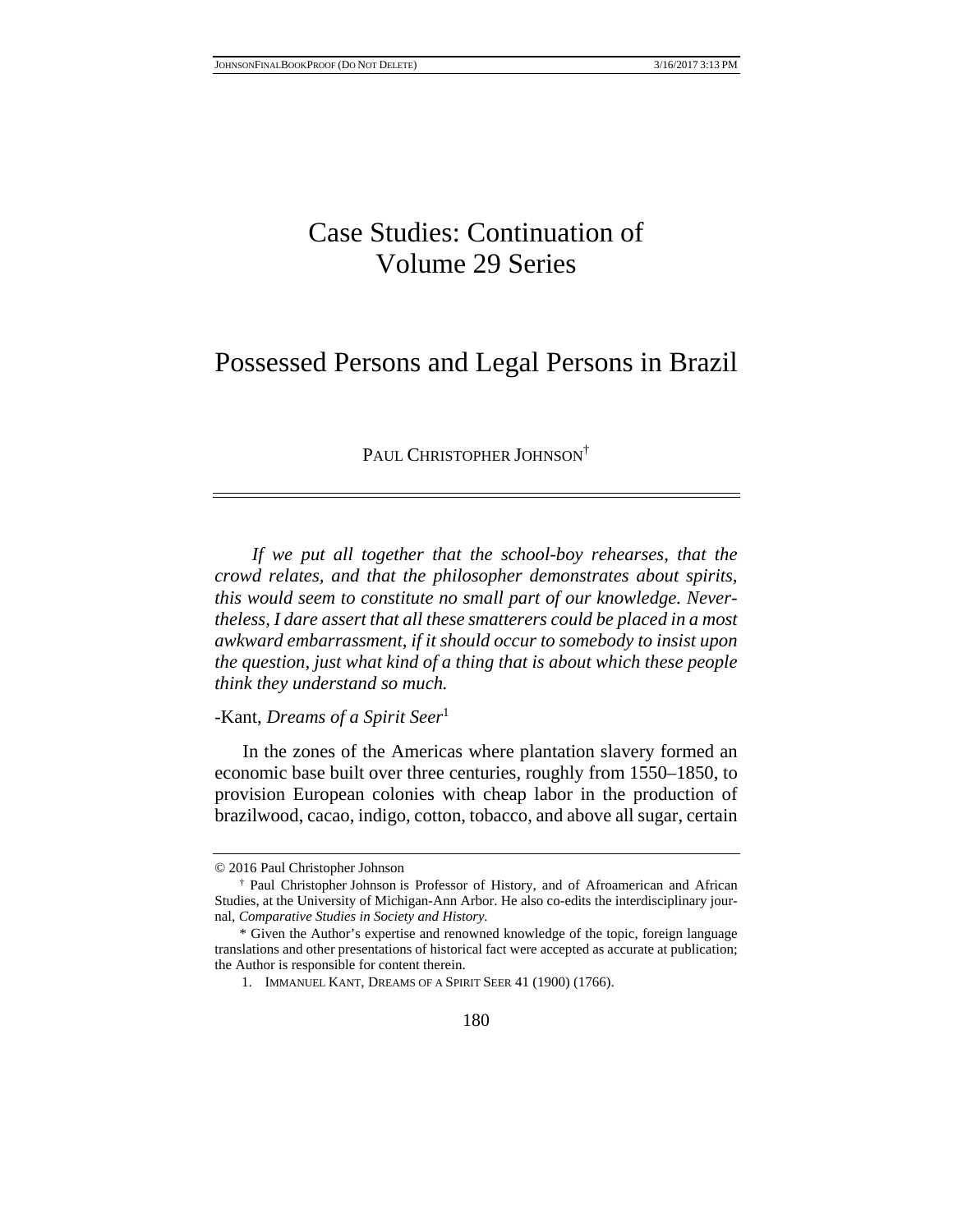patterns emerged.<sup>2</sup> Antonio Benítez-Rojo gathered them under the phrase, "the repeating island" in order to give emphasis to the relative uniformity of the plantation economy and its human machinery across the archipelago in spite of differences in language, geography, and culture.<sup>3</sup> I expand on his idea of a repeating morphology to also include the religious practices performed by slaves and their descendants, and the techniques of their control or suppression as applied by colonial governance. One of the regularities on the so-called repeating island was that Afro-Atlantic practices took shape as systems, traditions, or "thinly coherent" cultures within and alongside colonial Christianities—Protestant in the Dutch or British colonies and Catholic in the domains of Portugal, France, or Spain.<sup>4</sup> A second recurring feature was that Afro-Atlantic religions launched under plantation slavery often included ritual events evoking collective states which colonial officials, then criminologists and doctors, and finally psychiatrists and anthropologists, all described as "possession."5 A third regularity was that rituals where such spirit-possession events took place were rigorously policed and legally repressed. In the history of European encounters with peoples of Africa and the Americas, spirit-possessed action came to be viewed as the opposite of *individual* action—accountable, contract-worthy, transparent, and properly civil action—in early modern social theories that became the template for political states in the Americas.<sup>6</sup> Even more, the figure of "the possessed" helped define the

 <sup>2.</sup> *See* Ralph Lee Woodward, Jr., *The Political Economy of the Caribbean*, THE 1996 PORTER L. FORTUNE, JR. SYMP., (Oct. 4, 1996). The precise duration of the plantation form varies case by case: In Brazil, for example, enslaved Africans are first debarked in the 16th century, and slavery was officially abolished in 1888. *See* The *Lei Aurea* of 1888 (Golden Law) (abolishing slavery in Brazil).

 <sup>3.</sup> ANTONIO BENÍTEZ-ROJO, THE REPEATING ISLAND 8 (1996). "We can speak, nevertheless, of a Caribbean machine as important or more so than the fleet machine. This machine, this extraordinary machine, exists today, that is, it repeats itself continuously. It's called: the plantation." *Id*. Benítez-Rojo described the main function of the Caribbean plantation system as the transformation of nature into capital, and its transfer from the Caribbean archipelago to European metropoli. *Id*.

 <sup>4.</sup> *See* William H. Sewell, *The Concept(s) of Culture*, *in* BEYOND THE CULTURAL TURN: NEW DIRECTIONS IN THE STUDY OF SOCIETY AND CULTURE 35, 49, 52 (1999) (discussing the "thin coherence" of a cultural symbol system).

 <sup>5.</sup> Paul Christopher Johnson, *An Atlantic Genealogy of "Spirit Possession,"* 53 Comparative Stud. in Society & History 393, 395–396, 400, 407–408, 418 (2011). Spirit possession refers to the notion that an outside agent can occupy the body of a living human being and act through that body. Spirit possession involves beliefs, practices, social events, and religious institutions devoted to cultivating the incorporation of spirits by participants. This complex has long been considered a frequent component of African and Afro-Atlantic religions.

 <sup>6.</sup> Many scholars questioned the legal premise of the autonomous, free, individual whatsoever. *See, e.g.*, TALAL ASAD, *Trying to Understand French Secularism, in* POLITICAL THEOLOGIES 494, 523 (2006) (stating "[t]he liberal idea is that it is only when this individual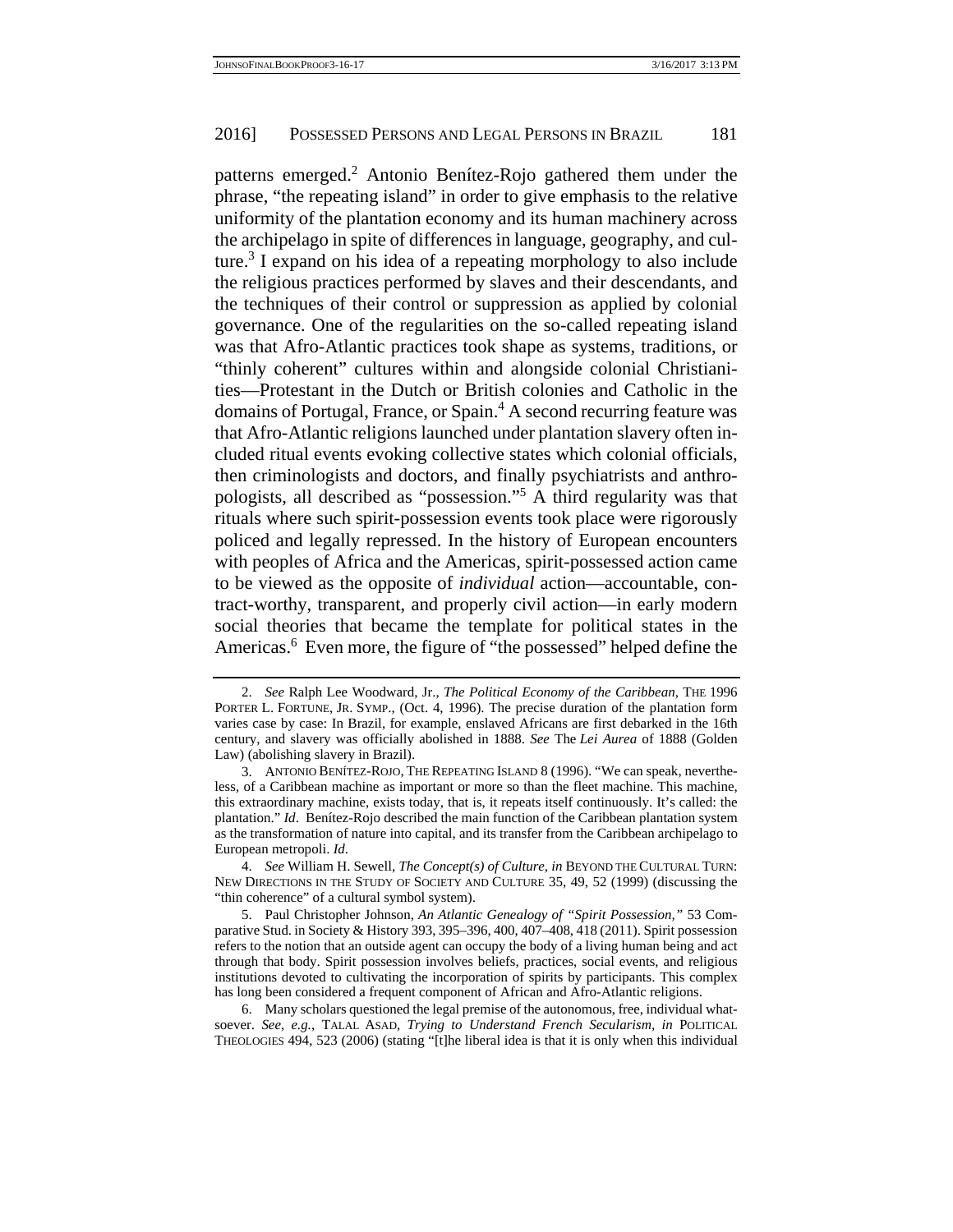proper sort of individual in relation to which civil participation in emergent states was imagined at all, beginning with the writings of Thomas Hobbes and John Locke in the mid-17th century.<sup>7</sup> These political philosophers tried to imagine and then describe the personhood that modern nation-states would need in order to survive and thrive. "Citizens" needed to be free, autonomous, rational individuals with durable identities; only such would be capable of making, guaranteeing, and fulfilling trustworthy contracts that nation-states founded on principles of private property would require. Certain forms of religion enabled and fortified the proper individualism—Protestantism above all—while others threatened to undermine it. African and Afro-Atlantic practices that appeared to generate non-rational states of possession were regarded as socially and politically dangerous; at best, productive of the worst form of shifty, intemperate, and impermanent persons and at worst, sedition, or revolution.

 Under French slave laws decreed in 1685 by Louis XIV as the "Code Noir" (Black Code), to take a prominent example, all slaves had to be baptized as Roman Catholic, and the practice of any other religion was prohibited.<sup>8</sup> African religions were especially feared as potential sources of slave insurrections, and ritual gatherings that produced states of possession were especially regarded as potential dangers. The Revolution in Haiti,<sup>9</sup> and the reports of a ritual pact that generated it, gave evidence that possession rituals could foment violent

sovereignty is invaded by something other than the representative democratic state, which represents his individual will collectively, and by something other than the market, which is the state's dominant civil partner (as well as its indispensable electoral technique), that free choice gives way to coerced behavior…"); BRUNO LATOUR, ON THE MODERN CULT OF THE FACTISH GODS 11 (2010) (stating "[n]either anti-fetishists nor fetishists know who acts and who is mistaken about the origins of action, who is master and who is alienated or possessed").

 <sup>7.</sup> *See, e.g.*, Thomas Hobbes' 1651 book *Leviathan* frequently invoked the threat of possession and other "enthusiast" religious experiences to the notion of rational citizenship that the modern nation-state would require. THOMAS HOBBES, LEVIATHAN 57 (1987) (stating "[a]nd for that part of Religion , which consisteth in opinions concerning the nature of Powers Invisible, there is almost nothing that has a name, that has not been esteemed amongst the Gentiles, in one place or another, a God, or Divell; or by their Poets feigned to be inanimated, inhabited, or possessed by some Spirit or other").

 <sup>8.</sup> SUE PEABODY & KEILA GRINBERG, SLAVERY, FREEDOM, AND THE LAW IN THE ATLANTIC WORLD: A BRIEF HISTORY WITH DOCUMENTS 31–36 (2007); Le Code Noir [C. Noir] [Black Code] Mar. 1685, art. 2, 3 (Fr.).

 <sup>9.</sup> The Revolution against the French colony of Saint Domingue was launched in 1791 and culminated with the 1804 declaration of a new state called by the indigenous name for mountainous place, "Haiti." LAURENT DUBOIS, A COLONY OF CITIZENS: REVOLUTION AND SLAVE EMANCIPATION IN THE FRENCH CARIBBEAN, 1787–1804, 107–112, 320, 441 (2004).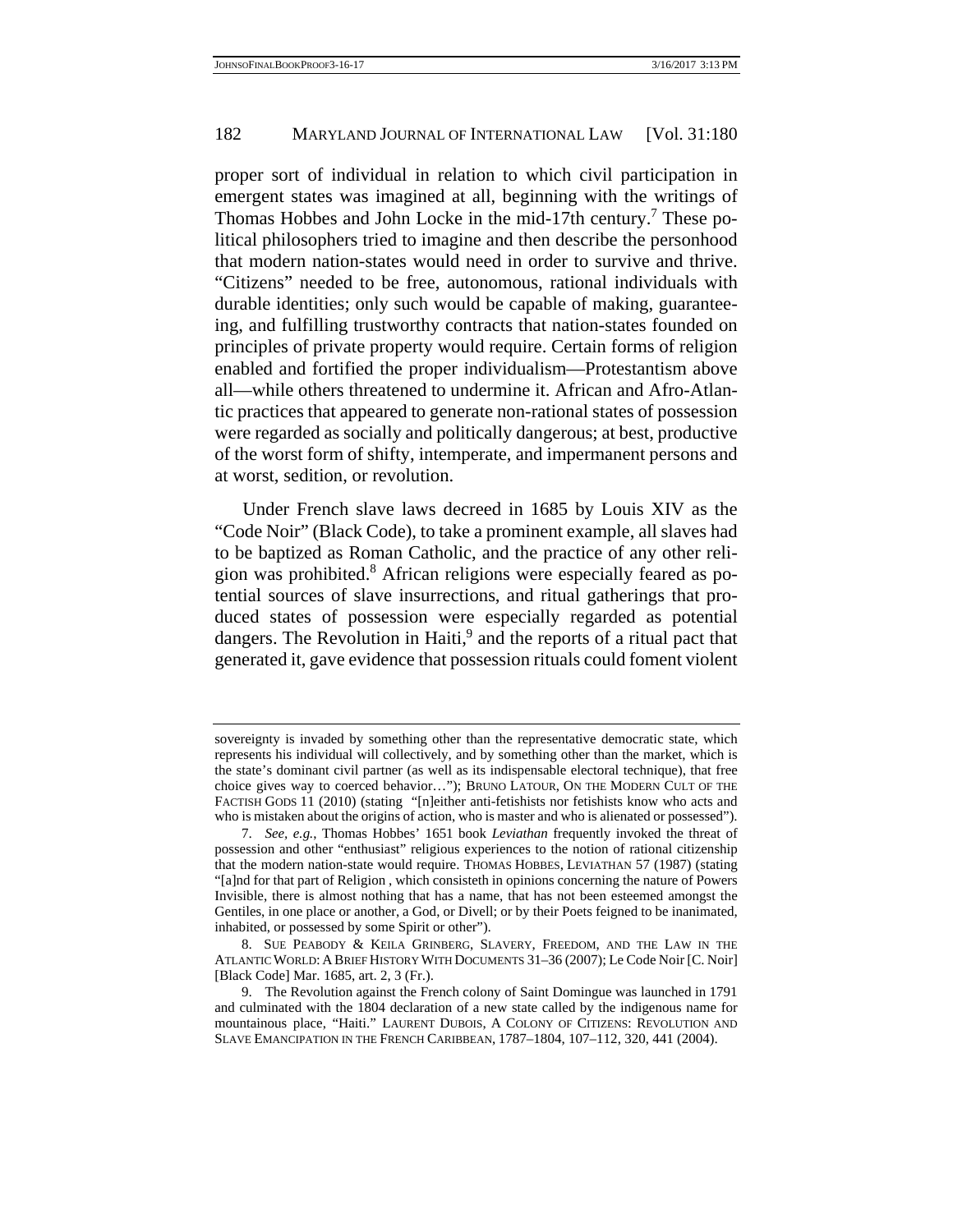rebellion.10 Afro-Atlantic possession practices were policed and legally repressed more aggressively than ever. Laws regulating religious practices of slaves were enacted across the Caribbean basin, from Surinam to Cuba, and from Trinidad to Brazil. Beginning in the  $18<sup>th</sup>$  century, slaves' religions in British colonies were regulated by Anti-Witchcraft Laws.<sup>11</sup> In Jamaica and Trinidad, anti-Obeah Acts were passed in 1816 and in 1898 to curtail African healing practices; there were likewise prohibitions against Shouters, or Spiritual Baptists, after  $1916$ .<sup>12</sup> In  $20<sup>th</sup>$  century Haiti, Vodou was legally attacked by North Americans under Penal Code Laws 405-7 against *sortilèges* ("spells") even as Vodou was luridly fantasized about, and not seldom enjoined, during the U.S. occupation of Haiti from 1915 to 1934, spawning a wave of Hollywood horror movies on "voodoo" and zombies when those Marines returned home.<sup>13</sup>

In Brazil, a less dramatic story about the repression and freedom of

 11. PAUL CHRISTOPHER JOHNSON, *Introduction*, *in* SPIRITED THINGS: THE WORK OF "POSSESSION" IN AFRO-ATLANTIC RELIGIONS 1, 9 (2014); *see also* An Act to Remedy the Evils arising from Irregular Assemblies of Slaves, Jamaica, 1760, TNA CO 139/21 (where Obeah, a kind of sorcery in the Caribbean, became illegal).

 12. *See* DIANA PATON, NO BOND BUT THE LAW: PUNISHMENT, RACE AND GENDER IN JAMAICAN STATE FORMATION (2004);*see also* Sasha Turner Bryson, *The Art of Power: Poison and Obeah Accusations and the Struggle for Dominance and Survival in Jamaica's Slave Society*, 41 CARIBBEAN STUD. 61, 65 (2013).

 <sup>10.</sup> The Revolution was said to have begun in a ritual event. The event was a legendary Vodou ceremony held at Bois Caiman, the Alligator Woods, on or around August 14, 1791. The main sources are Antoine Dalma's *History of the Revolution*, published in 1814, but supposedly written in 1793–1794, and an oral report from a mulatto woman named Cecile Fatiman, a priestess (*manbo*) who was at the event (as told to her grandson and thence to Etienne Charlier, who published it). *See* ANTOINE DALMAS, HISTOIRE DE LA REVOLUTION DE SAINT-DOMINGUE XX (1977); ETIENNE D. CHARLIER, APERÇU SUR LA FORMATION HISTORIQUE DE LA NATION HAÏTIENNE XX (1954); DAVID PATRICK GEGGUS, HAITIAN REVOLUTIONARY STUDIES 81, 82 (2002). To say that a ritual directly motivated the rebellion is speculation, but among Haitians the Vodou ritual is popularly viewed as the spur of the Revolution*. See* DUBOIS,*supra* note 9, at 432.

 <sup>13.</sup> *See generally* DIANA PATON, THE CULTURAL POLITICS OF OBEAH 41, 143 f.164 (2015) (discussing anti-Obeah acts in Jamaica and Trinidad); REINALDO L. ROMÁN, GOVERNING SPIRITS: RELIGION, MIRACLES, AND SPECTACLES IN CUBA AND PUERTO RICO, 1898–1956 (2007). On Haiti see KATE RAMSEY, THE SPIRITS AND THE LAW: VODOU AND POWER IN HAITI 13, 120 (2011) (discussing anti-Obeah acts and anti-Shouters acts in Haiti); Michael Norton, *Haiti Officially Sanctions Voodoo*, Midland Reporter Telegram (Apr. 10, 2003), http://www.mrt.com/import/article\_8c236da5-fdb8-57ed-837c-8b2512ed55f3.html (reporting how Vodou became a bona fide, fully legal "religion" endowed with official state powers to marry and bury, on April 4, 2003, under President Aristide). The most famous of the early horror movies featuring Vodou was the 1943 hit, "I Walked With a Zombie." Others were "Voodoo Island" (1941), and "Voodoo Man" starring Bela Lugosi (1944). I WALKED WITH A ZOMBIE (RKO Radio Pictures, Inc. 1943); VOODOO ISLAND (Oak Pictures, Inc. 1957); Voodoo Man (Banner Productions 1944).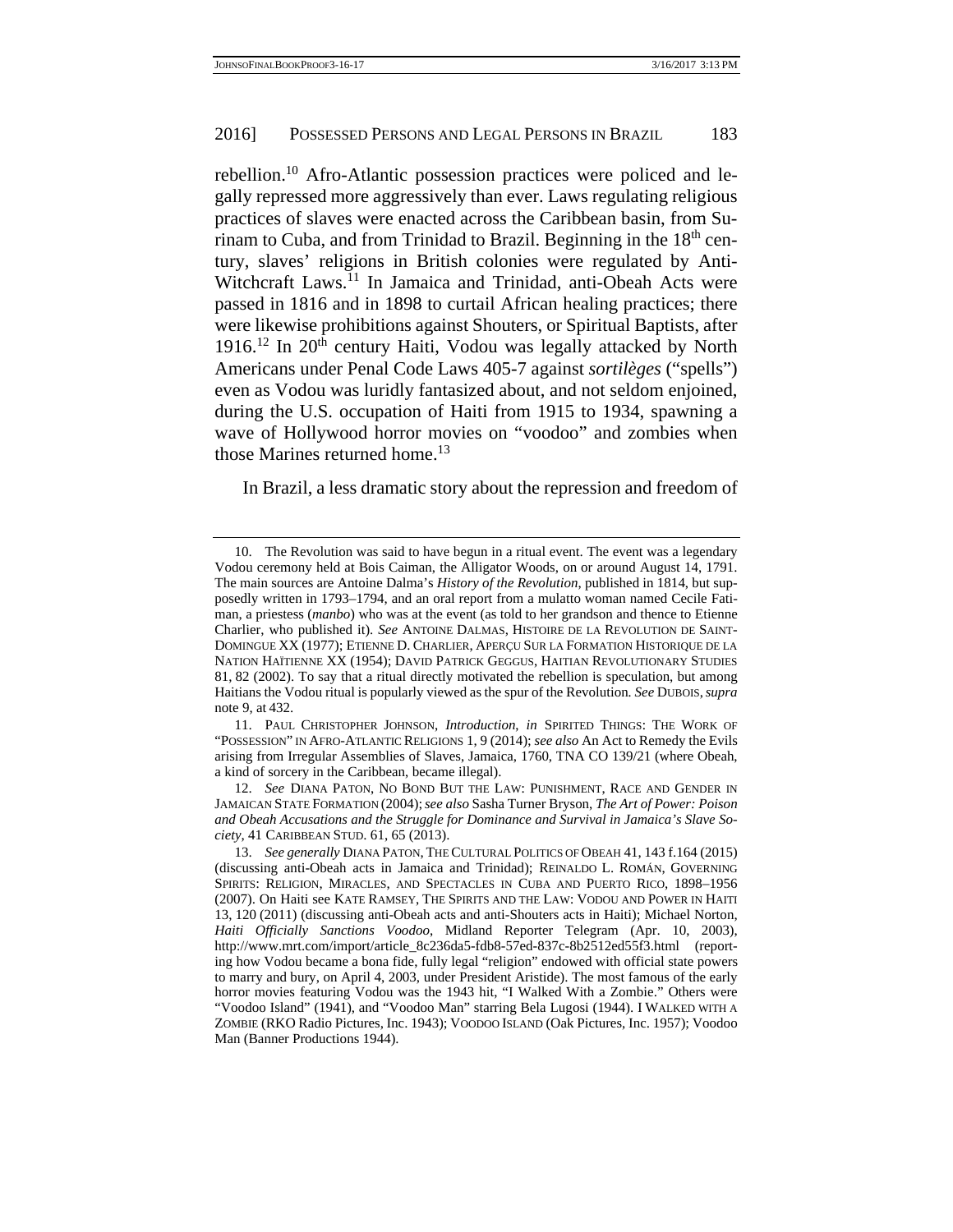religion unfolded. During most of the colonial period, Afro-Brazilian religions were classified as fetishism (feiticaria) or witchcraft, and regulated under the Portuguese Philippine Code (Ordenações Filipinas), named for the Spanish King Phillip who ruled Portugal and announced the code in  $1602<sup>14</sup>$ . The Portuguese Inquisition also levied punishments against *feitiçaria*. In the early 19<sup>th</sup> century, with Brazil's independence (1822) new laws on religion came into effect, lasting until emancipation in 1888.15 For example, from 1830, the Criminal Code (Chapter 1, Article 276) levied consequences for offenses against "religion, morality and good custom," which included any religious practice not viewed as Catholic.

 The transition from the Monarchy to new Republic, in 1890, brought with it another key shift, namely the declaration of freedom of religion and the official separation of church and state. These were announced in the Decree 119A of January 7, 1890, and ratified in the Constitution of 1891.<sup>16</sup> Freedom of religion was an ideal only partly realized.17 For example, members of monastic orders requiring vows

 <sup>14.</sup> ORDENAÇÕES FILIPINAS [C. CIV.] [CIVIL CODE] book V, title III (1602) (Braz.). "On Fetishists," prohibits the invocation of spirits and the use of material artifacts to this end.

 <sup>15.</sup> Prior to its modern applications by Karl Marx and then Sigmund Freud, fetishism referred to illegitimate religious practices. It stemmed from the Portuguese word *feitiço*, meaning an object made by a human hand, and used by the Portuguese to describe African uses of ritual objects on the west coast of Africa beginning in the late fifteenth century. By 1600 the word was au courant across European languages, as it was used by the Dutchman Pieter de Marees to describe practices on the Gold Coast, roughly today's Ghana, in his description from 1602. In 1760, the French scholar Charles de Brosses coined the term f. . .tichisme, still using descriptions of the Gold Coast and Dahomey as his main exemplars. *See* PIETER DE MAREES, DESCRIPTION AND HISTORICAL ACCOUNT OF THE GOLD KINGDOM OF GUINEA (1602); CHARLES DE BROSSES, DU CULTE DES DIEUX FÉTICHES, OU PARALLÈLE DE L'ANCIENNE RELIGION DE L'EGYPTE AVEC LA RELIGION ACTUELLE DE NIGRITIE (1760). *See generally* William Pietz, *The Problem of the Fetish, I*, 9 RES: Anthropology and Aesthetics 5 (1985); William Pietz, *The Problem of the Fetish, II*, 13 RES: Anthropology and Aesthetics 23 (1987); William Pietz, *The Problem of the Fetish, IIIa: Bosmann's Guinea and the Enlightenment Theory of Fetishism*, 16 RES: Anthropology and Aesthetics 105 (1988) (describing the genealogy of fetishism as a religious problematic).

 <sup>16.</sup> CONSTITUIÇÃO 1891 [CONSTITUTION] art. LXXII, §3 (Braz.) (stating "[a]ll individuals and religious confessions may publically and freely practice their religion, associate for this reason, and acquire property to this end" ("Todos os individuos e confissões religiosas podem exercer publica e livremente o seu culto, associando-se para esse fim adquirindo bens, observadas as disposições do direito commum.").

CONSTITUIÇÃO 1891 [CONSTITUTION] art. LXXII §7 (Braz.) (declaring the separation of church and state as "[n]o religion or church will benefit from official support or have any relation of dependence or alliance with the federal government or its states"("Nenhum culto ou igreja gozará de subvenção official, nem terá relações de dependencia, ou alliança com o Governo da União, ou o dos Estados.").

 <sup>17.</sup> This is the case in every nation-state; freedom of religion is always and necessarily only partly realized. *E.g.,* WINNIFRED FALLERS SULLIVAN, THE IMPOSSIBILITY OF RELIGIOUS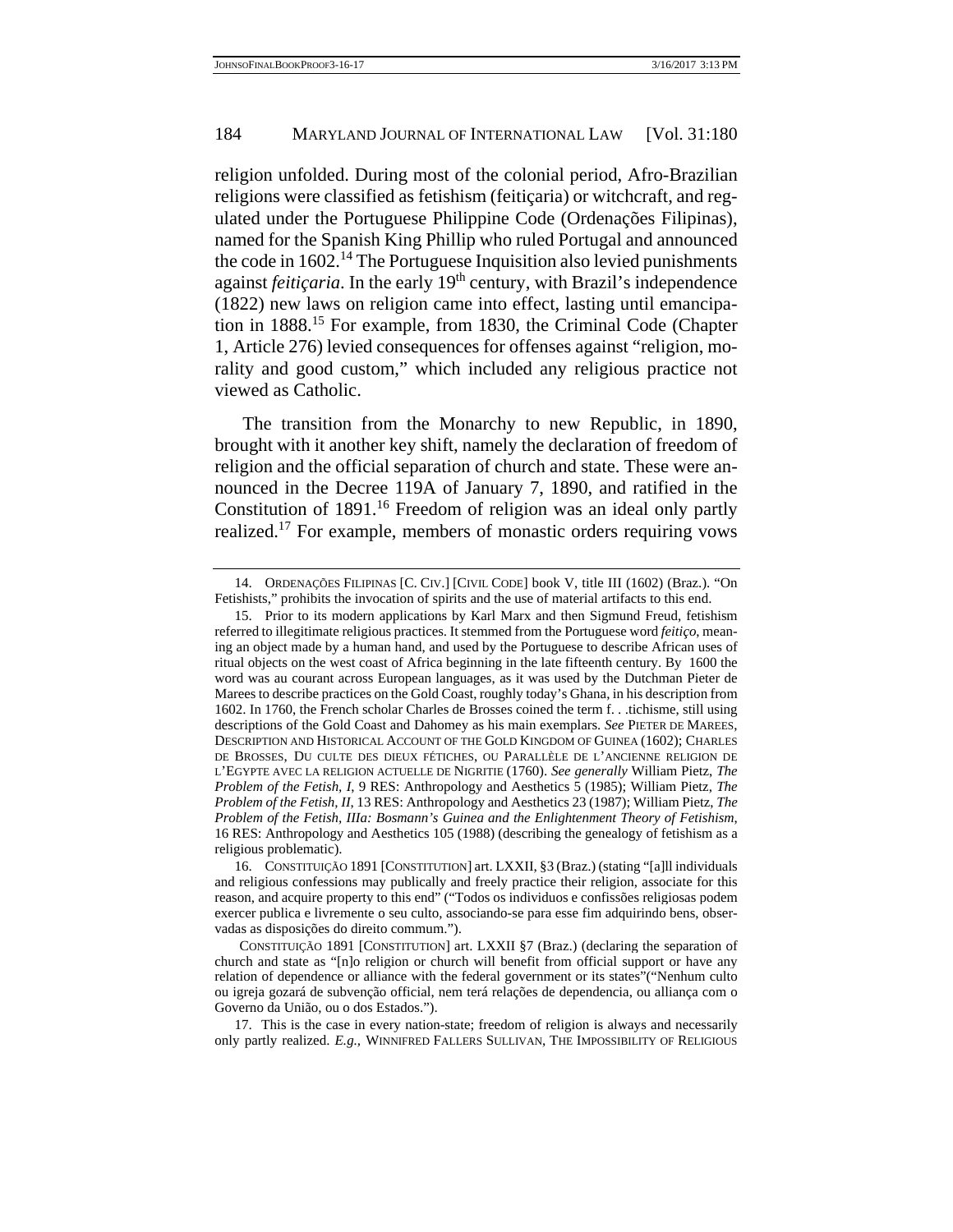of obedience were prohibited from voting, since they had renounced their autonomy as individuals.18 Freedom of religion was especially restricted, however, in regard to Afro-Brazilian traditions. New legal controls of Africans and Afro-Brazilians were established only months after the declaration of religious freedom, serving as "clawback" mechanisms to restrict Afro-Brazilian ritual practices.19 Decree 528 of June 28, 1890, prohibited African immigration.<sup>20</sup> Law 173 of 1893 set limits on religious associations, requiring all congregations to be registered with the state, and requiring them to refrain from promoting "illicit" or "immoral" ends.<sup>21</sup> The Penal Code of 1890 interdicted "pretending" to be a religious leader for monetary or other gain, a crime that could implicate virtually any non-Catholic priest.<sup>22</sup>

 But most important of all among these clawback laws was the addition to the Penal Code in 1890 of three new articles, numbers 156, 157, and 158. Article 156 prohibited illegal medicine.<sup>23</sup> Article 157 prohibited "the practice of spiritism, magic and its sorceries, talismans and cartomancy to arouse sentiments of hate and love, the promise to cure illnesses, curable and not curable; in sum, to fascinate and subjugate public belief."24 Article 158 proscribed "administering, or simply prescribing any substance of the natural domains for internal or external use, or in any way prepared, thus performing or exercising the office denominated as curandeiro."25 Roughly speaking, Article 156 restricted healing practices, Article 157 prohibited the invocation of

24. *Id.*

FREEDOM (2005).

 <sup>18.</sup> CONSTITUIÇÃO 1891 [CONSTITUTION] art. LXX, §4 (Braz.).

 <sup>19.</sup> YVONNE MAGGIE, MEDO DO FEITIÇO: RELAÇÕES ENTRE MAGIA E PODER NO BRASIL (1992); EMERSON GIUMBELLI, O CUIDADO DOS MORTOS: UMA HISTÓRIA DA CONDENAÇÃO E LEGITIMAÇÃO DO ESPIRITISMO (1995); PAUL CHRISTOPHER JOHNSON, SECRETS, GOSSIP AND GODS: THE TRANSFORMATION OF BRAZILIAN CANDOMBL . . . (2002).

 <sup>20.</sup> Decreto no. 528, de 28 de Junio de 1890, DIÁRIO OFICIAL DA UNIÃO [D.O.U] de 28.6.1890 (Braz.).

 <sup>21.</sup> Decreto no. 173, de 10 de Setembro de 1893, DIÁRIO OFICIAL DA UNIÃO [D.O.U] de 10.9.1893 (Braz.).

 <sup>22.</sup> Decreto no. 847, de 11 de Outubro de 1890, DIÁRIO OFICIAL DA UNIÃO [D.O.U] de 11.10.1890 (Braz.) (stating it is to a crime to "[p]retend to be a minister of a religious confession or exercise functions as such for financial gain or any other use. ("Fingir-se ministro de qualquer confissão religiosa e exercer as funcções respectivas para obter de outrem dinheiro ou utilidade.").

 <sup>23.</sup> Decreto no. 847, de 11 de Outubro de 1890, DIÁRIO OFICIAL DA UNIÃO [D.O.U] de 11.10.1890 (Braz.).

 <sup>25.</sup> *Id.*; MAGGIE, *supra* note 19, at 22; GIUMBELLI, *supra* note 19, at 55; JOHNSON, *supra* note 26, at 77, 82.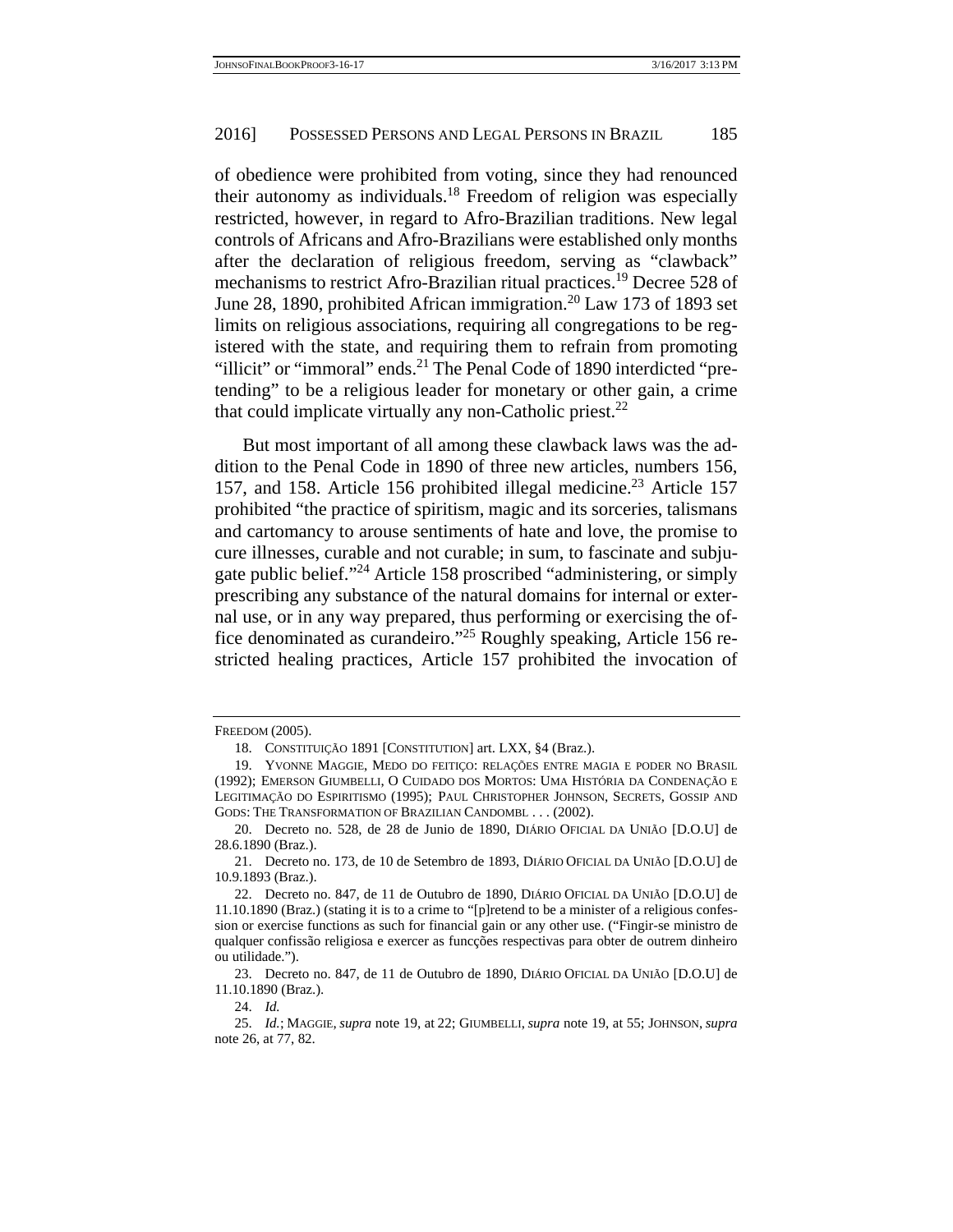spirits or the manufacture of objects understood to have power or mobilize sentiments, and Article 158 repeated 156, specifying the occupation of the usually indigenous or Afro-Brazilian religious healer, curandeiro. Yet none of these articles were seen as contravening freedom of religion because Afro-Brazilian practices were regarded less as "religion" than as a hybrid of custom, morality, hygiene and health. $^{26}$ Afro-Brazilian ritual practices were policed and prosecuted under these so-called "public health" laws, until 1940.<sup>27</sup>

 Noteworthy is how Afro-Brazilians religions were legally classified as a form of disease afflicting the national body.<sup>28</sup> The regulation of Afro-Brazilian religions was intended to cause their cessation. The imagined scenario, at least from the perspective of the agents of the State, was that freed slaves would assimilate and adopt religious identities in keeping with the national form—that is, as Roman Catholic.<sup>29</sup> African religions were not viewed as part of the legally protected freedom of religion; instead they were relegated to the alternative legal track of public health and hygiene law.

 In fact, the Afro-Brazilian religion called Candomblé—a tradition similar to Haitian Vodou or Cuban Santería, which conducts ritual events in which the gods of West Africa (orixás) are incorporated in the bodies of devotees—was never fully protected under the 1891 constitutional "freedom of religion" clause until 1976.<sup>30</sup> Unlike Afro-American religious practices, there was no revolution after which religious freedom was directly bestowed on Afro-Brazilian religions. Rather, over a period of fifty years, spirit possession practices came to seem familiar and domestic rather than foreign and dangerous. This

 <sup>26.</sup> Paul Christopher Johnson, *Law, Religion, and "Public Health" in the Republic of Brazil*, 26 LAW & SOCIAL INQUIRY 9, 15–20 (2001).

 <sup>27.</sup> *Id.*

 <sup>28.</sup> *See, e.g.*, JURANDIR FREIRE COSTA, ORDEM MÉDICA E NORMA FAMILIAR (1989); Dain Borges, *'Puffy, Ugly, Slothful, and Inert': Degeneration in Brazilian Social Thought, 1880– 1940*, 25 J. LATIN AM. STUD. 235 (1993).

 <sup>29.</sup> So, for example, the first medical doctor and criminologist to study Candomblé in any depth, Raimundo Nina Rodrigues, expressed concern about the degree to which practitioners of this religion *could* become legitimately Catholic or Brazilian.

RAIMUNDO NINA RODRIGUES, O ANIMISMO FETICHISTA DOS NEGROS BAHIANOS 15, 28 (1935). 30. For a concise summary of the religion of Candomblé, *see* JOHNSON, *supra* note 26, at 35. On the achievement of freedom of religion for Candomblé, *see* J. LORAND MATORY, BLACK ATLANTIC RELIGION: TRADITION, TRANSNATIONALISM AND MATRIARCHY IN THE AFRO-BRAZILIAN CANDOMBLE 261 (2009). In Haiti, Vodou was not granted full legitimacy as a "religion," with the right for its priests to legally marry and bury citizens, until 2003, under Jean-Bertrand Aristide. See Paul Christopher Johnson, *Secretism and the Apotheosis of Duvalier*, JOURNAL OF THE AMERICAN ACADEMY OF RELIGION 420, 440 (2006).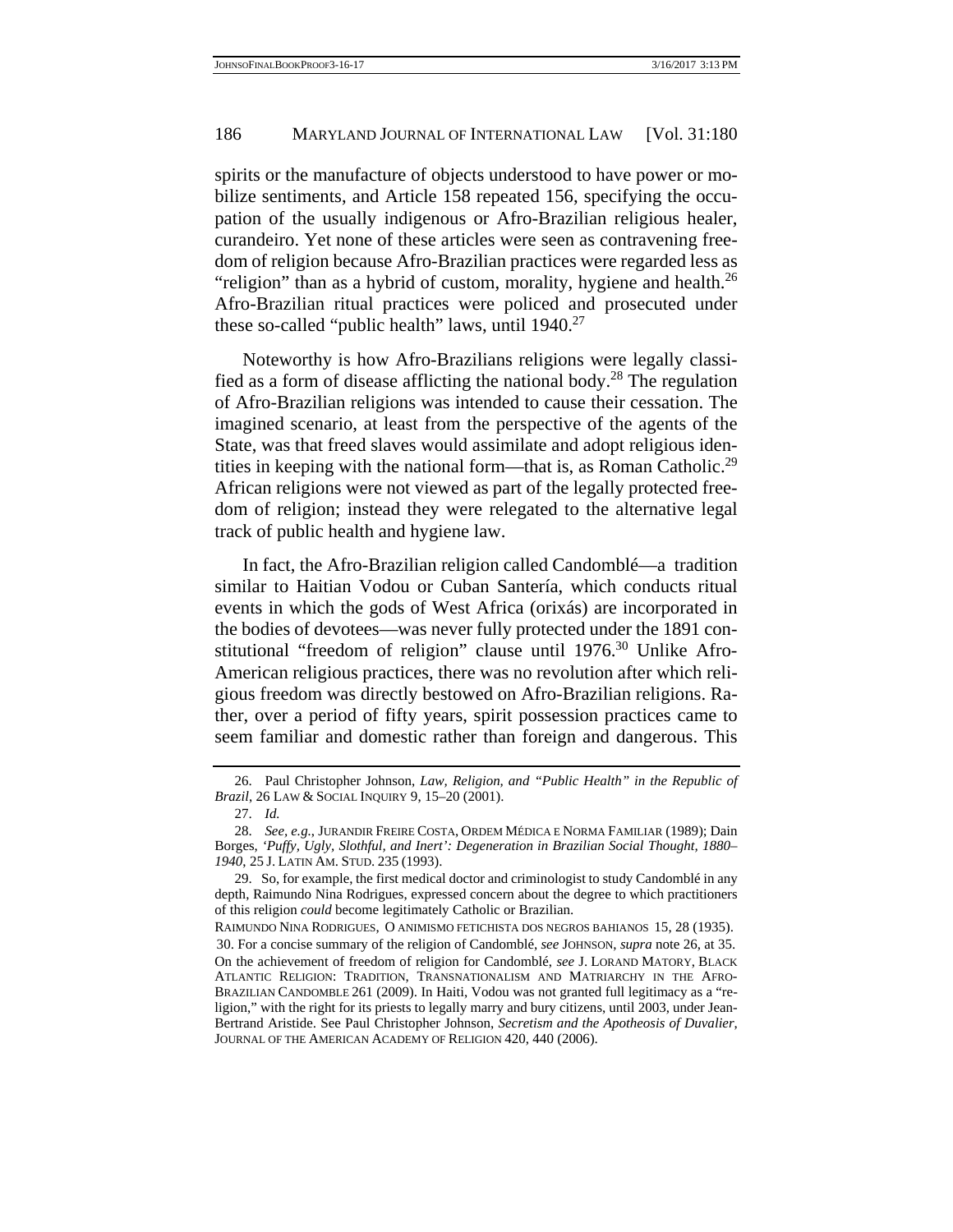occurred as they were gradually associated with North American and European practices of Spiritism inspired by the French writer Allan Kardec.

 Spiritism was a new religious movement spawned in the 1850s in part from technological developments like the telegraph and photography. Its adherents perceived messages from the dead, much as the telegraph enabled hearing messages from afar. Allan Kardec began publishing manuals on the techniques of communicating with the dead in 1857; by 1860 his books were already widely circulating in Brazil and acquiring a following among elites.<sup>31</sup> Like Afro-Brazilian rituals, Spiritism involved mediumship or spirit possession, yet it came to be viewed as a legitimate middle-class religion in the first decades of the  $20<sup>th</sup>$  century. The legitimacy of Spiritism slowly shifted how elites viewed Afro-Brazilian traditions.<sup>32</sup> Mediated and brokered by Euro-American Spiritualism and its popular appeal, possession practices became a standard and universally accepted ritual repertory by the mid-20th century in Brazil; perhaps even a part of its particular social contract.<sup>33</sup>

 In the following pages, I recount and interpret two kinds of legal processes and two sets of spirits that appeared in Brazil roughly a century apart, one from 1871 and others from almost a century later, after the legitimization and normalization of possession practices through the acceptance and toleration of Spiritism and, later, of Afro-Brazilian Candomblé. By counter-posing cases from the two periods, I aim to cast into relief the legal repression of spirit possession, and in the later case the elevation and even legal uses *of* spirit possessions. Thus juxtaposed, the cases raise key questions, elaborated in the Discussion section: What is a "legal person"? What kind of personhood does law require? The comparison will show that the legal person is a shifting target. In the first case of an accused Afro-Brazilian priest named Juca Rosa, his possessed personhood rendered him criminally outside of the

 <sup>31.</sup> ALLAN KARDEC, LE LIVRE DES ESPRITS (1857). On this and other works' circulation from France to Brazil, see MARION AUBRÉ E AND FRANÇOIS LAPLANTINE, LA TABLE, LE LIVRE ET LES ESPRITS: NAISSANCE, EVOLUTION ET ACTUALITÉ DU MOVEMENT SOCIAL SPIRITE ENTRE FRANCE ET BRÉSIL (1990); DAVID J. HESS, SPIRITS AND SCIENTISTS: IDEOLOGY, SPIRITISM, AND BRAZILIAN CULTURE 86 (1991).

 <sup>32.</sup> GIUMBELLI, *supra* note 19, at 229.

 <sup>33.</sup> The Brazilian anthropologist Gilberto Velho, for example, described the familiarity with the idiom of spirits and spirit-possession as a "strong binding factor" for understanding otherwise heterogenous Brazilian social experience. See GILBERT VELHO, *Unidade e fragmentação em sociedades complexas*, in DUAS CONFERÊNCIAS 27, 34, 41 (1992).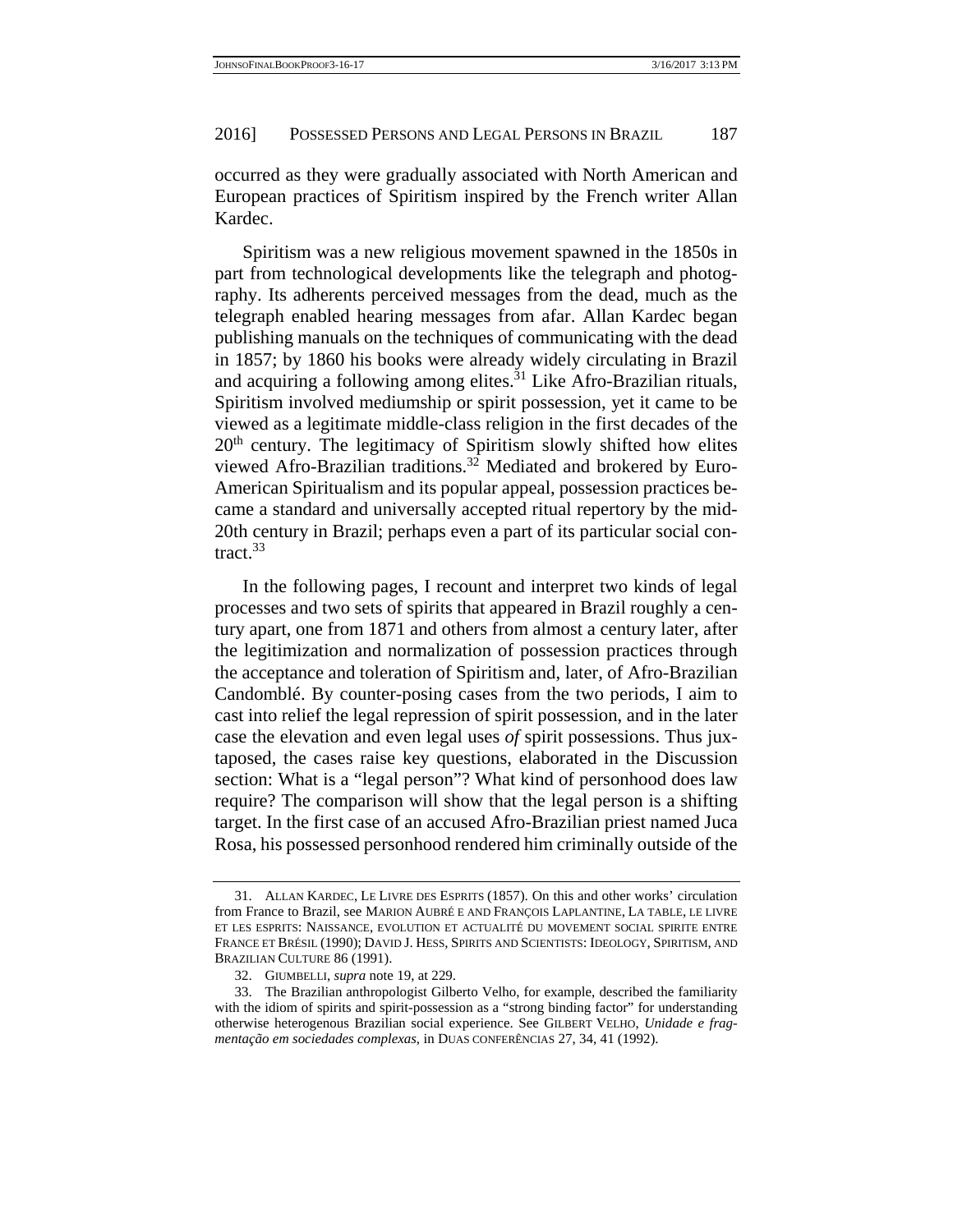law. He was, so to say, possessed of an illegal personhood. The second case presented, a set of more recent trials in Brazil involving spirittestimonies have, by contrast, placed possession states at the center of at least some legal decisions. Spirits and their human mediators have been used as a potential legal tool and technique of truth-telling. All the cases involving possession, though, entail and allow a deferral or complicating of individual accountability, as spirits have variously infiltrated the legal process.

 I begin with 1871 and the case of Juca Rosa, a famous Afro-Brazilian "sorcerer" (*feitiçeiro*). In the second part, I describe several cases from the 20th and 21st centuries where spirit-testimonies transmitted in writing by possessed mediums entered into the legal process. In the concluding discussion, I compare the cases and call attention to the challenge of discerning and defining the "legal person" in societies were multi-personated bodies are cultivated.

## 19TH CENTURY BRAZIL AND THE CASE OF JUCA ROSA

# *A context of social and national transition*

Brazilian trade with states other than Portugal greatly expanded in 1808, with the opening of Brazilian ports and the loosening of a strictly enforced mercantile relation with Portugal.<sup>34</sup> The charter expanded trade with Great Britain, but in so doing also invited new religious diversity. Protestant and Jewish traders and their descendants now mixed with Catholics, and debates about a "civil" idea of religion that would give equal rights to non-Catholics were initiated. Religious toleration was officially registered in Brazil's 1824 Constitution, Article 5, in the wake of declaring its independence from Portugal in 1822.35 Still, the 1830 Criminal Code (Article 276) declared the public display or participation in any religion other than that of the State to be a crime, and even proscribed the seeking of spiritual "gifts" (*graças*) or other religious kinds of authority from outside the State.<sup>36</sup> In prac-

 <sup>34.</sup> This decree (*carta régia*) of January 28, 1808 was promulgated by the Prince-Regent João VI, as the Decreto de Abertura dos Portos às Nações Amigas (Decree Opening Ports to Friendly Nations).

 <sup>35.</sup> *See* JOHNSON, *supra* note 26 at 77.

 <sup>36.</sup> *See* 1830 Criminal Code Article 81: ([Under the category of Crimes against the Nation]: Taking recourse of entreaties to spiritual benefits, distinctions or privileges of the Ec-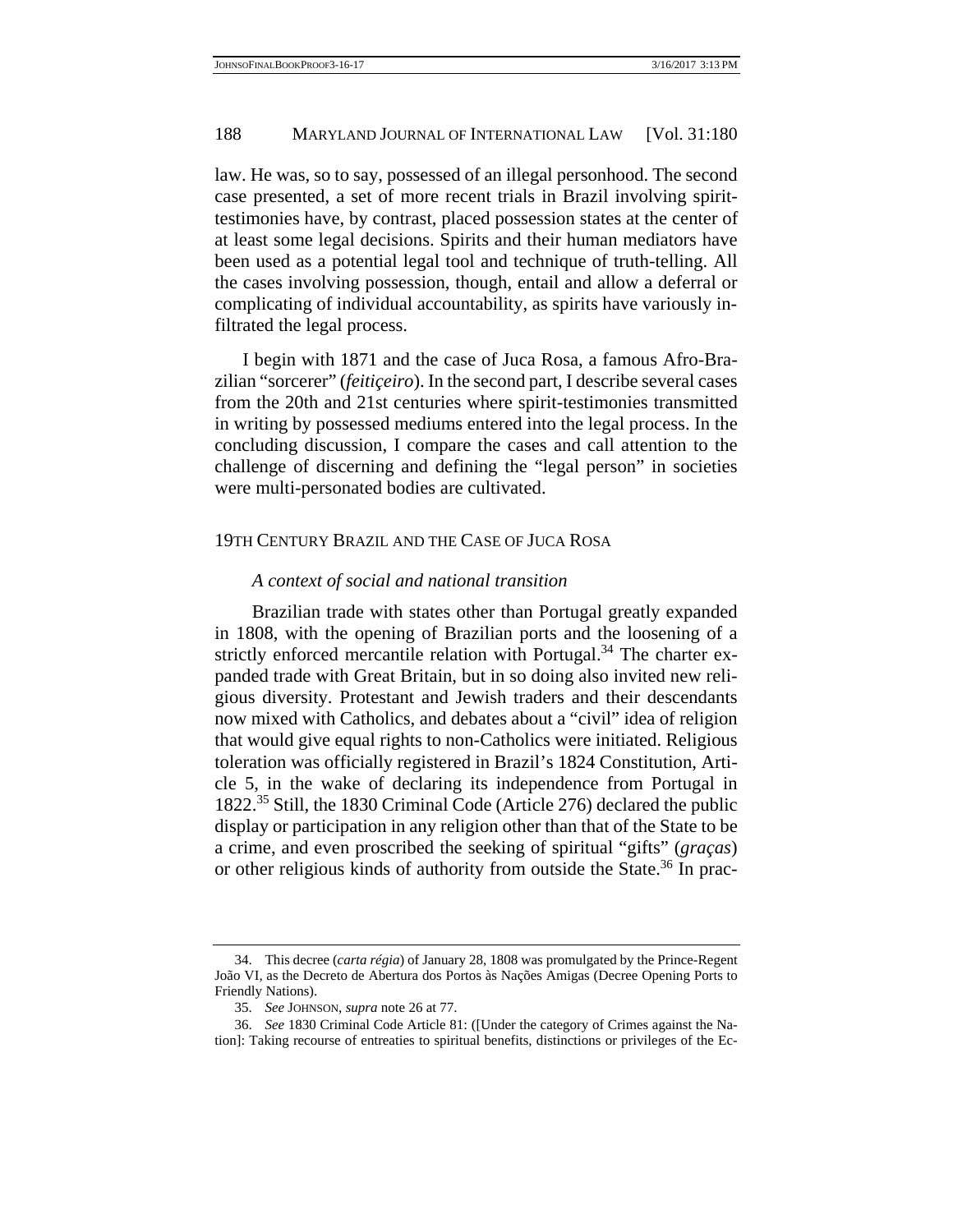tice, Catholicism remained in control of virtually all aspects of Brazilian personhood: marrying, burying, and inheritance, but even a subject's legal existence whatsoever. As the Brazilian historian Keila Grinberg noted, "In the last instance the Church guarded even the power to determine the juridical status of a person, since the sole documents of individual registration were produced in the Church—especially baptismal records that in practice served as birth certificates."37

 Afro-Brazilian ritual practices, meanwhile, though operating in the direct shadow of the Catholic Church and even appropriating Catholicism's saints, festal days, garments and tools, did not even register in the constitutional question of religious tolerance. Since 1810 the question of religious liberty had focused mostly on accommodating foreign Protestants.38 African and Afro-Brazilian slaves underwent nominative conversions and regularly took part in Catholic saints' day holidays.<sup>39</sup>

The Criminal Code of 1830 can be consulted at:

http://www.planalto.gov.br/ccivil\_03/leis/lim/lim-16-12-1830.htm (last viewed on March 2, 2016).

 In the Constitution of 1824, freedom of "private" religion, as "domestic cults," was promulgated. See Article 5: The Apostolic Roman Catholic Religion will continue to be the religion of the Empire. All other religions will be permitted in household or private practice, or in houses designated for this purpose without any exterior marks of a temple.

 ("A Religião Católica Apostólica Romana continuará a ser a religião do Imp. . .rio. Todas as outras religiões serão permitidas com seu culto dom. . .stico, ou particular, em casas para isso destinadas, sem forma alguma exterior de templo.").

The Constitution of 1824 can be consulted at:

37. KEILA GRINBERG, CÓDIGO CIVIL E CIDADANIA 38 (2001).

 39. *See, e.g.*, KATIA M. DE QUEIRÓS MATTOSO, TO BE A SLAVE IN BRAZIL, 1550–1888 127, 128 (1986); JANE LANDERS & BARRY ROBINSON, SLAVES, SUBJECTS, AND SUBVERSIVES:

clesiastic Hierarchy from foreign authorities either within or outside the empire without legitimate permission. ("Recorrer á Autoridade Estrangeira, residente dentro, ou fóra do Imperio, sem legitima licença, para impetração de graças espirituaes, distincções ou previlegios na Jerarchia Ecclesiastica, ou para autorização de qualquer acto religioso.").

Article 276: [under Crimes Against Religion, Morality and Custom] Celebrating a cult or other religion besides that of the State in any house or building that has the exterior form of a Temple or anywhere in public.

 <sup>(&</sup>quot;Celebrar em casa, ou edificio, que tenha alguma fórma exterior de Templo, ou publicamente em qualquer lugar, o culto de outra Religião, que não seja a do Estado.").

http://www.planalto.gov.br/ccivil\_03/Constituicao/Constituicao24.htm (last accessed March 3, 2016).

 <sup>38.</sup> Beginning in 1810, Portugal signed a treaty with the British securing freedom of religion in Portuguese lands including Brazil. Protestants were not allowed to build obvious religious structures or otherwise demonstrate their faith in public, but were otherwise granted religious liberty. This policy was continued, with some modifications, until the 1891 disestablishment of Catholicism as state religion. See JUSTO GONZÁLEZ AND ONDINA E. GONZÁLEZ, CHRISTIANITY IN LATIN AMERICA 190 (2007).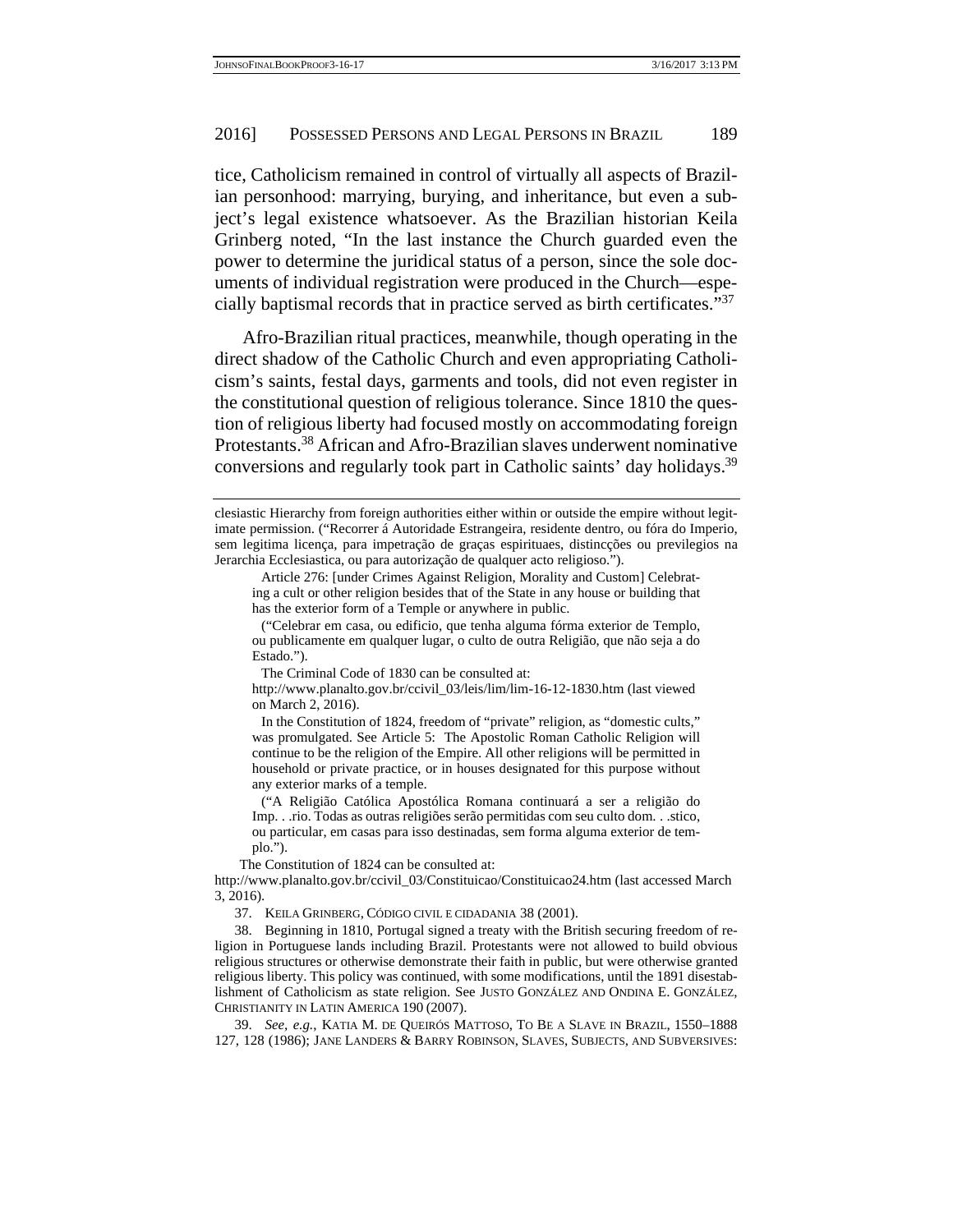Questions of Afro-Brazilian religious freedom were buried in much broader civil questions of slaves and former slaves' personhood. If a slave was a thing and form of property without any legal possibility of entering into a contract or leveraging a civil action against a citizen, the question of his or her capacity to engage in legitimate "religion" was mostly moot.<sup>40</sup> Freedom of religion for Afro-Brazilians was inextricably entangled with the history of emancipation.

 Unlike Haiti's or Cuba's anti-colonial revolutions leading to abolition, Brazil's transition to emancipation was a long, graduated process. Slave-shipping was officially illegal after 1836, at least "para inglês ver" (for the English to see), yet it continued with only partial disruption from the British navy until 1850.<sup>41</sup> After 1850, the trans-Atlantic shipments of African slaves mostly ceased, but the institution of slavery and the internal trade in slaves continued, a great migration from the northeastern sugar zones of Bahia and Pernambuco to the burgeoning coffee plantations in the southeastern states of Rio de Janeiro and São Paulo.<sup>42</sup> Many landowners lobbied for resolving the impending labor crisis of abolition with the importation of Chinese "coolies" who might prove more submissive than Africans, as the British slaving colonies had done after their 1836 emancipation of slaves in Caribbean colonies like Jamaica and Trinidad. Other elites argued this would only deleteriously "mongolize" the Brazilian nation and was a mistake. At least, they argued, the African and Afro-Brazilian slaves were already Catholic, and in that sense part of the nation.<sup>43</sup>

BLACKS IN COLONIAL LATIN AMERICA 113–14 (2006).

 <sup>40.</sup> *See* GRINBERG,*supra* note 37, at 48–49. Slaves in Brazil were considered as property albeit, at least by the later 19th century, inalienable property in the sense that they would cease to be slaves by virtue of being sold. But beginning in the early 19th century, slaves were on rare occasions successful in asserting legal personhood: On one slave's successful freedom suit in 1813 against a master who had granted emancipation and then rescinded it, see KEILA GRINBERG, LIBERATA, A LEI DA AMBIGUIDADE—AS AÇÕES DE LIBERDADE DA CORTE DE APELAÇÃO DO RIO DE JANEIRO NO S. . .CULO XIX (1994). To compare with slightly later cases in Louisiana and Cuba, see REBECCA J. SCOTT, DEGREES OF FREEDOM: LOUISIANA AND CUBA AFTER SLAVERY (2008). In the U.S., the problem of slaves' personhood was famously "solved" in the U.S. by James Madison, in Federalist No. 54 that characterized slaves' three-fifths ratio to describe persons who were also things. *See* Malick W. Ghachem, *The Slave's Two Bodies; The Life of an American Legal Fiction*, 60 THE WILLIAM AND MARY QUARTERLY 809 (2003).

 <sup>41.</sup> The Eusébio de Queiros Law, passed on September 4, 1850, made the shipping of enslaved Africans to Brazil illegal.

 <sup>42.</sup> Robert Slenes gives the number of 222,500 slaves transferred internally between 1850–1881. *See* ROBERT SLENES, *The Brazilian Internal Slave Trade, 1850-1888: Regional Economies, Slave Experience, and the Politics of a Peculiar Market*, in THE CHATTEL PRINCIPLE: INTERNAL SLAVE TRADES IN THE AMERICAS 325, 331 (2004).

 <sup>43.</sup> EMILIA VIOTTI DA COSTA,THE BRAZILIAN EMPIRE: MYTHS AND HISTORIES 149 (2000).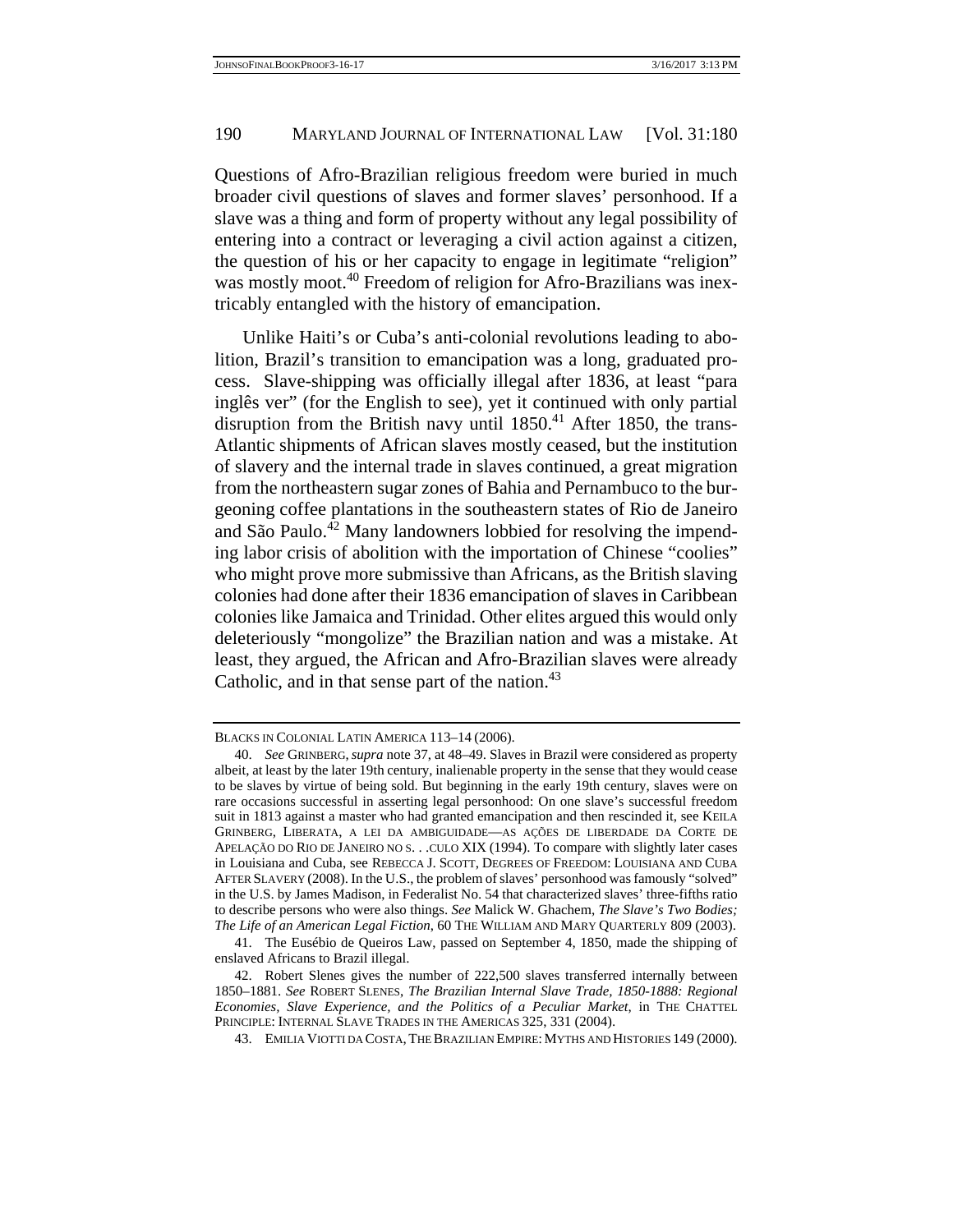Slaves who fought in the war against Paraguay from 1865 to 1870 were offered their liberty, and the old institution's grip was further shaken with the September 28, 1871 "Law of the Free Womb" (*Lei do Ventre Livre*), emancipating children born of enslaved mothers. In 1885, those over 60 years of age were granted their freedom. Total emancipation was finally decreed by Princess Isabela's declaration of the "Golden Law" of 1888.<sup>44</sup> If the Golden Law's arrival was relatively anti-climactic, this was because Brazil was the last nation of the Americas to abolish slavery, two years after Cuba in 1886, and also because by 1888 most Afro-descendants in Brazil were already free. For example, in Rio de Janeiro, the capital, between 1849 and 1872 the proportion of slaves declined from 42% to just 18% of a population of around 275,000.<sup>45</sup> Such a precipitous decline points to the dramatic social transition then underway in Rio, from a city dependent on slave-labor to a mostly free city. Paradoxically, though, the arrival of freedom for the previously enslaved was correlated with increasing police and legal surveillance of their religious practices.<sup>46</sup> The 1870s policing of Afro-Brazilian religions often applied 17<sup>th</sup> century representations of African spirits—a dramatic case of what I will call *judicial lag*--as the next section will show.

# *The Juca Rosa event*

 At the precise moment the Law of the Free Womb was being debated, and then passed, the most notorious nineteenth-century case of illegal fetishism was tried in the imperial city of Rio. The case involved Juca Rosa, a descendant of slaves and a famed Afro-Brazilian priest in Rio. Rosa was arrested in 1871 and his trial was front-page news for the duration of the proceedings and long thereafter.<sup>47</sup> An anal-

 <sup>44.</sup> *See* The *Lei Aurea* of 1888 ("The Golden Law).

 <sup>45.</sup> SIDNEY CHALHOUB, VISÕES DA LIBERDADE 199 (1990).

 <sup>46.</sup> The historian Thomas Holloway found that Afro-Brazilian religions were rarely directly policed in Rio during the 19<sup>th</sup> century, except when they intruded on "what the white elite considered a necessary level of social peace and public calm." The interest in Afro-Brazilian religious practices was mostly a late- $19<sup>th</sup>$  century phenomenon, roughly correlated with Abolition. See Thomas H. Holloway, 'A Healthy Terror': Police Repression of Capoeiras in Nineteenth-Century Rio de Janeiro, 69 HISPANIC AMERICAN HISTORICAL REVIEW 645 (1989). I would argue that the Juca Rosa case marked the beginning of the problematizing of Afro-Brazilian religions, as emancipation neared and those religions would become part of the social life of the nation.

 <sup>47. &</sup>quot;Juca Rosa" became the generic name of a type of person. Even two decades after the case, newspapers invoked the name. *See*, inter alia, the major Rio newspaper *O Paiz*, March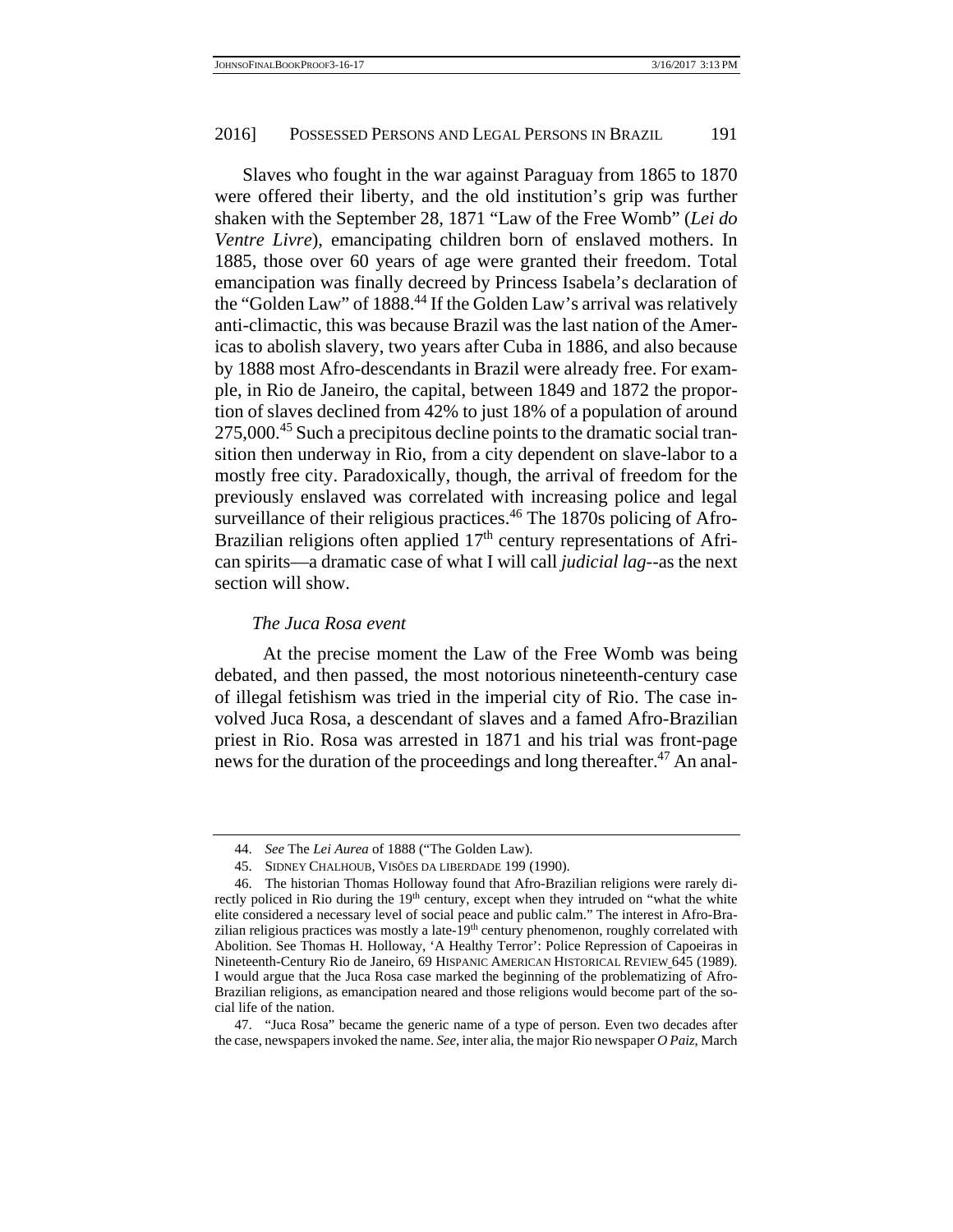ysis of his arrest and trial will help us focus and clarify issues of possession and personhood that were in play just below the surface of the law. At stake in 1871 was nothing less than the question of whether, and how, Afro-Brazilians, slaves and former slaves, could become full citizens—accountable, contract-worthy, rational, and autonomous, but also sufficiently loyal to the nation that had enchained them.<sup>48</sup> Afro-Brazilian slaves and freemen alike were feared and, albeit usually more circumspectly, often admired for their putative skill in emerging national forms of music, in the martial art/dance form called *capoeira*, in magic and seduction, and for their gifts in the ritual arts of possession. From the perspective of the police and imperial authorities, they demanded reconnaissance and interpretation. State interests were involved in learning to read possession, in seeing and reforming the secret forces that lay under the skin and, toward that end, in anthropologically documenting and legally reckoning that inner life. This was the project to which early criminological, anthropological, medical, and photographic efforts were devoted.<sup>49</sup> In the age of gradual emancipation and the pluralization of the public sphere Afro-Brazilians required strategic assimilation, containment, or marginalization. Any or all of these scenarios would call for expanded political and medical surveillance. Gabriela dos Reis Sampaio carefully documented this case, and I make reference to her work while also employing my own reading of the case archive.<sup>50</sup>

 The trial of Jose Sebastião Rosa, known as Juca Rosa, was among the most sensational of the  $19<sup>th</sup>$  century, and the public attraction to the case seems to have represented at once fascination and fears of the pollution of the national body in the period leading to emancipation, as described above. Accused of "charlatanism" and fraud (*estelionato*), Rosa was alleged to have illegally and immorally profited

<sup>26, 1889,</sup> p. 1, where, under the story entitled "Scenas Vulgares," a disreputable but seductively charismatic personage is described as "*a* Juca." Even in the 1920s, the newspaper Jornal do Brasil printed an advertisement for a book entitled, "The Book of Sorcery; or the Science of Juca Rosa Revealed" (LIVRO DO FEITIÇO, OU A SCIENCIA DE JUCA ROSA REVELADO.) *Jornal do Brasil*, May 6, 1924, p. 21.

 <sup>48.</sup> *See* SIDNEY CHALOUB, VISÕES DA LIBERDADE: UMA HISTÓRIA DAS ÚLTIMAS D. . .CADAS DA ESCRAVIDÃO NA CORTE (1990).

 <sup>49.</sup> *See* PAUL CHRISTOPHER JOHNSON, *Objects of Possession*, in SENSATIONAL RELIGION: SENSORY CULTURES IN MATERIAL PRACTICE 25 (2014).

 <sup>50.</sup> GABRIELA DOS REIS SAMPAIO. JUCA ROSA: UM PAI-DE-SANTO NA CORTE IMPERIAL (2007).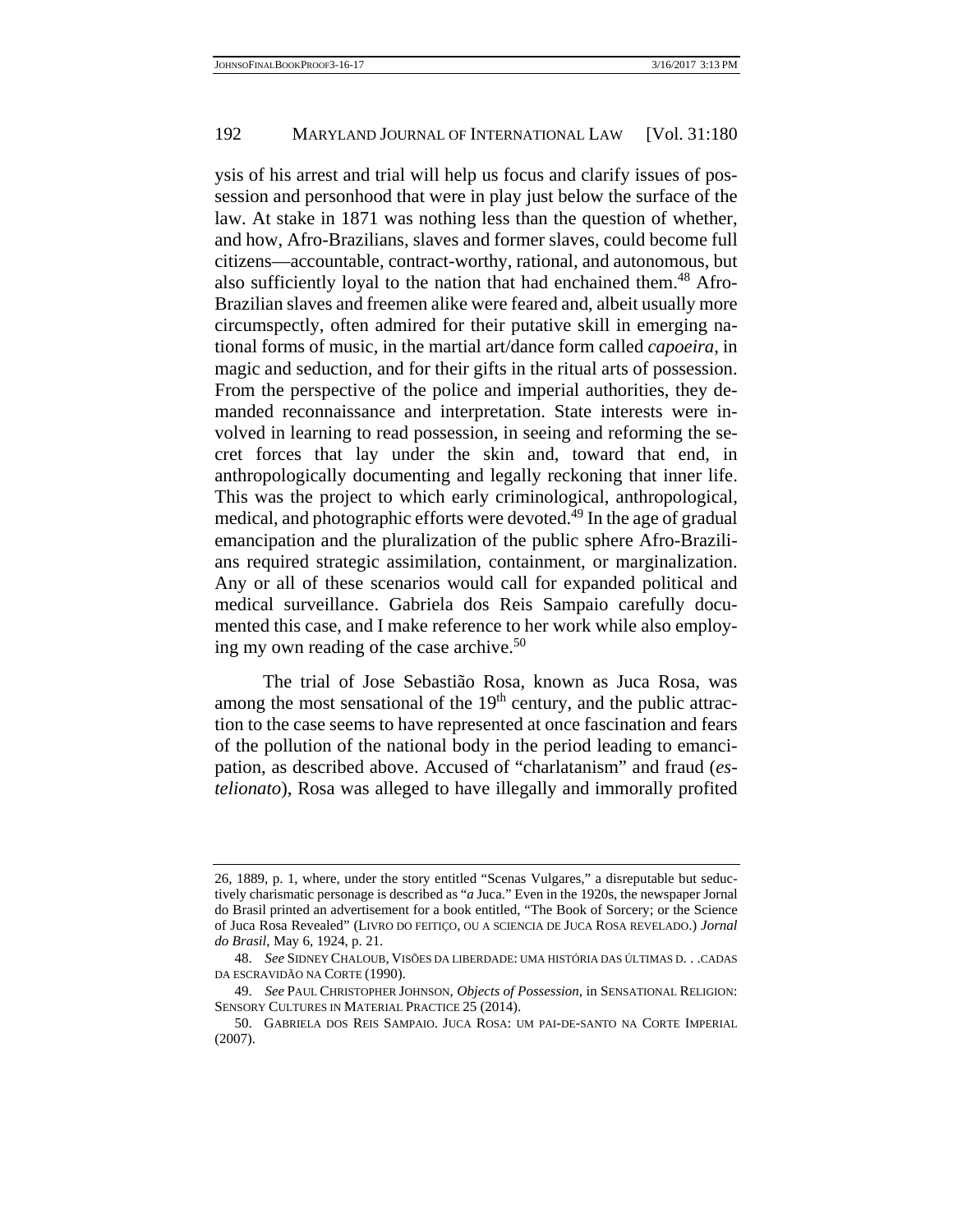by representing himself as a bearer of false magical powers. The defendant was creole, born in Brazil of an African mother.<sup>51</sup> His father was never identified. In Rosa's early adult years he earned a living as a tailor and a coachman. By the 1860s he had acquired a following as a possession priest of remarkable skill. In his dwelling in a part of the city known for vice, he received a large clientele that crossed classes and races, as well as a devoted circle of at least several dozen ritually initiated "daughters" and "sons."52 Most of his followers, though, were women.

 In 1870 Rosa was anonymously denounced in a long, 20-page letter drafted to the Imperial Police and published in a major newspaper, *Diário de Notícias*. 53 The letter was received by the Judge of the 2nd District, Miguel José Tavares, who had recently undertaken a dogged campaign to purge the inner city of its brothels and slums.<sup>54</sup> In fact, he helped 186 female slaves who were forced to prostitute themselves gain their freedom, arguing successfully before the courts that masters forfeited their property rights over slaves by prostituting them.55 Judge Tavares likely envisioned his prosecution of Juca Rosa as part of the larger mission of eliminating Rio's underworld prostitution, and for that reason kept Rosa in jail on scant evidence for a full eight months during his investigation, even prior to his conviction. In July of 1871, Juca Rosa was charged with fraud (*estelionato*, under Penal Code Article 264) and sentenced to six years of prison and hard labor until 1877, after which he disappeared from the public record. Yet for a full year prior to his sentencing, the story of the celebrity *feitiçeiro* was front-page news, not only in Rio but even nationwide. The mere name,

 <sup>51.</sup> While Juca Rosa enjoyed unusual fame, the arrest and prosecution of Afro-Brazilian priests and priestesses for reasons of illegal sorcery or for fraud was hardly rare.*See* JOÃO JOSÉ REIS, DOMINGOS SODRÉ, UM SACERDOTE AFRICANO: ESCRAVIDÃO, LIBERDADE E CANDOMBLÉ NA BAHIA DO SÉCULO XIX [2008]; and LUIZ ALBERTO ALVES COUCEIRO, PAI GAVIÃO E A COROA DA SALVAÇÃO (2004); JAMES HOKE SWEET, DOMINGOS ÁLVARES, AFRICAN HEALING, AND THE INTELLECTUAL HISTORY OF THE ATLANTIC WORLD (2011). The fact that he was born in Brazil rather than in Africa was important in his sentencing. African-born priests were sometimes deported back to their countries of origin,*cf.* the case of Antão Teixeira in Sampaio, *supra* note 58, at 78, but this possibility never arose in the case file of Juca Rosa.

 <sup>52.</sup> Processo José Sebastião de Rosa, Arquivo Nacional, Corte de Apelação (Court of Appeals), Rio de Janeiro. Maço (Bundle) 196, caixa (Box) 11139, número 1081, galeria C (1871).

 <sup>53.</sup> *Id.*

 <sup>54.</sup> RONALDO VAINFAS, HISTÓRIA E SEXUALIDADE NO BRASIL 160 (1986).

 <sup>55.</sup> Tavares letter of March 18, 1871, in ROBERT CONRAD, CHILDREN OF GOD'S FIRE: A DOCUMENTARY HISTORY OF BLACK SLAVERY IN BRAZIL 131–32 (1983).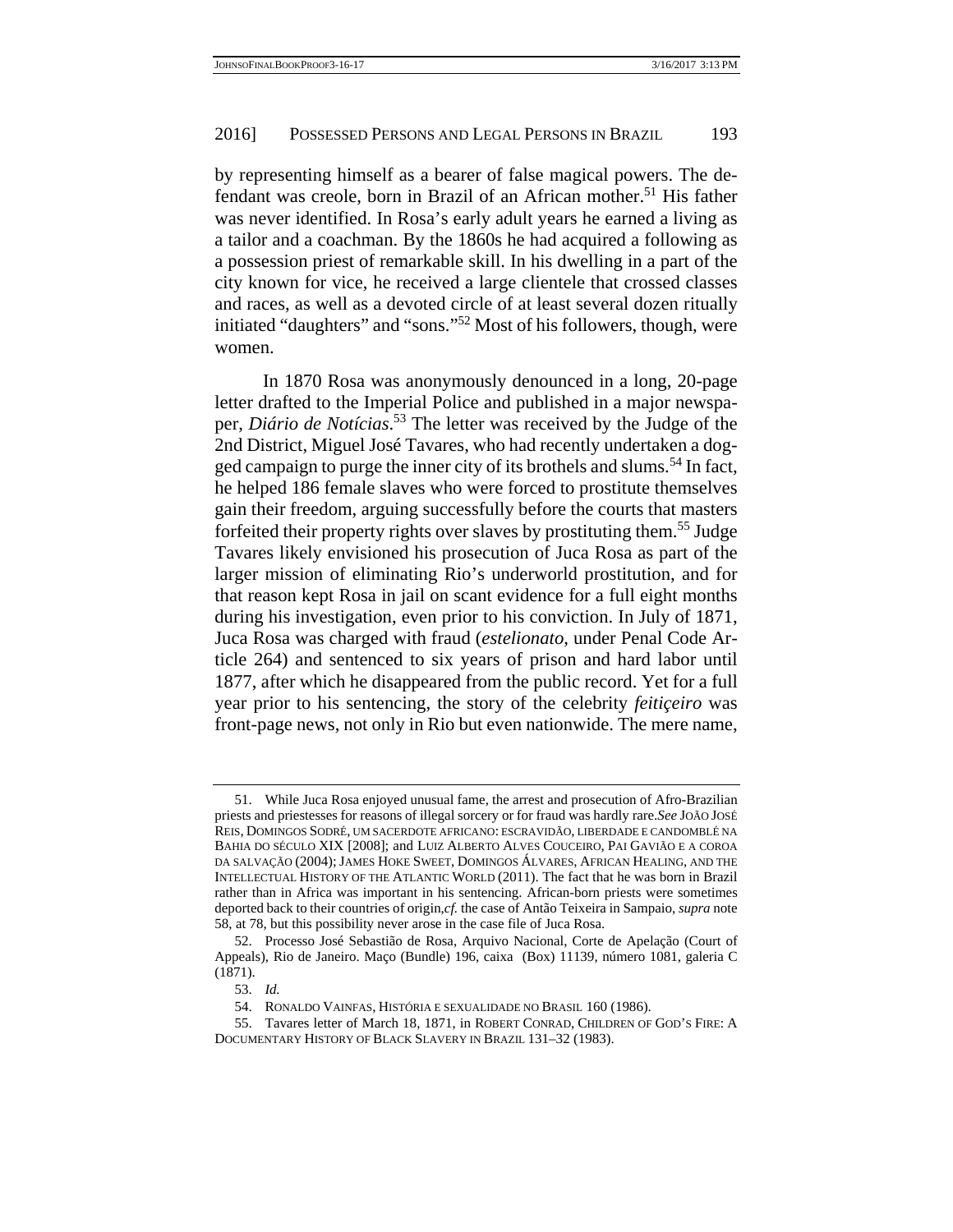"Juca Rosa," became a type and a fulcrum for gossip about Afro-Brazilian religions and their place in the emerging public sphere, such that we should consider Juca Rosa as an "event" extending well beyond the parameters of his specific case.<sup>56</sup>

 Central to this event were issues of class, sex, religion, and race. The public was fascinated by the accusations of Jose's deflowering of white women, and his marriage to a Portuguese senhora, and indeed, it was the reports of these alliances that prompted the anonymous denunciation and motivated the initial inquest.<sup>57</sup> Beyond the specter of interracial sex, the fact that Rosa was routinely possessed by "foreign" spirits was a subject of special concern to investigators.<sup>58</sup> As one journalist put it, "The sorcerer says he is inspired by an invisible power that is not God, nor any saint known to us."59 A public prosecutor involved in the case, Antonio de Paula Ramos, accused Juca Rosa of presenting himself as master of supernatural powers. Dressed in a "special manner" before the altar of Our Lady of the Conception, he celebrated crude ceremonies. He claimed to be inspired and infallible by virtue of this illuminated state—with "saint in the head"60—and received money and presents as a result of this special status. Through claims of spirit knowledge, he "deceived uncultivated, weak and superstitious spirits [of his followers]."<sup>61</sup> Here then was a subversive social "adventurer,"<sup>62</sup> as he was called, taking over the national body by sabotaging its rational direction and assuming its controls from within during a period of radical change

 The prosecution's focus on Juca Rosa's involvement with spirits, and spirit possession, was tenacious. Neither Judge Tavares nor the public prosecutor showed much interest in other features of ritual performance.63 They demanded no information on lyrics of the songs that

 <sup>56.</sup> *Supra*, note 55.

 <sup>57.</sup> Processo José Sebastião de Rosa, *supra* note 52.

 <sup>58.</sup> *Id.*

 <sup>59. &</sup>quot;The sorcerer has power over everything, because his 'saint' [spirit] knows everything, hear's everything and tells of it . . .The sorcerer claims to be inspired by an invisible power that is not God, nor any saint that we know." ("O feiticeiro . . . para tudo tem poder, porque o seu santo tudo sabe, tudo ouve e tudo conta…O feiticeiro diz-se inspirado por um poder invisível que não é Deus, nem santo do nosso conhecimento.") *Diário de Notícias*, October 2, 1870. Cited in Sampaio, *supra* note 50 at 40.

 <sup>60.</sup> *Id.* at 104a.

 <sup>61.</sup> Processo José Sebastião de Rosa, *supra* note 52 at 63.

 <sup>62.</sup> *Id.* at 12.

 <sup>63.</sup> *Id.* at 67b.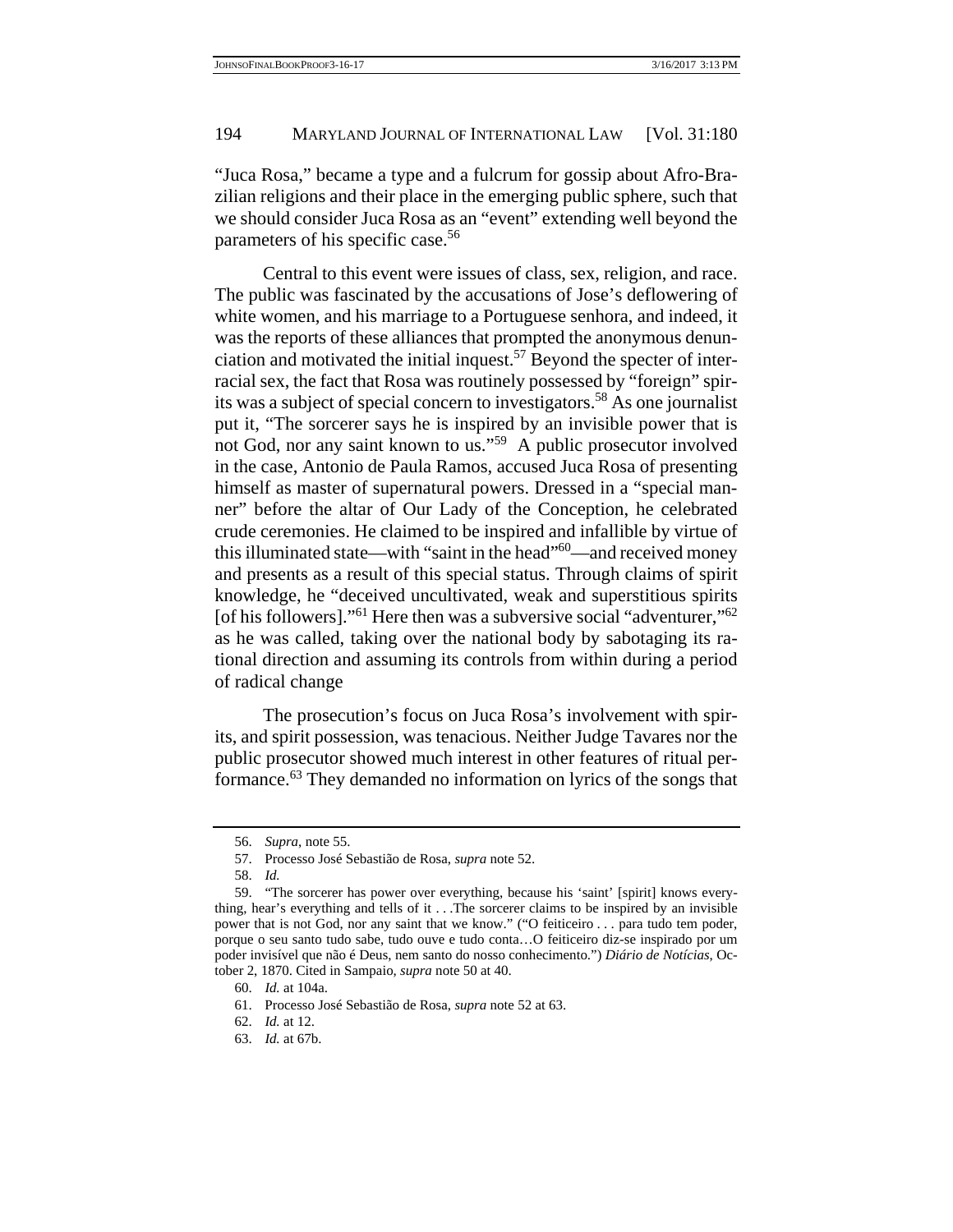were sung, for example, or the ingredients of the foods that were prepared and offered to the saints. Descriptions of drums and icons appear to enter the record in only cursory ways, as placeholders in a standard caricature of primitive fetishism.64 The investigation remained resolutely focused on Juca's posturing as a spirit-holder, and the kind of power with which that role endowed him. They wanted to know how, by virtue of receiving "saints in the head," he was able to exact not only fealty but also generous financial, material, and sexual favors from his followers.

 Also of concern to the prosecution were issues of religion and national identity. Rosa's "theft" of Catholicism was noted in Inspector Tavares' introduction to the case file.<sup>65</sup> The prosecution accused him of performing illegitimate baptisms and marriages and of misusing Catholic saints in an African possession religion, taking control of the look of the saints but then insidiously transforming them from within. Tavares wrote in the opening pages of the case file, "The audacity and perversity of these criminals goes to the point of involving our Holy Religion in its infamous practices, succeeding in substituting it with the most crude and abject superstition."66 A few pages further on he added, "Rosa dares to make use of the images and names of the saints of the Catholic Church, in order to take advantage of even the religiosity of his victims, which he then transforms into the vilest superstition."<sup>67</sup>

Not incidental in the depositions that appear in the case file was a debate over what constitutes "Religion" at all. No comparative legal definition existed of "Religion," since in the colony—where the Código Filipino and Catholic Inquisitorial law reigned supreme, such that no bona fide "religion" existed outside of the Church, as described above— none had been required. Nevertheless, a civil notion of religion was being worked out in the legal process, in the interstices. For example, the defense lawyer Fillipe Jansen de Castro Albuquerque Junior argued for Rosa's innocence based on what he called a specious

 <sup>64.</sup> *Id.*

 <sup>65.</sup> *Id.* at 14b.

 <sup>66.</sup> *Id.* at 12b ("A audacia e perversidade d'estes crimiosos chega ao ponto de involver a nossa Santa Religião em suas practices infames, consequindo substituila pela mais grosseira e abjecta superstição.").

 <sup>67.</sup> *Id.* at 14b ("Rosa atreve-se a servir-se de imagens e do nome de Santos da Igreja Catholica, afim de aproveitar-se até da religiosidade de suas victimas…religiosidade que elle transfrma na mais grosseira e vil superstição.")..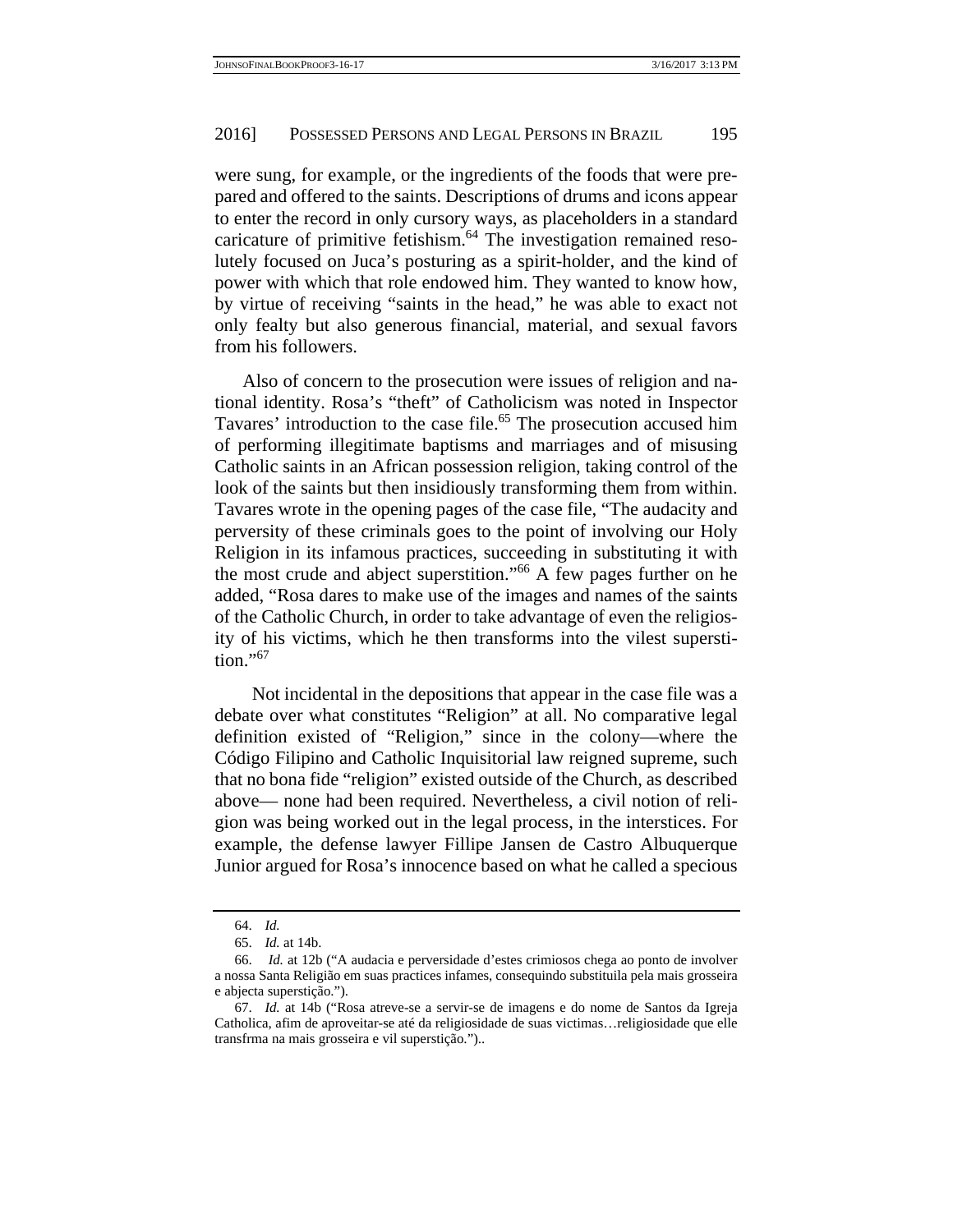and shifting opposition between "sorcery" vs. "religion."68 He wrote, "This fame, this power, these wonders, when tolerated and not suppressed by the police, repeated over many years, will elevate these 'sorceries' to a 'belief' or 'religion.'"69 One period's sorcery may be a succeeding generation's religion, he claimed. Albuquerque Junior made additional subtle arguments. He proposed, for example, that the investigation and prosecution had applied terms to Juca Rosa that technically enjoyed no standing in a court of law—"sorcery," "fetishism," "deflowering."<sup>70</sup> They should, he argued, be acknowledged as anachronistic survivals of the Phillipine Code<sup> $71$ </sup> still alive but breathing its last gasps. Argued Albuquerque Junior, these terms could not serve as legitimate categories of empirical investigation, thus their presence had no purpose but to bamboozle: to sway public opinion, enflame sentiments, and otherwise infiltrate proper judicial reasoning with the terms of medieval witch hunts. In short, the defense lawyer tried to marshal and quicken the judge's "modern" ambitions and, more broadly, the national fears of being left behind in the evolution of nations.

Given the extremely public quality of the trial, that its every subtext was reported in newspapers nationwide, the relentless drumbeat of the feitiçeiro accusation likely influenced Rosa's eventual conviction. Into that one loaded word a series of notions was packed: of Africanness, black magic, dissimulation, promiscuous sexuality, and more. It may seem surprising that at least a half-century after a new legal regime (the 1830 Penal Code) had officially replaced the Phillipine Code, such terms nevertheless remained. We can call this "judicial lag," the interstitial or overlapping period between two legal regimes.<sup>72</sup>

 <sup>68.</sup> *Id.* at 140b.

 <sup>69.</sup> *Id.*.

 <sup>70.</sup> *See generally id.*at 15.

 <sup>71.</sup> The Ordenações Filipinas derived 1603, from the time of King Phillip who ruled Spain in the period when Spain and Portugal were a joined kingdom (1580–1640). The Code can be accessed at http://www1.ci.uc.pt/ihti/proj/filipinas/ordenacoes.htm (last consulted March 10, 2016).

 <sup>72.</sup> A new Civil Code was mandated when Brazil became independent from Portugal in 1822, and the 1824 Constitution ordered new Civil and Criminal Codes, specifying that the Ordenações Filipinas should continue in effect until the new codes were completed and implemented. While a new Criminal Code became effective in 1831, and a new Commercial Code was effected in 1854, a new Civil Code was not completed until 1916; thus the Philippines Code remained in play, at least technically, well into the 20<sup>th</sup> century. Teixeira de Freitas, President of the Institute of Brazilian Lawyers and counsel for the Secretary of State (Conselho de Estado) was contracted by the government in 1855 to draft the new code, but by 1867 he desisted, citing incompatibilities with the government. *See* GRINBERG, *supra* note 42 at 10.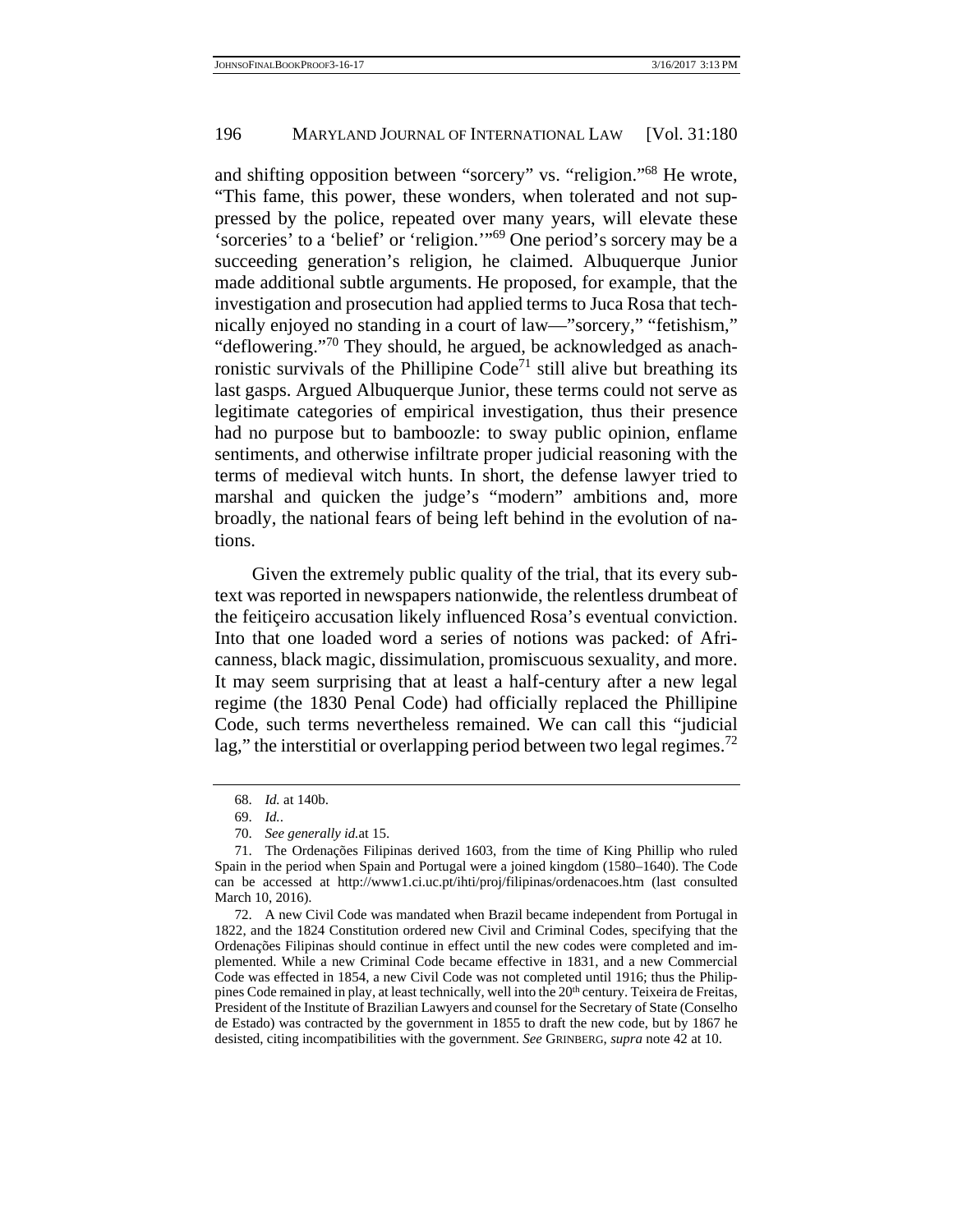The terms and categories from 1603 yet remained in the interstices, embedded in all the discourse that takes part in constituting, and influencing the outcome of, a trial.

No legal process could determine the authenticity of Rosa's possessions, or his intent—how could one determine whether he was possessed by spirits, or whether he authentically believed himself so inspired. Still, his conviction derived in part from being persuasively presented *as* a feiticeiro, in colorful  $17<sup>th</sup>$  century terms.<sup>73</sup> Though the defense lawyer assiduously reminded the court that *fetishism* and *sorcery* were no longer valid crimes, the very need for those repeated reminders only indicate how powerful those words still were. The African spirits, and the  $17<sup>th</sup>$  century representations of them, haunted the legal record of the early 1870s.

By virtue of their ritually superadded agencies, the spirits of foreign sovereigns that occupied their bodies, Afro-Brazilian practices were judged to not be viable citizens' religions, as religions able to be assimilated to Catholicism, the only legal religion through 1891. This was for predictable reasons of national identity being entangled with religious tradition, but also because of the growing power of the medical establishment that consolidated its authority by marginalizing folk healers, divination techniques, and Afro-Brazilian material practices (*curandeiras, sortilegios, feitiçaria*) under the antiquated rubrics.74 To wit, even two decades after the trial, the influential doctor and criminologist, Raimundo Nina Rodrigues described the Afro-Brazilian tradition of Candomblé as a risk to the budding republic: Its West African deities comprised a form of foreign government, he posited, and those who practice Yoruba religion thus practice a rival political system.<sup>75</sup> Rodrigues declared that he had even heard of possession's power in motivating battle and sedition—a good reason, he wrote, to prohibit African immigration.<sup>76</sup> The religion problematically involves possession, the loss of individual personality, memory, and accountability.<sup>77</sup> Finally, he argued, Candomblé has already taken possession of the

 <sup>73.</sup> *See e.g.*, Book V, Code III from 1603 expressly prohibits acts of calling powers of the devil—("invocar spiritos diabolicos"). The Code can be accessed at http://www1.ci.uc.pt/ihti/proj/filipinas/ordenacoes.htm (last consulted March 10, 2016).

 <sup>74.</sup> MAGGIE, *supra* note 19..

 <sup>75.</sup> Raimundo Nina Rodrigues, O ANIMISMO FETICHISTA DOS NEGROS BAHIANOS 112 (1935).

 <sup>76.</sup> *Id.*

 <sup>77.</sup> *Id.* at 99, 116–17.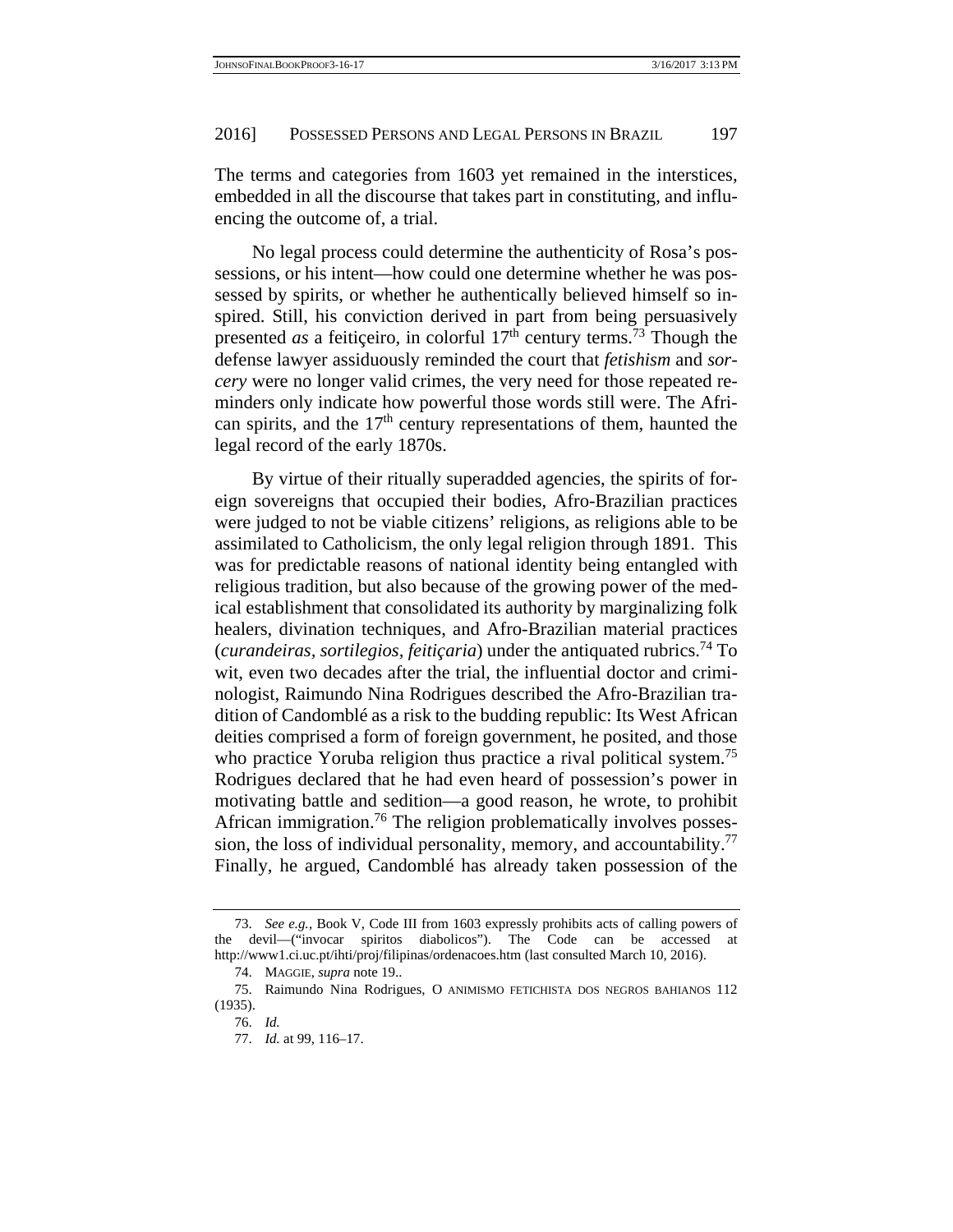country; it has penetrated "no ânimo publico," into the public spirit, and risks further expansion via contagion. He drove this home dramatically with a description of a possessed white girl,  $78$  a rhetorical move calculated to demonstrate the spread of Afro-Brazilian practices across all social sectors, and the risks to personhood—and thus to the nation- - they posed.

#### *Photographic evidence and "intent"*

Juca Rosa evoked fear and invited interpretation for many of the reasons named by Nina Rodrigues. Emerging national, medical, and criminological regimes—and often all three at once—availed themselves of the new technology of photography to assess the inner lives of citizens/ patients/ perpetrators.79 In the same year that the French police were gathering photographs of all who had participated in the Paris Commune in order to catalogue all dissidents,<sup>80</sup> Brazilian authorities were anxiously examining a photo of Juca Rosa for dangerous signs. His case was thoroughly affected by the new technology of photography, as we will see.

 <sup>78.</sup> *Id.* 123–6. For the case of Cuba, *compare* FERNANDO ORTIZ, *HAMPA AFRO-CUBANA: LOS NEGROS ESCLAVOS* 17 (1916), who does the same.

 <sup>79.</sup> *See generally* Susan Sontag, ON PHOTOGRAPHY (1977). On the co-making of Anthropology and photography*, see* ANTHROPOLOGY AND PHOTOGRAPHY (Elizabeth Edwards, ed. 1992); Jens Andermann, *Espetáculos da diferença: a Exposição Antropológica Brasileira de 1882*, TOPOI - REVISTA DE HISTÓRIA 128–70 (2004); PATRICIA LAVELLE, O ESPELHO DISTORCIDO: IMAGENS DO INDIVIDUO NO BRASIL OITOCENTISTA (Belo Horizonte: UFMG, 2003), Georges Didi-Huberman, *Invention de l'hystérie: Charcot et l'iconographie photographique de la Salpêtrière* (1982). Lilia Moritz Schwarcz, "Além do enquadramento: Em Paris ou no Rio de Janeiro, fotos de presos revelam muito mais do que a identificação de 'vagabundos,'" *Revista de história.com.br,* 2011.

 <sup>80.</sup> Sontag, *On Photography*, 7. The French photographer Disdéri systematically took portraits of the dead in their coffins.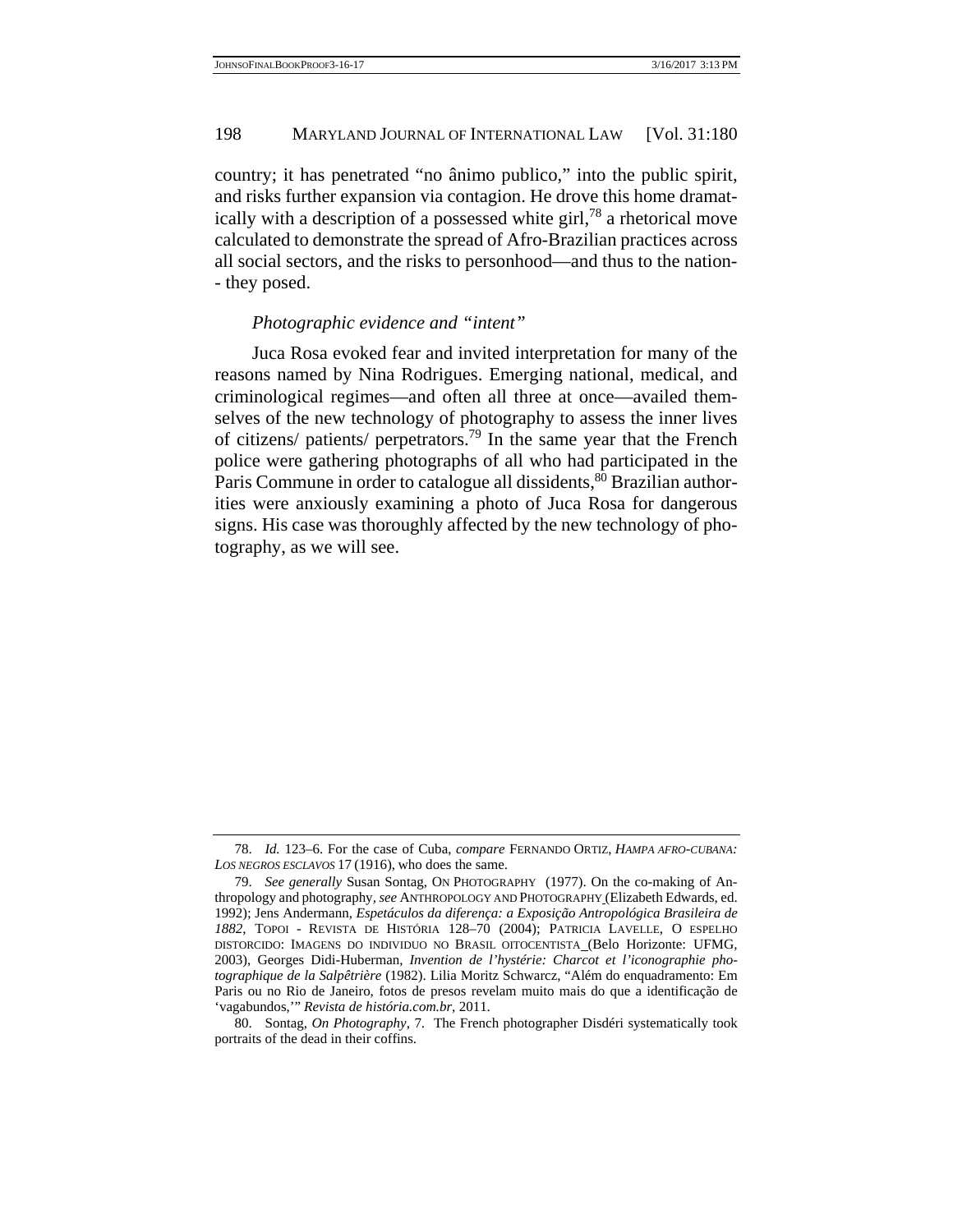Rosa's case was unusual because of the large role played by one small photograph. His case file still includes the image.

Figure 1



[Photo taken by Author. Processo José Sebastião de Rosa, Arquivo Nacional, Corte de Apelação (Court of Appeals), Rio de Janeiro. Maço (Bundle) 196, caixa (Box) 11139, número 1081, galeria C, at 22 (1871].

 The photo was discovered by the police in the home of one of his followers and was employed in the process of acquiring depositions. Investigators presented the photograph to all witnesses, wielding it as a prompt for testimony. $81$ 

 The photograph's material form was that of the carte de visite, a type of small portrait produced in sets of eight per photo plate and popularized in the late 1860s for cheap and easy distribution.82 The portrait depicts Juca Rosa and a companion standing on a proscenium painted with flowers and set against a bare white background. The

 <sup>81.</sup> Inspector Ignacio Ronaldo recorded his discovery of the photograph and his use of it in acquiring testimonies. Processo Jos. . . Sebastião de Rosa, *supra* note 52 at12, 27.

 <sup>82.</sup> Jaguaribe, Beatriz and Maurício Lissovsky. 2009. The Visible and the Invisibles: Photography and Social Imaginaries in Brazil. *Public Culture* 21/1: 175–209.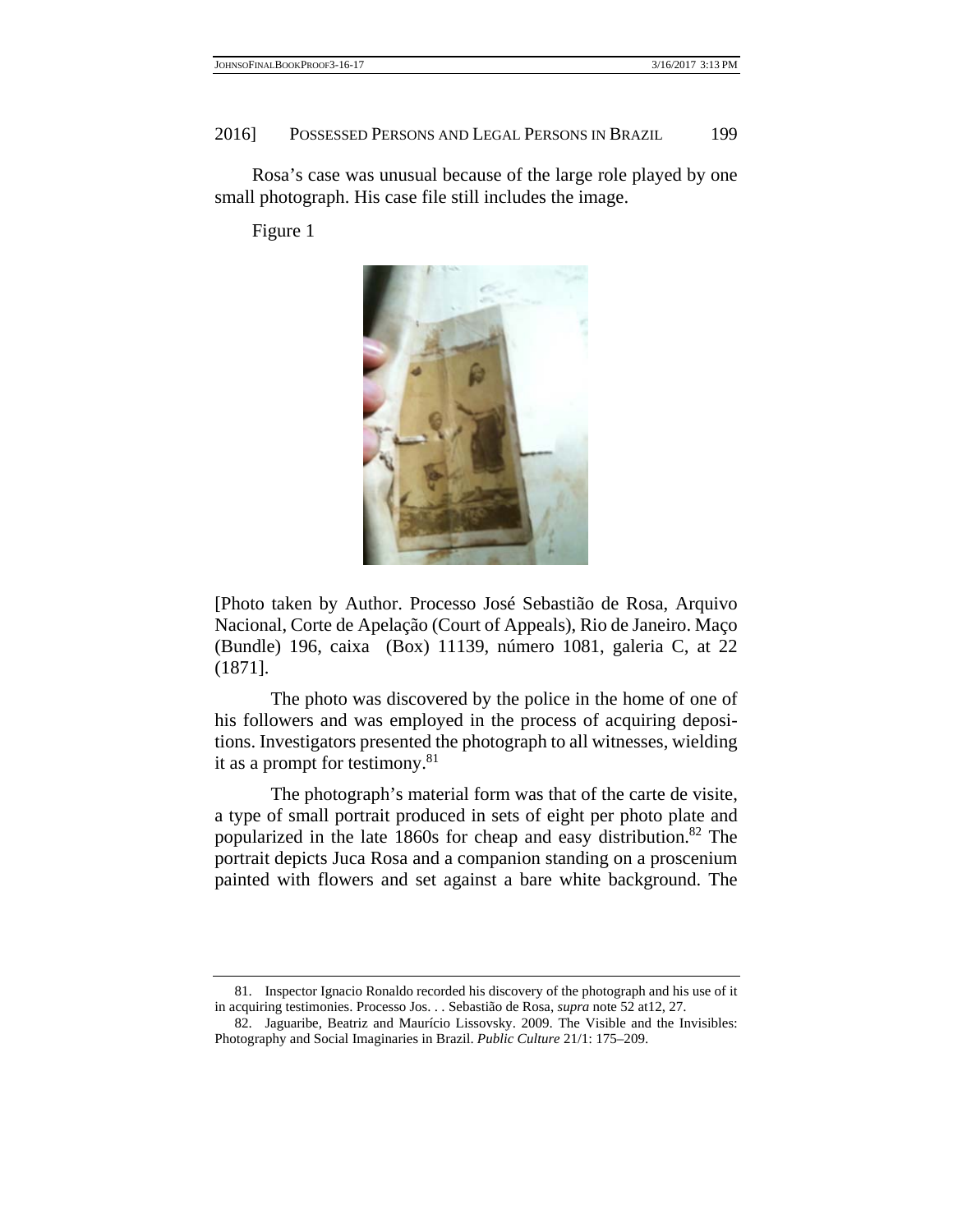open space is filled by a ritual situation or, more likely, a ritual simulation. A follower named João Maria da Conceição kneels before Rosa and points toward him with a staff.<sup>83</sup>

 Despite the action conveyed and the import accorded to it by the police investigation, the photograph is silent in its fact-making. We know from depositions only that Juca's clients possessed his photograph, and that Rosa also kept photos of them.<sup>84</sup> The uses of the photographs remain blurred, though some depositions hint that holding images of persons may have served as a means of ritually controlling them.85 Leopoldina Fernandes Cabral told Tavares that even when she wanted to break free from Rosa's influence, she could not because he had threatened her, "telling her that if she does (leave), he, with the spirit that he ruled for good as for harm, would disgrace her and make her end up in at Mercy Hospital."86

 Matjis Van de Port gives a plausible explanation from another sector of 19<sup>th</sup> century Brazilian religion: "The 'photographic real' was picked up in religious-magical practices, where it came to substitute the body."87 Photographs were used, he notes, in place of wooden body parts as ex-votos left in churches testifying the occurrence of a miraculous healing, and even as proxies of deceased children.<sup>88</sup> Rosa may have used carte de visite photographs of his devotees following this logic, as proxies for their bodies, just as many Afro-Atlantic ritual practices, as well as other traditions, employ photographs in our own time. By ritually acting on the photograph for harm or benefit, the person is affected as well, and indeed, several statements given by witnesses indicate that Rosa declared as much.89 Juca Rosa's photograph may also have served as a bodily proxy of his presence for his followers. Here the photographic real assumes another meaning, however, whereby the photograph extends a priest's presence and power into clients' homes and bodies to, by virtue of the "photographic real," exert religious authority over them.

 <sup>83.</sup> Processo José Sebastião de Rosa, *supra* note 52 at 35.

 <sup>84.</sup> *Id.* at 104, 133.

 <sup>85.</sup> *Id.* at 20, 86b.

 <sup>86.</sup> SAMPAIO *supra* note 50 at 99.

 <sup>87.</sup> MATTIJIS VAN DE PORT, ECSTATIC ENCOUNTERS: BAHIAN CANDOMBLÉ AND THE QUEST FOR THE REALLY REAL 87 (2011)..

 <sup>88.</sup> *Id.* at 85.

 <sup>89.</sup> Processo José Sebastião de Rosa, *supra* note 52 at 86b.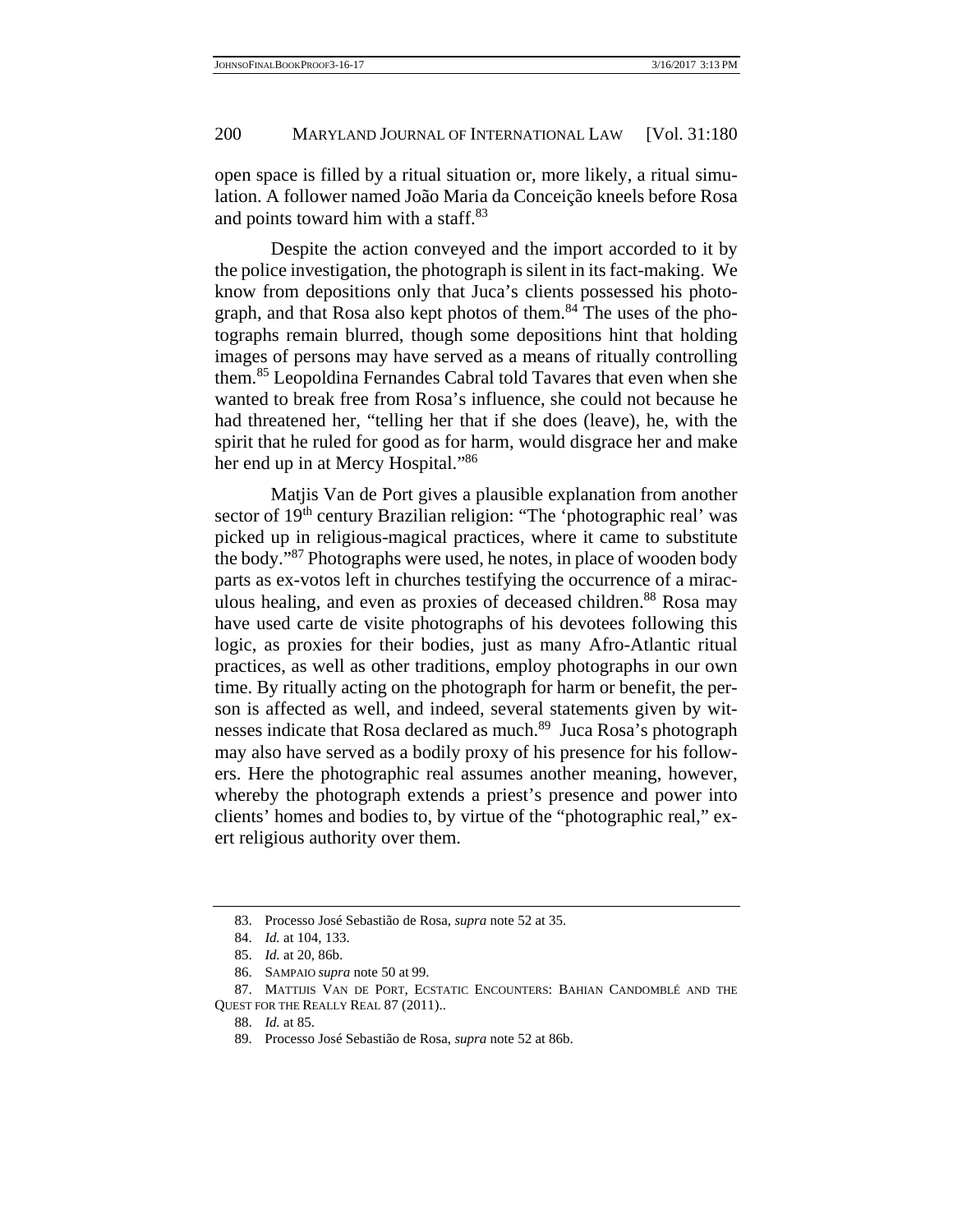The same photograph held a quite different meaning for the police, serving as testament to the performance of illegitimate ritual and illegal practices. It froze Rosa in time, donned in the vestments of possession. That image was key to the investigation's inquiry into *how* he was transformed from rational individual into a person possessed.<sup>90</sup> For, at least according to the depositions, Juca Rosa was typically possessed when wearing the garments that he chose to depict in the photograph. $91$  For the police investigation and then in the trial, the photo served as visual evidence of Rosa's priestly performance, and perhaps it worked similarly on his ritual community, such that seeing his portrait in the garb of possession helped them to recall and re-experience Rosa's authoritative presence. For participants in the ritual group, the photograph helped to produce new modes of sociality, ritual practice, and even new modes of "religious experience": the presence of a priest now rendered present via photographic proxy. From the side of the investigation, the photo presented visual evidence, etched in black and white, that he ritually called and engaged African spirits on behalf of clients who he helped, and from whom he also illegally profited.

 Photographs also radically transformed the legal process in relation to religion and the freedom of religious practice. As nation-states took up the project of documenting their citizenries' characteristics at the end of the  $19<sup>th</sup>$  century, including religious ones, the photograph's material form neatly fit the procedures of state bureaucracies and "police work" as those systems came into being. $92$  The flat shape and flexible paper construction of Juca Rosa's carte de visite photograph made it a congenial fit for the hand, convenient for interrogations in the short term, and amenable to flat rectangular shape of the legal file in the long term. This quality of the image-thing's material "fit" in the court file is what allows me access to the photograph still today, granting it an ongoing power of signification. But what, exactly, *did* it signify?

 Judge Tavares was able to deduce the following from the witnesses: At a specific moment in ritual gatherings in the home of one of his devotees (Henriqueta Maria de Mello), Rosa would retreat to a separate chamber in the company of a woman named Ereciana in order to

 <sup>90.</sup> *Id.* at 104.

 <sup>91.</sup> *Id.*

 <sup>92.</sup> Holloway, *supra* note 46.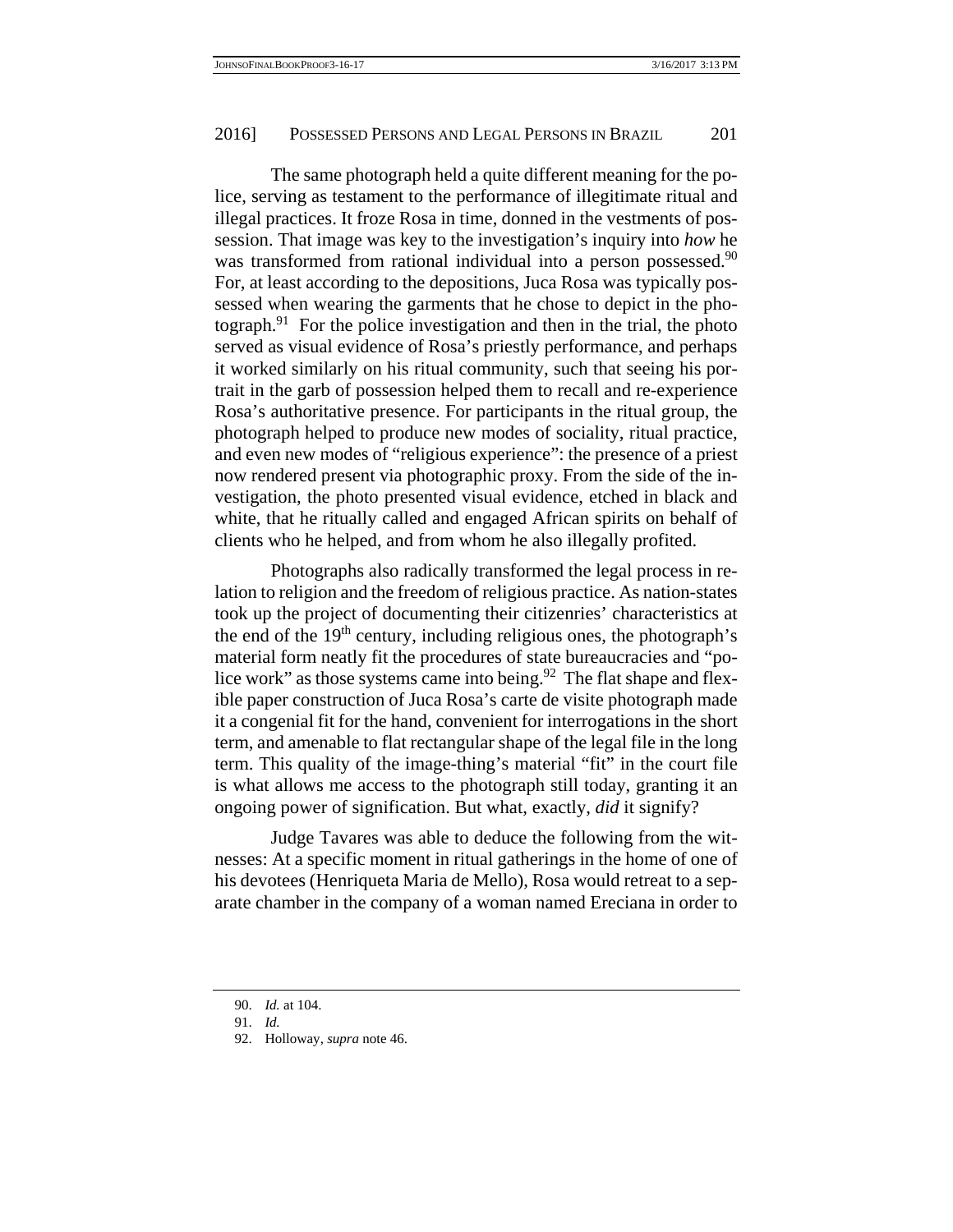change to his special attire of blue corduroy and silver fringe—the accoutrement that appears in the photograph. $93$  Upon reemerging, he was transformed into a powerful authority named Father (*Pai*) Quibombo. He would then fall to the floor and be "taken" (*tomado*) by a range of additional spirits—among them "Santo Zuza" and "Pai Vencedor."<sup>94</sup>

 Rosa never confessed to such possession states, nor to the influence they may have exerted over his mostly female devotees, nor the sexual possibilities he was accused of exploiting by virtue of his religious status.<sup>95</sup> While undergoing his second interrogation, he was asked about the special garments, but Rosa denied any kind of ritual use at all. He claimed the clothes were a Carnaval costume ("mandou fazer essas vestimentas e as possuía para usar pelo Carnaval").<sup>96</sup> And when asked to justify his possession of the photographs of many of his followers, he insisted it was just for play or a joke (*chalaça*).97 And so inspectors and prosecutors used Juca Rosa's portrait to try to discern the *look* of possession—evidence of one who works with a "saint in the head."98 They easily found all the requisite parts of the accusatory narrative, conveniently and graphically presented for the prosecution: "African" garments (even a "feitiço" sack hanging from his belt); "primitive acts" (indexed by his bare feet); the tools for a drumming ceremony; and unwarranted social hierarchy, implying the power Juca Rosa exerted over followers. The photograph was as crucial to Juca Rosa's conviction as it was to his fame. The case suggests how Afro-Brazilian spirit possession evoked fears related to religion, legal personhood, citizenship, and national identity. Juca Rosa in particular seems to have focused fears of social contagion, the fear that even white elites could be permeable to African and Afro-Brazilian spirits, as indeed they were, and are today.

 Not all possession religions, however, inspired the same fears, or hearkened back to  $17<sup>th</sup>$  century terms of diabolical "sorcery." Not all spirit possession traditions of Brazil were treated with the same ju-

 <sup>93.</sup> Processo José Sebastião de Rosa, *supra* note 52 at 16b.

 <sup>94.</sup> SAMPAIO, *supra* note 50, at 186.

 <sup>95.</sup> Processo José Sebastião de Rosa, *supra* note 52 at 17b.

 <sup>96.</sup> Mandou fazer essas vestimentas e as possuía para usar pelo Carnaval, In Gabriela dos Reis SAMPAIO. Nas Trincheiras da Cura. As diferentes medicinas no Rio de Janeiro Imperial 128 (2001)

 <sup>97.</sup> *Id.*

 <sup>98.</sup> Processo José Sebastião de Rosa, *supra* note 52 at 104.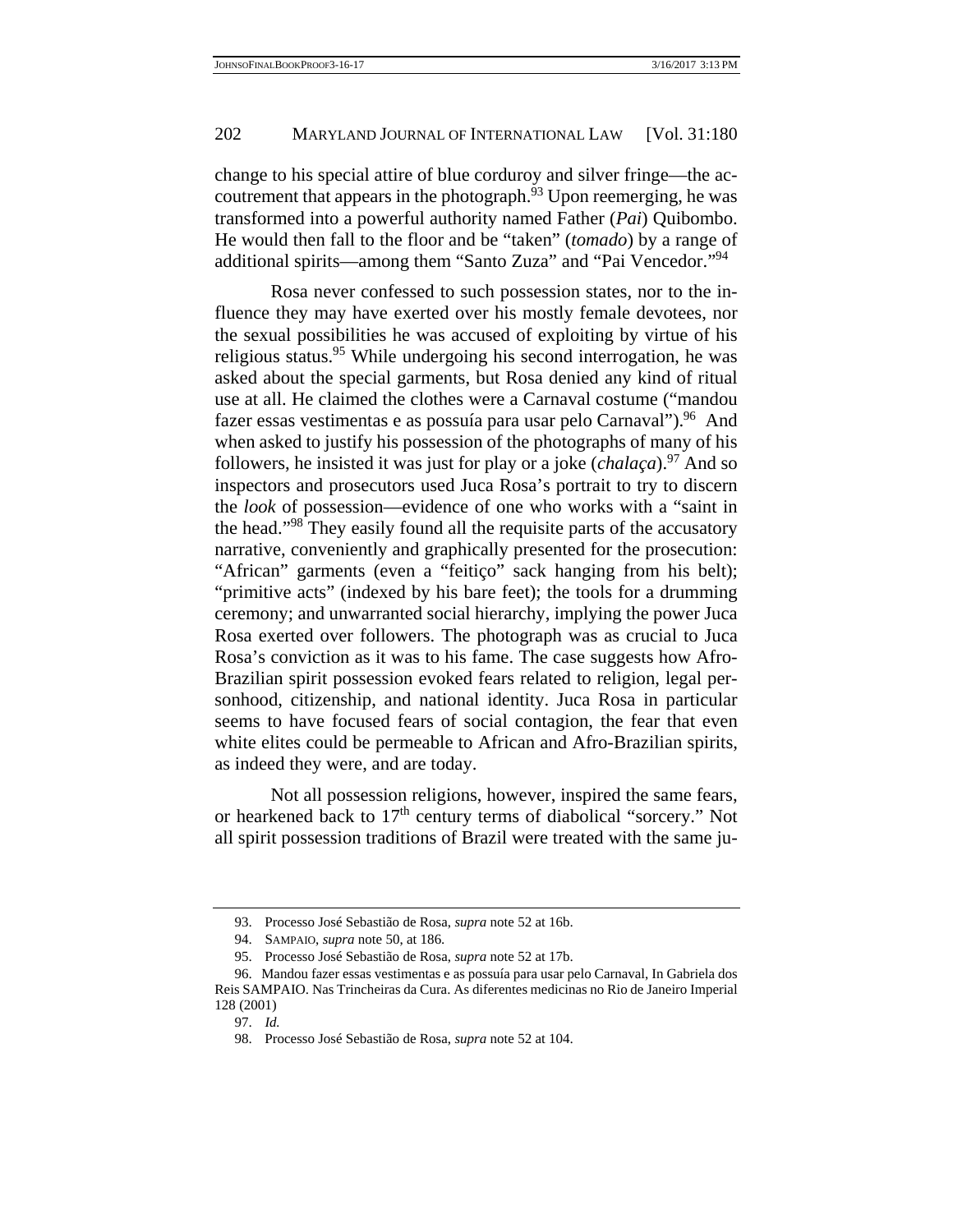dicial lag. In fact, the legal treatment of possession or mediumistic religions split in early 20<sup>th</sup> century Brazil. Euro-Brazilian Spiritism and its spirit possessions acquired a protected legal status and legitimacy as "religion" long before Afro-Brazilian rites did. To explore the differences, I now turn to another type of spirit possession case in Brazil.

#### FRANCISCO XAVIER AND THE 21ST CENTURY POSSESSED

## *Humberto de Campos case*

 This highly publicized case from 1944 reveals how, by problematizing the issue of authorship, legal definitions of personhood and "the individual" were refined and illuminated in relation to spirits and the question of mortality or bodily death.

 Humberto de Campos died in December 1934. Though he died young, as the best-known Brazilian author of his day, he already occupied seat number 20 in the Academy of the Immortals, the pantheon of literary greats modeled after Paris. Humberto de Campos proved immortal in more than one way. In March 1935, just three months after his death, he began to speak to a boy in the state of Minas Gerais, Francisco ("Chico") Xavier.<sup>99</sup> In this section I rely on the detailed case summary published by Miguel Timponi (1959), as well as journalistic accounts and my own reading of the materials.<sup>100</sup>

 Xavier recalled hearing the spirit's words, "Prepare yourself, boy, we have lots to do tonight."101 After finishing work at his day-job in Belo Horizonte, he devoted several hours nightly to writing down Humberto de Campos' words, in a state of trance.<sup>102</sup> To describe the process of spirit-writing (*psicografia*) he said: "It is as though someone applied an electrical device to my right elbow with its own automatic will. It's not me who writes. I obey a superior force."<sup>103</sup>

 By 1944 Xavier had published five books authored "by" the famous deceased writer, Humberto de Campos.104 In that year, though,

 <sup>99.</sup> Interview with Chico Xavier. Celestino Silveira, *O espirito de Emanuel*, REVISTA DA SEMANA, 29 1944 (July 22).

 <sup>100.</sup> MIGUEL TIMPONI, PSICOGRAFIA ANTE OS TRIBUNAIS (1959).

 <sup>101.</sup> SILVEIRA, *supra* note 99.

 <sup>102.</sup> *Id.*

 <sup>103.</sup> *Id.* "como si aplicassem no meu cotovelo direito um aparêlho electric com dispositivo automatic. Não sou eu quem escreve. Obedeço à força superior."

 <sup>104.</sup> Here are the titles: *Crônicas de além-túmulo; Brasil, coração do mundo, pátria do evangelho; Novas mensagens; Boa nova; Reportagens de além-túmulo.* Roughly translated, the titles are "Chronicles from Beyond the Grave"; "Brazil, Heart of the World, Fatherland of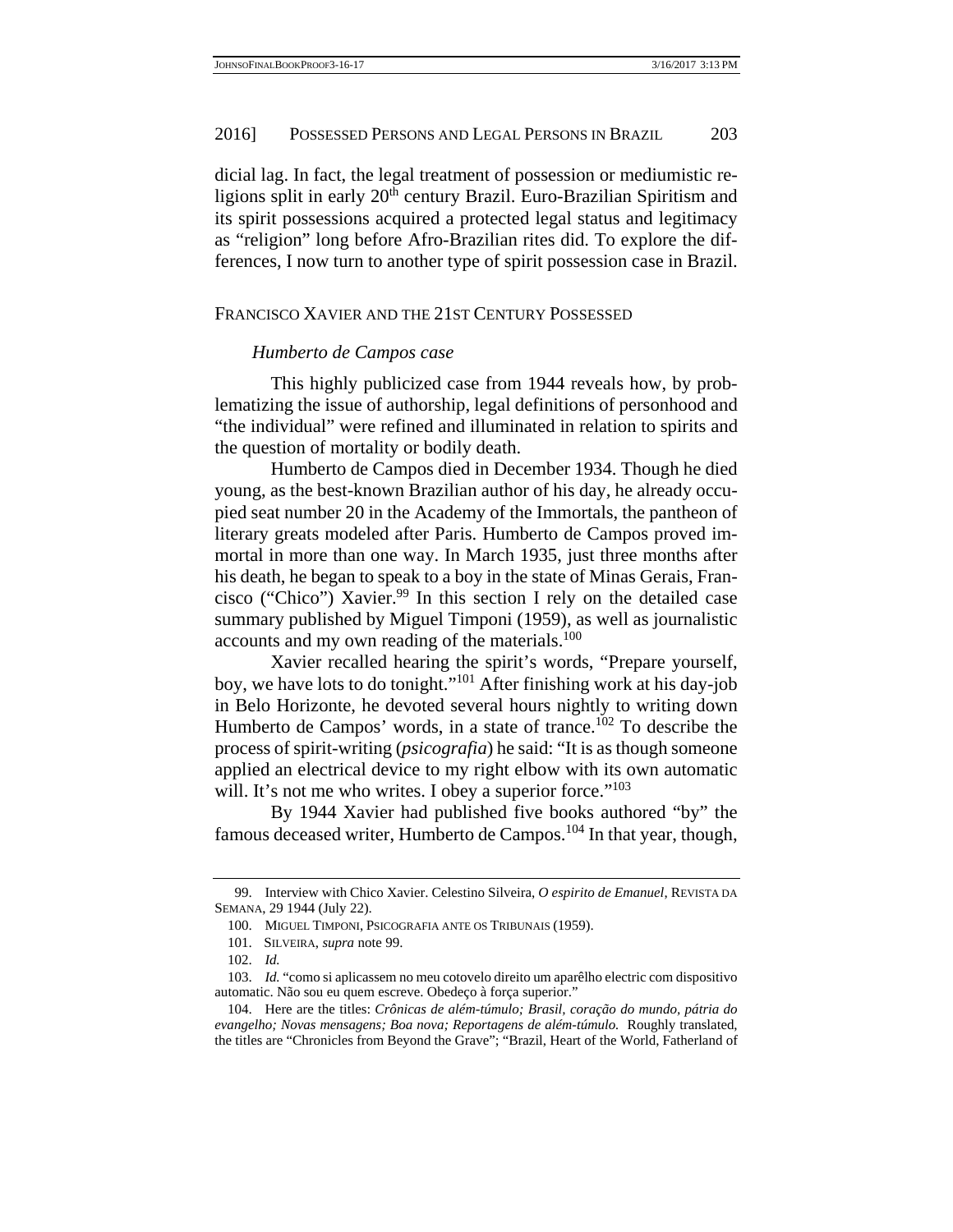Humberto's widow and three children filed suit against Xavier and the Spiritist Federation of Brazil (FEB).<sup>105</sup> The trial filled headlines as the "Humberto de Campos Case." The family asked the court to render a definitive decision as to whether the works were or were not drafted by the spirit of their deceased husband or father.<sup>106</sup> They accused Chico Xavier of selling his own books by exploiting the fame of Humberto de Campos.107 Moreover, they argued, such books confused the reading public and competed for sales with the books he actually wrote while still alive. The books mediated by Chico Xavier were inferior, the suit continued, and when not inferior then simply plagiarized.<sup>108</sup> Finally, Humberto de Campos' family insisted that if their father or husband *were* determined by the court to be actually still writing, as a spirit, in that case the royalties for any books sold must be paid to the family.<sup>109</sup> On the other hand, if the books were judged to not be authored by the spirit of Humberto, they requested that all copies be removed from circulation, and that the medium Chico Xavier be prosecuted for fraud.<sup>110</sup>

 While the family accused Xavier of plagiarism, the Brazilian Spiritist Federation (FEB), which had published Xavier's books and was therefore part of the defense, tried to show that the books by postmortem and pre-mortem Humbertos were indistinguishable in style. They entitled their defense document, widely circulated to the public, "Two Humbertos: One Style, One Soul, One Feeling" ("Os dois Humbertos: um só estilo, uma só alma, um só sentimento."111 Most importantly, they claimed that the courts hold no jurisdiction in adjudicating the question, since the asserted presence and voice of a postmortem spirit is a matter of freedom of religion and thus constitutionally protected.<sup>112</sup>

 The family's lawsuit demanded that all parties appear in person: Not only Chico Xavier but also the spirit of Humberto de Campos,

the Good News"; "New Messages"; "Good News"; "Reports from Beyond the Grave."

 <sup>105.</sup> The suit was filed by the widow of Humberto de Campos and family was filed in Civil Court against Francisco Cândido Xavier (Chico Xavier) and his publisher, Federação Espirita Brasileira, in 1944. The case was heard by Judge João Frederico Mourão Russell of Federal District 8.

 <sup>106.</sup> TIMPONI, *supra* note 100, at 14.

 <sup>107.</sup> *Id.* at 11.

 <sup>108.</sup> *Id.* at 220.

 <sup>109.</sup> *Id.* at 32.

 <sup>110.</sup> *Id.* at 34, 44. 85, 103.

 <sup>111.</sup> Id. at 177–205.

 <sup>112.</sup> Id. at 17–20.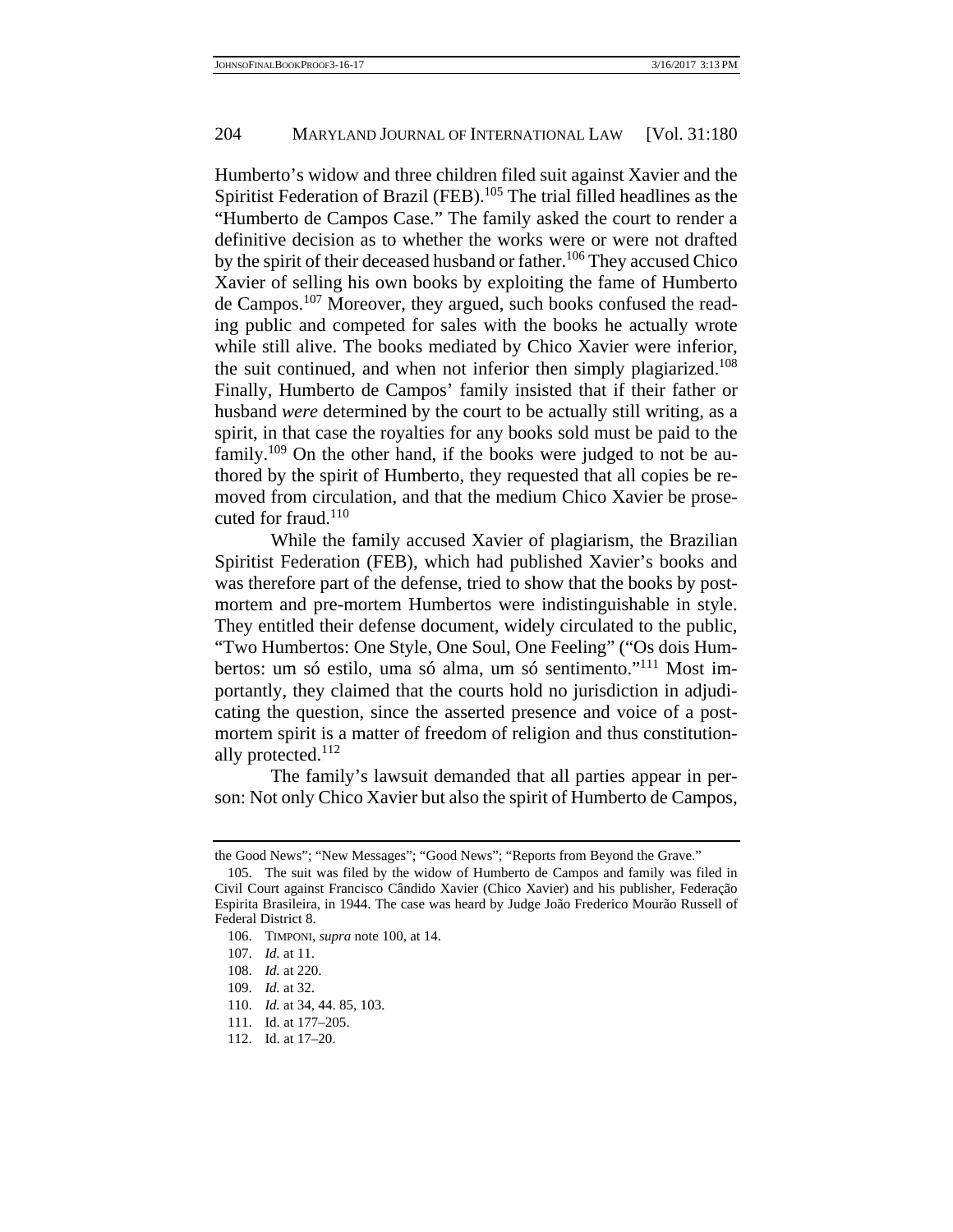whose "operationality" should be demonstrated and verified.<sup>113</sup> On August 23, 1944, though, Judge João Frederico Mourão Russell declared the suit invalid, arguing that, 1) upon death the individual forfeits his/her civil rights, such that the entity "Humberto de Campos" no longer carried legal standing and 2) inherited authorial rights were limited to works an author produced prior to death.<sup>114</sup> Finally, he noted that, 3) the judicial system is only empowered to pronounce on entities already existing within a judicial relationship; it is ill-equipped to decide whether or not the entities of such a relation empirically "exist" in the first place.<sup>115</sup> The family appealed but to no avail, and the decision was reaffirmed in November 1944.116 In the wake of the trial, Chico Xavier went on to publish another seven books under the authorship of Humberto de Campos, until 1967. Humberto was now named "Brother X" on the book-covers in order to avoid further legal entanglements with the deceased author's family, but Brother X was known by all to serve as a code-name for Humberto de Campos.<sup>117</sup>

 Noteworthy from this case was how, by problematizing authorship, the legal definition of the individual was called into play and clarified. The court made clear that at least in terms of civil rights, individual identity ceases to exist with bodily death.

#### *José Divino Nunes case*

Spirits entered the legal process through the agency of Chico Xavier on several further occasions. Among them was the first time in Brazilian law that a spirit's testimony was admitted as legal defense.

 On Saturday morning, May 8, 1976, in the Brazilian city of Goiânia, a 16-year-old boy named José Divino Nunes killed Maurício Henrique.<sup>118</sup> Maurício found the gun in José's father's bag.<sup>119</sup> A few moments later he was dead. Two years later, while in a spirit-writing

 <sup>113.</sup> *Id.* at 21.

 <sup>114.</sup> *Id.* at 40.

 <sup>115.</sup> *Id.* at 29, 30.

 <sup>116.</sup> *Id.* at 255.

 <sup>117.</sup> *See* the website of the Federação Espirita Brasileira (FEB), where the books by "Brother X" alias Humberto de Campos are still sold. http://www.febeditora.com.br/autores/humberto-de-campos-irmao-x/ (last accessed March 12, 2016).

 <sup>118.</sup> The case details are recounted in NEMER DA SILVA AHMAD, PSICOGRAFIA: O NOVO OLHAR DA JUSTIÇA (2008).

 <sup>119.</sup> *Id.*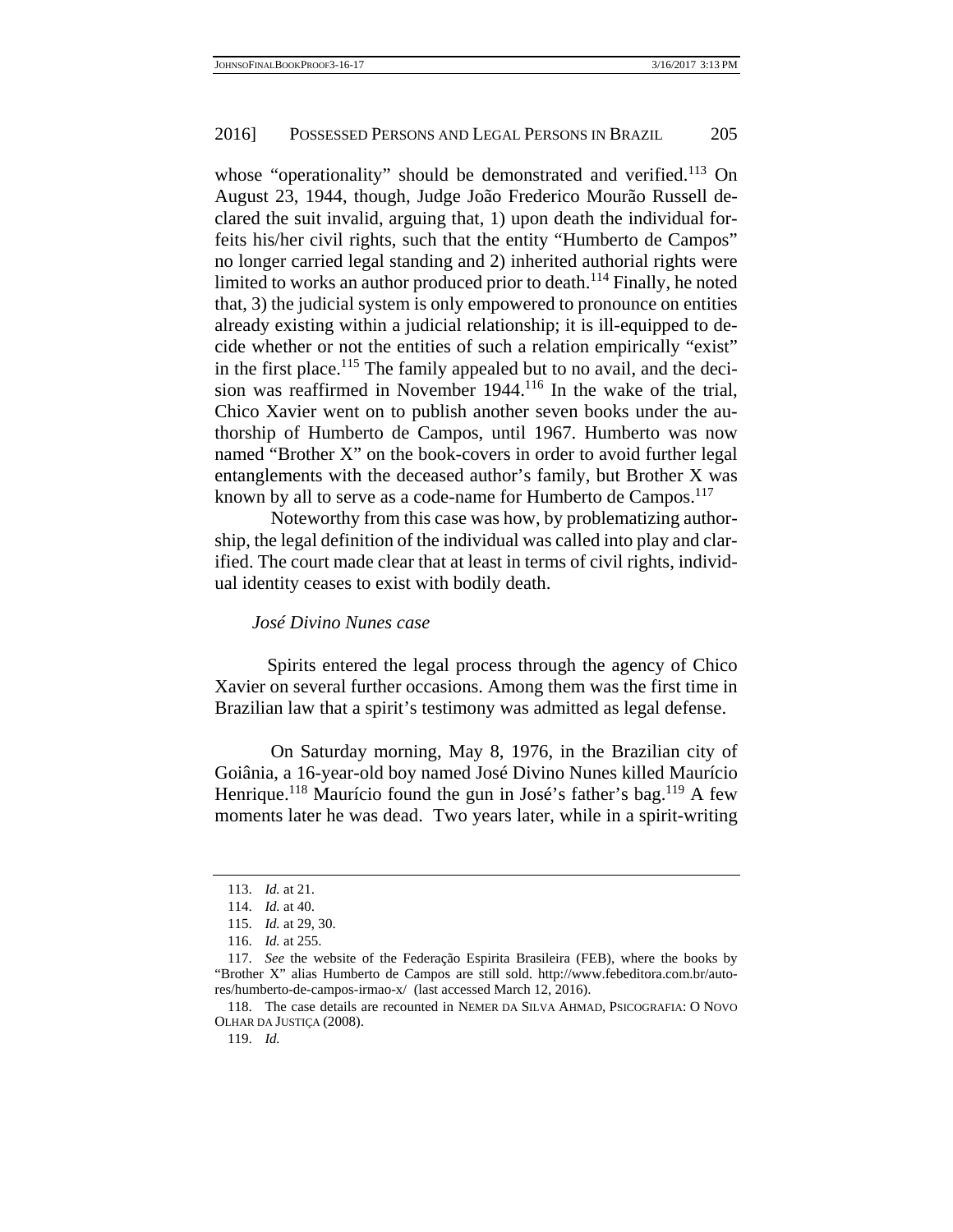trance, Chico Xavier drafted a letter from the deceased victim to his family.120 The message said:

> Dear Mother, Father and Sisters. I came here today asking for your courage. I ask you not to think of my trip here with sadness. Neither José Divino nor anyone was to blame for what happened. We were playing with the revolver thinking that with a loaded gun you could wound someone by aiming at his image in a mirror. I was wounded as a result of this foolish game, and the rest we all know.121

Judge Orimar Bastos of the 6<sup>th</sup> district court verified that the spirit's signature was identical to that of the deceased teenager.<sup>122</sup> The defense reminded the court that, under the modern penal code, it is "the motives…that are the touchstone of crime. There is no crime without intent; it is only there that a crime exists" (Citing Article 121 of the Penal Code).<sup>123</sup> Based on a judgment of motive and the lack of intent as conveyed by a spirit witness—that is, the spirit of the victim--the judge pronounced Nunes innocent.<sup>124</sup> The legal foundation he named was the lack of any apparent intent or premeditation in the homicide, but he added in his written statement,

> We must give credibility to the spiritual message even though it is unprecedented in judicial circles, that the victim himself, after his death, comes to relate and furnish facts . . . that correspond with the declaration of José Divino himself .... This frees the accused of guilt.

He added,

Mauricio's message not only enlightened me, but also backed up all of the defense's testimony…The message had to be mentioned in the ruling because it helped me

 <sup>120.</sup> *Id.*; s*ee also* Judge Orimar de Bastos' own story of the case and its aftermath: ORIMAR DE BASTOS, O JUSTO JUIZ: HISTÓRIA DE UMA SENTENCE (2010); and the story from the perspective of the deceased, as mediated by Chico Xavier, in SPIRIT OF MAURÍCIO GARCEZ HENRIQUE THROUGH FRANCISCO CÂNDIDO XAVIER, LEALDADE (1982)

 <sup>121.</sup> SANDRA JACQUELINE STOLL, ESPIRITISMO À BRASILEIRA 125 (2003).

 <sup>122.</sup> *Id.*

 <sup>123. &</sup>quot;Os motivos determinados constituem, no direito penal moderno, a pedra de toque do crime. Não há crime gratuito ou sem motivo, e é no motivo que reside à significação mesma do crime".

 <sup>124.</sup> ORIMAR DE BASTOS, *supra* note 120..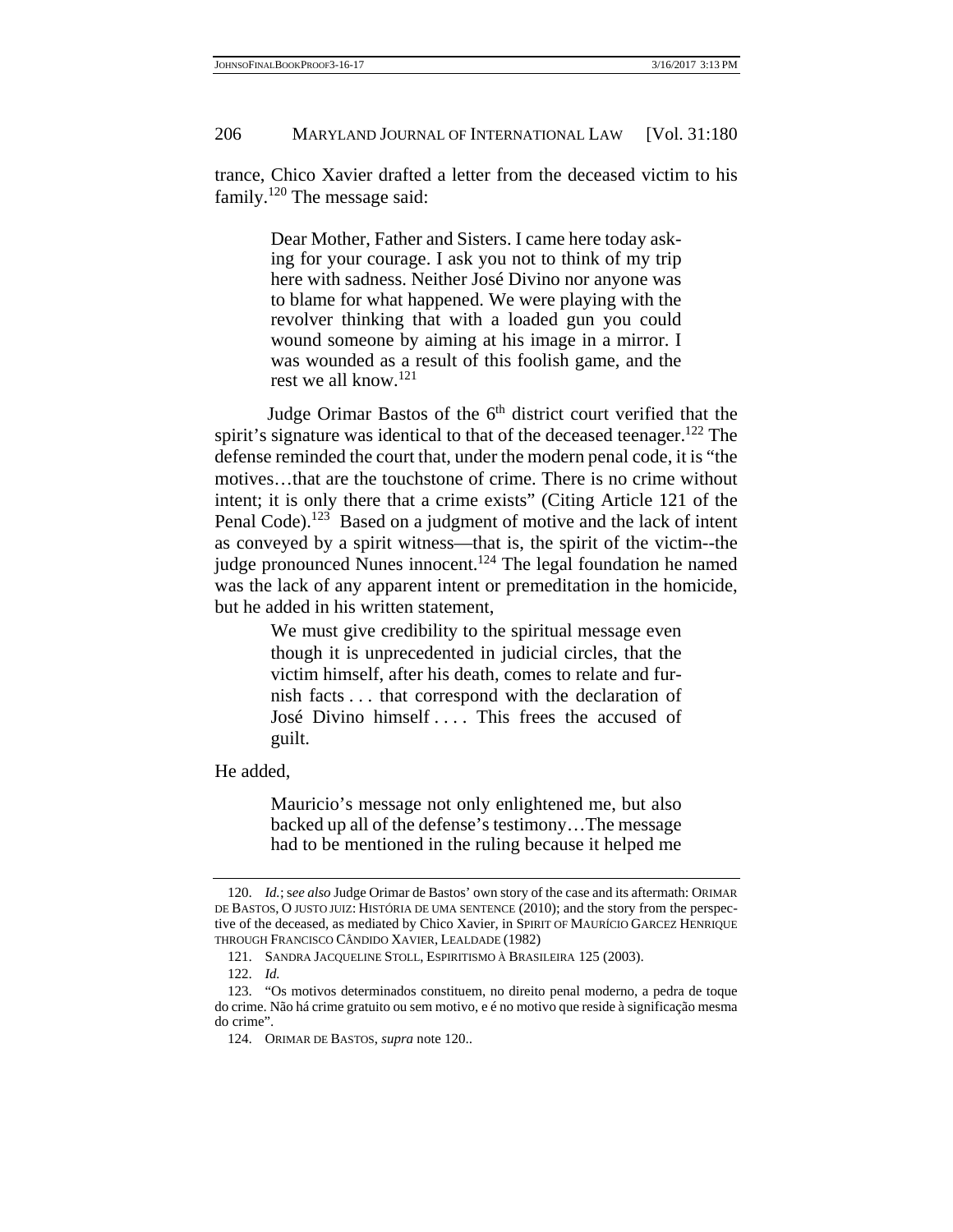make my decision...I am not a spiritualist. I judged Nunes innocent because the killing was not premeditated. Mauricio's message said the killing was a foolish mistake, no one was to blame. The decision was easy for me.<sup>125</sup>

 We should add that by this time Xavier, who had mediated the spirit's testimony, was a national celebrity. Indeed, Chico Xavier's authenticity as a *legitimate medium* was supported during the trial by a public statement read by a representative of the Public Prosecutors' Office of the state of Goias.<sup>126</sup> It was the first time in Brazilian history that a spirit had helped a judge to decide a case, though it wouldn't be the last. Additional cases involving spirit-testimony were tried in 1984 and 2006.127

#### *Spirit-testimonies as legal technique*

 In more recent decades, certain prosecuting attorneys have begun seeking out "spirit testimonies" as an effective and persuasive way to reach juries. The 2006 case spurred public debate on the future of Brazil's judiciary, and the specter of widespread reliance, or even solicitation of, spirit testimony. I take the liberty of translating and excerpting the story as it appeared in Brazil's most respected news daily, *Folha de São Paulo,* on May 30, 2006:

> Two spirit-writing letters were used in the defense's argument for the case in which Iara Marques Barcelos, 63, was acquitted of homicide, by a [jury] vote of five to two. The letters were attributed to the authorship of murder victim…The defense lawyer, Lúcio de Constantino, read the documents in court last Friday, seeking to absolve his client of the accusation that he had ordered the killing of the notary public, Ercy da Silva Cardosa. Though it has caused controversy in the judiciary, spirit-written letters have already been accepted in judgments…

 <sup>125.</sup> Id.

 <sup>126.</sup> Xavier appeared at and was honored by the Goiâs State Legislature on May 7, 1974. [Cite to statement or some documentation of event.]

 <sup>127. [</sup>Cases or reports of testimonies should be cited to.] The deceased wrote again (on May 12, 1980), this time to his mother (presented to the father on television, Programa Flávio Cavalcanti): "Ask Father to accept the version that I gave of this event (that my physical body had suppressed). Don't look for a guilty party. Everything ended in peace, because the accident really was an accident, and father must reflect on this, based on my own words." See XAVIER, LEALDADE, *supra* note 120. Chico Xavier died in 2002.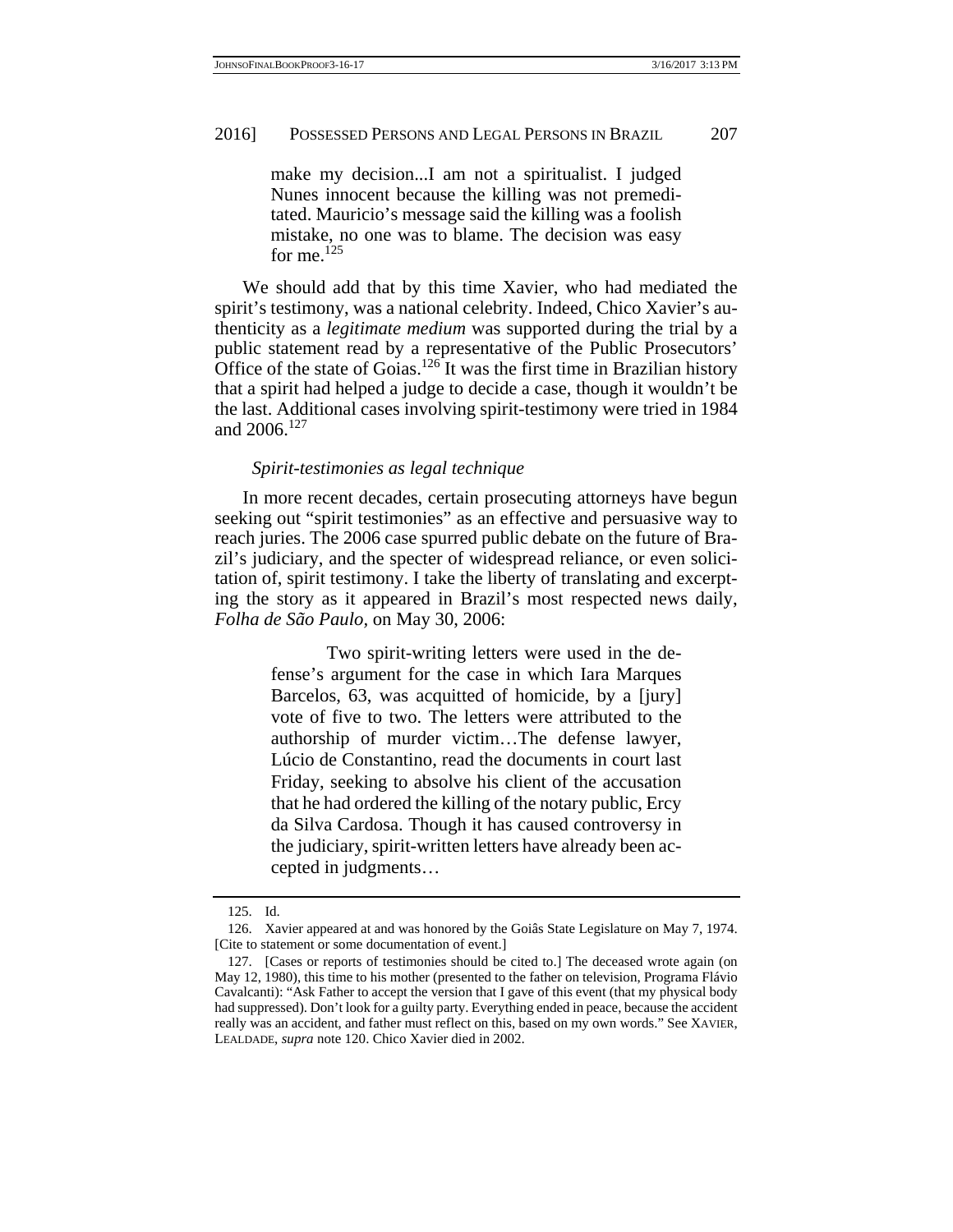The lawyer's reading of the letter was heard with careful attention by the seven jury-members. He read, "What most weighs on my heart is to see Iara accused like this, by dissimulators and fakers who are just like those who killed me…I send Iara a fraternal embrace from me, Ercy."

 The notary public was 71 at the time of his death. He died in his home in July 2003, as a result of two gunshots to the head. Iara Barcelos was accused when Ercy da Silva's 29 year-old housekeeper, Leandro Rocha Almeida, stated that he had been contracted by Iara Barcelos to scare her patron, with whom she also maintained an affective relation…Almeida was condemned to 15 1/2 years of prison, though he denied having committed or ordered the crime.

 The letters from the victim were spirit-written [psicografada] by the medium, Jorge José Santa Maria. One of the letters was addressed to the husband of the accused, who was also a friend of the victim. The other letter was addressed to the defendant herself. The accused's husband initially sought help regarding the case at a spiritist meeting.

 The defense lawyer claims to have studied spiritist theory in order to prepare the defense, though he himself claims no religious affiliation. He cited the letters as the breaking point in the decision, playing a key role in his client's aquittal. *Folha de São Paulo* was unable to speak with the medium. Because jurors are not asked to comment on the rationale for their votes, it is difficult to evaluate the influence of the spirit letters. The documents were accepted in court because they were presented within the proper time frame, and because the prosecutor did not attempt to prevent or impugn their status...(trans. mine)<sup>128</sup>

 Striking in this case was the fact that the defense lawyer admitted to using spiritism and spirit-testimony as a defense ploy and emphasized how well it had worked. This move motivated substantial

 <sup>128.</sup> http://www1.folha.uol.com.br/folha/cotidiano/ult95u122179.shtml, consulted on July 28, 2014.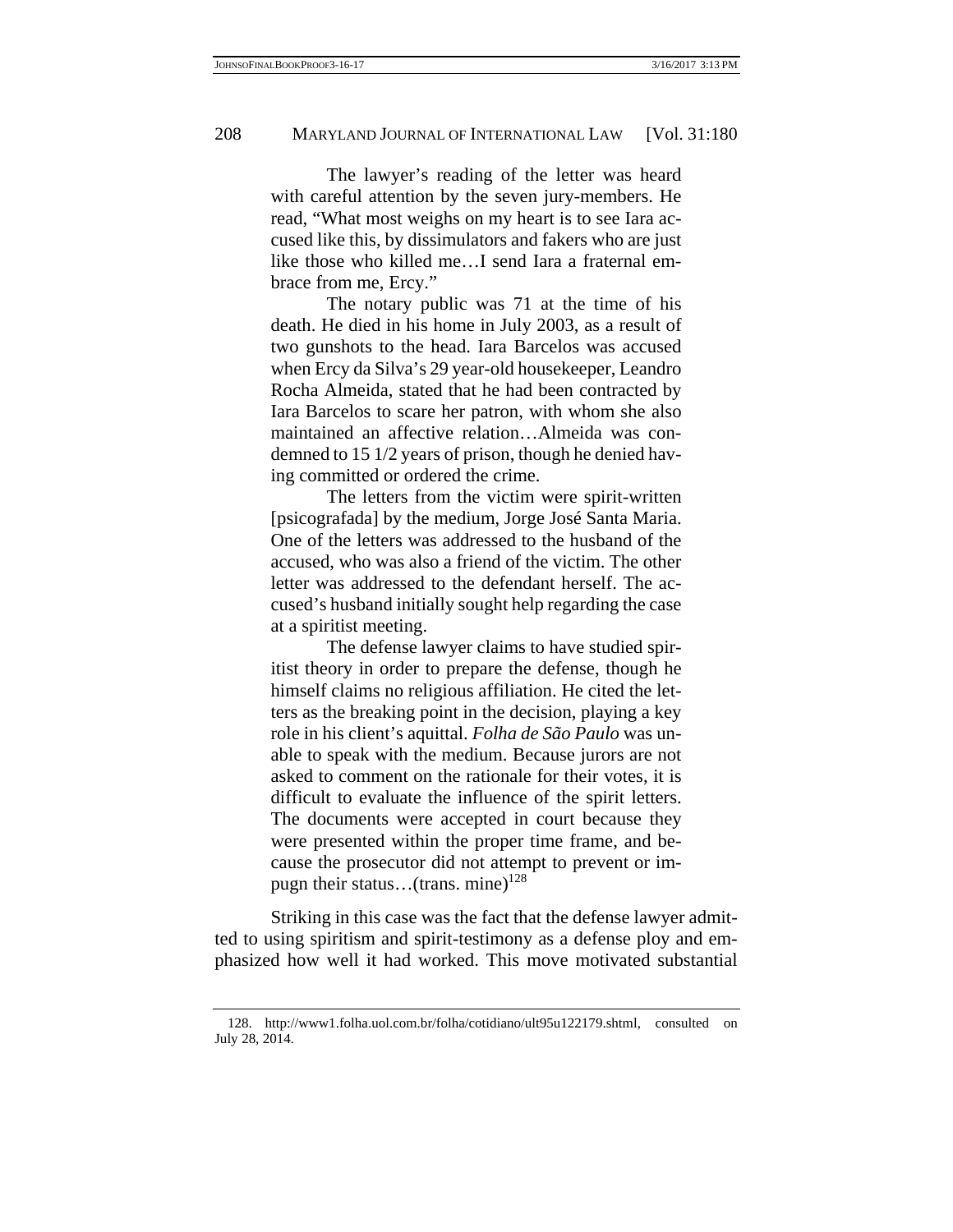concern. *Folha de São Paulo* ran a story on May 19, 2008, under the banner, "Association Wants to Spiritualize the Judiciary." The report addressed the "polemic" surrounding the multiple and increasingly forceful associations of spiritist judges and lawyers. The largest of these is called the Brazilian Association of Spiritist Magistrates (Associação Brasileira de Magistrados Espíritas) and numbers over 700 judges of the court.<sup>129</sup> Among them is Francisco Cesar Asfor Rocha, who sat on Brazil's Supreme Court from 1992–2012. A newer organization comprised of police deputies, prosecutors, lawyers, and judges was recently founded in São Paulo, called the Association Juridical-Spiritist, and counts several hundred members.<sup>130</sup> The association advocates for a judiciary that is "more responsive to humanitarian questions," and able to engage polemical issues like abortion, euthanasia, gay marriage, the death penalty, and stem-cell research.131 They state, "God is the greatest law," and defend the use of spirit-written letters in court.132 One of the Association's founders, the prosecutor Tiago Essado declared, "The State is secular (*laico*), but people are not. There is no way to dissociate enough to say: I'll only use my faith only in the spiritist center."<sup>133</sup> Meanwhile the president of the Brazilian Association of Spiritist Magistrates, retired federal judge Zalmino Zimmerman, stated that the Association's objective is "the spiritualization and humanization of law and the judiciary."<sup>134</sup>

 When the Ministry of Justice (Conselho Judiciario Nacional) was asked to address the question of spirit-testimony and the apparent growing power of spiritist-judiciary associations, the judge and spokesman Alexandre Azevedo dismissed the concern, "I don't see any difference between a declaration given by me or you, and a declaration given by a medium, spirit-written (psicografada) by someone."135 By at least some measures, then, spirit-writing as testimony is being normalized as a part of the legal process in Brazil.<sup>136</sup> Spiritists

 <sup>129.</sup> From the organization's own website, available at: abrame.org.br (last accessed on March 12, 2016)

 <sup>130.</sup> *See* their website: http://www.ajesaopaulo.com.br/ (last accessed on March 12, 2016)

 <sup>131.</sup> FOLHA DE SÃO PAULO, May 19, 2008: "Associação quer espiritualizar o Judiciário," http://www1.folha.uol.com.br/fsp/cotidian/ff1905200801.htm (last accessed March 12, 2016).

 <sup>132.</sup> *Id.*

 <sup>133.</sup> *Id.*

 <sup>134.</sup> *Id.*

 <sup>135.</sup> *Id.* ("Não enxergaria nenhuma diferença entre uma declaração feita por mim ou por você e uma declaração mediúnica, que foi psicografada por algu. . .m.") http://www1.folha.uol.com.br/fsp/cotidian/ff1905200801.htm, consulted on July 28, 2014

 <sup>136.</sup> I note here that the legal notion of a *testimonial individual* (a witness) is much less narrowly circumscribed than the *authorial individual*. This is because legal defenses allow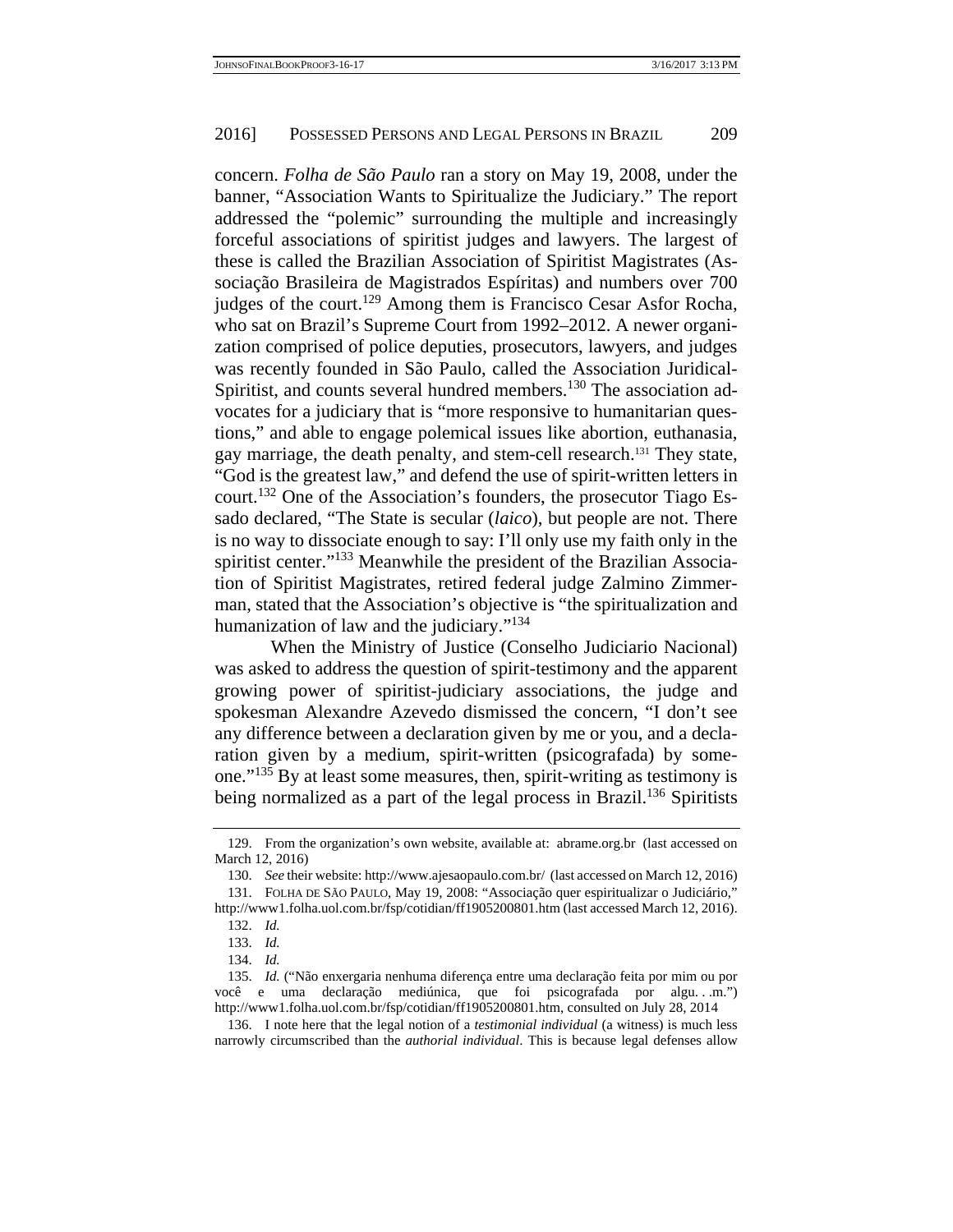counter the claim that they are infusing religion into law by arguing that Spiritism is not a religion so much as a science of knowing; an epistemology, a way of seeing, a method of inquiry. For these judges and lawyers, practicing Spiritism is much like practicing law.

# **DISCUSSION**

 Multi-person bodies and the traditions that cultivate them as sources of special revelation pose special challenges for legal institutions and procedures. Because such religions and their manifold invisible agents are prevalent across most of the world, those challenges should be addressed, and perhaps this essay will serve to open avenues of comparative inquiry. To follow Annemarie Mol's work on medicine and the body multiple, $137$  this essay did not seek an epistemology of law—how legal situations come to "know" personhood—but rather focused on legal *enactment*, the question of how personhood is shaped into certain form through the procedures of specific cases. As in medicine, legal enactments are shot through with implicit normative judgments, not least with respect to the question of accountable and legally liable, or *forensic* personhood. Spirits and possession straddle medical and legal versions of the normative.<sup>138</sup>

 The cases suggest a question that hopefully by now has been made more uncanny than when I began: What, exactly, is a "legal person"? Phrased differently, what kind of personhood does law require? The case studies from Brazil reviewed in this essay make it clear that the legal person is subject to contest and legal debate. Juca Rosa's possessed personhood, a shape-shifting personhood with "saint in the head," rendered him a transgressor and placed him outside of the law. More recent cases involving spirit-testimonies, by contrast, have placed possession or mediumistic states and their revelations at the center of at least some legal decisions. All the cases involving possession, though, entail and allow a deferral or complicating of individual

greater latitude than do legal claims or accusations.

 <sup>137.</sup> ANNEMARIE MOL, THE BODY MULTIPLE: ONTOLOGY IN MEDICAL PRACTICE vii (2003).

 <sup>138.</sup> Georges Canguilhem opened his classic work, *The Normal and the Pathological*, "When we see in every sick man someone whose being has been augmented or diminished, we are somewhat reassured, for what a man has lost can be restored to him, and what has entered him can also leave. We can hope to conquer disease even if it is the result of a spell, or magic, or possession…Disease enters and leaves man as through a door" (2007: 39).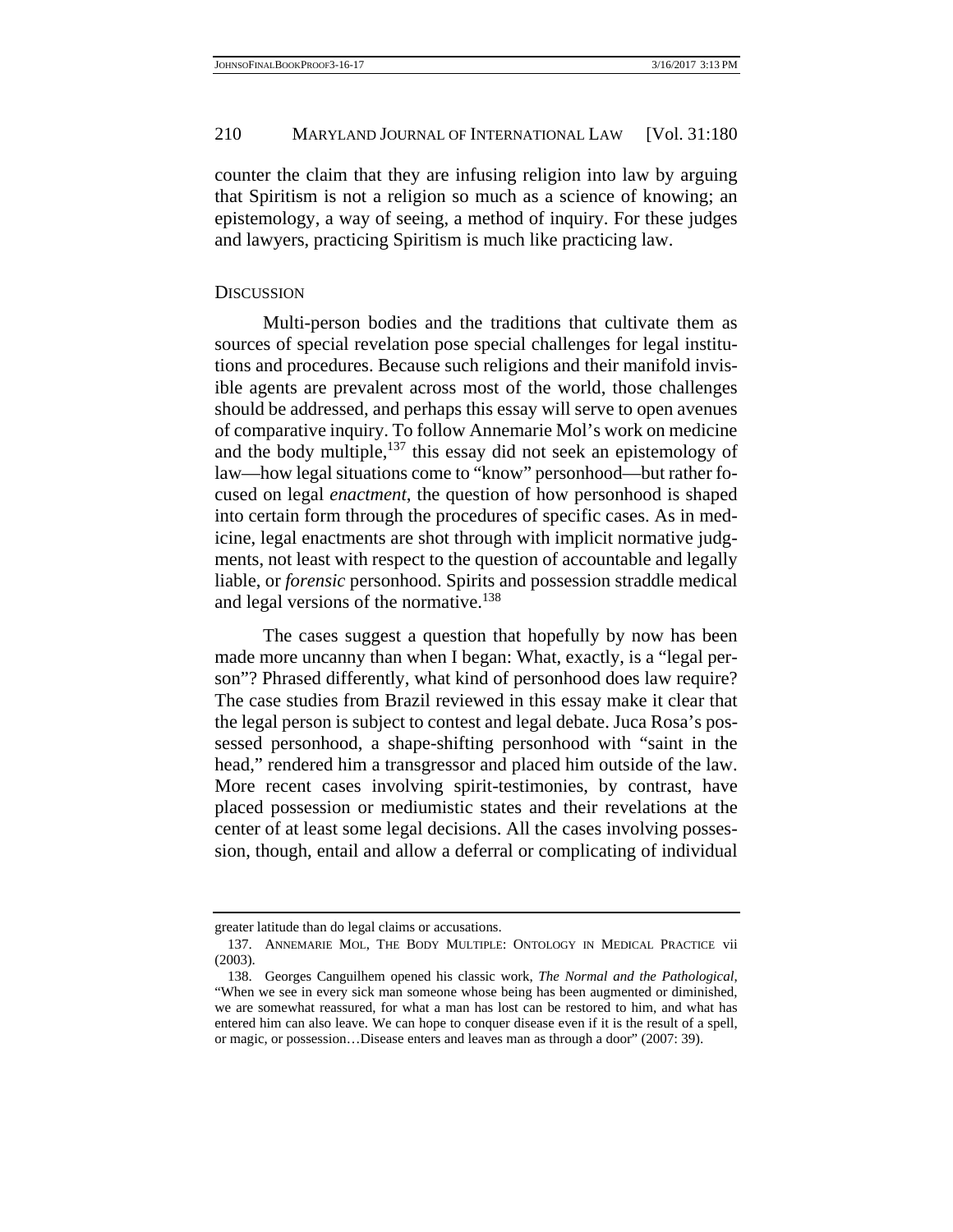accountability.

One reason is that possessions may complicate the time sequence usually required in legal reckonings of causality. For example, in one of the cases, the appearance of a victim's spirit in 1978-9 helped to determine "what happened" in 1976. In another case, two letters written in 2006 from a man killed in 2003 secured the defendant's innocence. In both instances, spirits acted on legal time and seriality, achieving a temporal collapse by which a victim three-years in the grave was enabled to speak forcefully into the judicial present.

 While personhood ends with natural death, according to the Brazilian civil law verdict in the 1944 Humberto de Campos case, natural death is not a self-evident or consistent boundary. Certain later cases suggest the possibility of intelligent human agency persisting beyond the body's demise. In multiple homicide cases described above—in 1978, 1984, and 2006—deceased witnesses' testimony was admitted in court after being written down by a different, living human medium's hand.

 A second point: Spirit possessions may act on legal reckonings of *intent.* At least, as we have seen, spirit-testimony is effective in influencing Brazilian juries' understanding of intent. José Divino, for example, was shown by a spirit's testimony to have not acted with intent, and to therefore not be accountable for homicide. Brazilian and other legal systems are replete with subtle adjustments based on putative intent: Religious commitments affect intent and can change legal status.139 Then too, crimes committed in a fit of violent rage after being provoked, when one is "not oneself" can reduce a sentence dramatically; conversely, crimes committed with too much intent, "for egoistic motives," can receive particularly harsh sentences. Madness or insanity claims present legal extremes of non-intentional action and sentences are modified accordingly.140 Given all of these complications of

 <sup>139.</sup> In Brazil's 1891 Constitution, *religiosos* of any monastic community that required vows of obedience were prohibited from voting (along with beggars, women, the illiterate, and those under 21 years of age), because they "had renounced their liberty as Individuals." To pose the question in these terms, What did it mean to, through religious practice, "renounce one's liberty as an Individual?" We might argue that the individual being renounced was that of the state-sanctioned and *legal* individual, but this only begs the further question of precisely what constitutes such a being.

 <sup>140.</sup> In Brazil's 1890 Penal Code, offenders "under a state of total perturbation of the senses and intelligence at the time of the crime were not criminally responsible." "Honor crimes" are regarded "temporary insanity." The 1940 code introduced the phrase "semi-imputable" as a category of mental status, partial impairment of cognitive or volitive elements,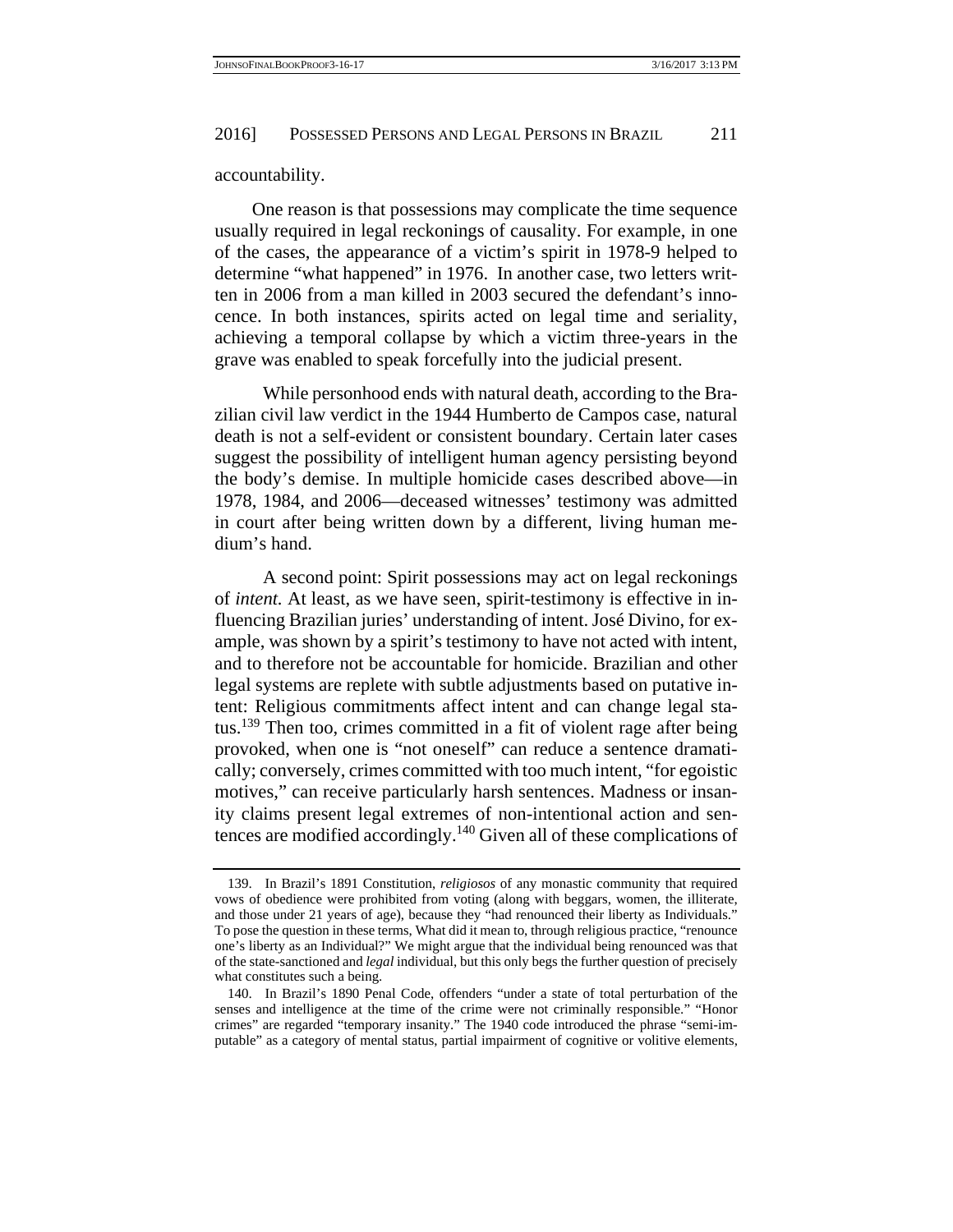intent and the measuring of defendants' interior states they require, spirit possession may be seen less as a full departure from other legal calibrations of the internal person, than as an especially complex problem of how to gauge inner motivations, since possessed defendants may refer to multiple agents acting in the same body.

 Parenthetically, I would call attention here to the striking juxtaposition between, on one hand, the *legal* prestige of "intent" and the kind of individuality such gauging of intent requires, and on the other hand the *religious* prestige of non-intentionality--the spirits or the Spirit acting on, or acting through a body understood as a vessel of invisible and greater power, with ritual events made to dramatize that difference in power. What happens when those two systems collide in public space? In the North Atlantic tradition, people express dismay when spirits appear in political or judicial space. Witness the news made by then-vice presidential candidate Sarah Palin when a Kenyan pastor exorcised her bad spirits.<sup>141</sup> Note how the House of Representatives stenographer Dianne Reidy made news on October 16, 2013, when she abruptly grabbed the microphone in Congress while in the throes of the Holy Spirit.<sup>142</sup> This kind of hyperagency, the excess of persons in a given body in political or judicial space, seems dangerously illegible and underdetermined, at least based on the more recent episodes of the use of spirit-testimony in criminal trials presented here, and the wide latitude accorded to the legal actor of "testimonial individual."

 Brazil seems to reside on the edge of this North Atlantic tradition. There, spirit possession and mediumship are familiar, even comprising an inter-religious national repertoire. The legitimacy of spirit possessions arrived through spiritism in the early 20<sup>th</sup> century, and that legitimacy was only then retroactively applied to Afro-Brazilian traditions. As we have seen, spiritist possessions been long been granted more legal space in which to act than Afro-Brazilian traditions. The French Kardecist, racially white, and pseudo-scientific articulation of

and this feature was continued in the 1984 Code: Art 121 ("Codigo Penal § 1º Se o agente comete o crime impelido por motivo de relevante valor social ou moral, ou sob o domínio de violenta emoção, logo em seguida a injusta provocação da vítima, ou juiz pode reduzir a pena de um sexto a um terço. Aumento de penaI—se o crime é praticado por motivo egoístico . . .").

 <sup>141.</sup> Laurie Goodstein, *YouTube Videos Draw Attention to Palin's Faith*. NEW YORK TIMES, October 25, 2008. http://www.nytimes.com/2008/10/25/us/politics/25faith.html?\_r=0 (last accessed March 12, 2016).

 <sup>142.</sup> http://abcnews.go.com/blogs/politics/2013/10/house-stenographer-credits-holyspirit-for-her-rant-against-congress/ (last accessed on March 12, 2016).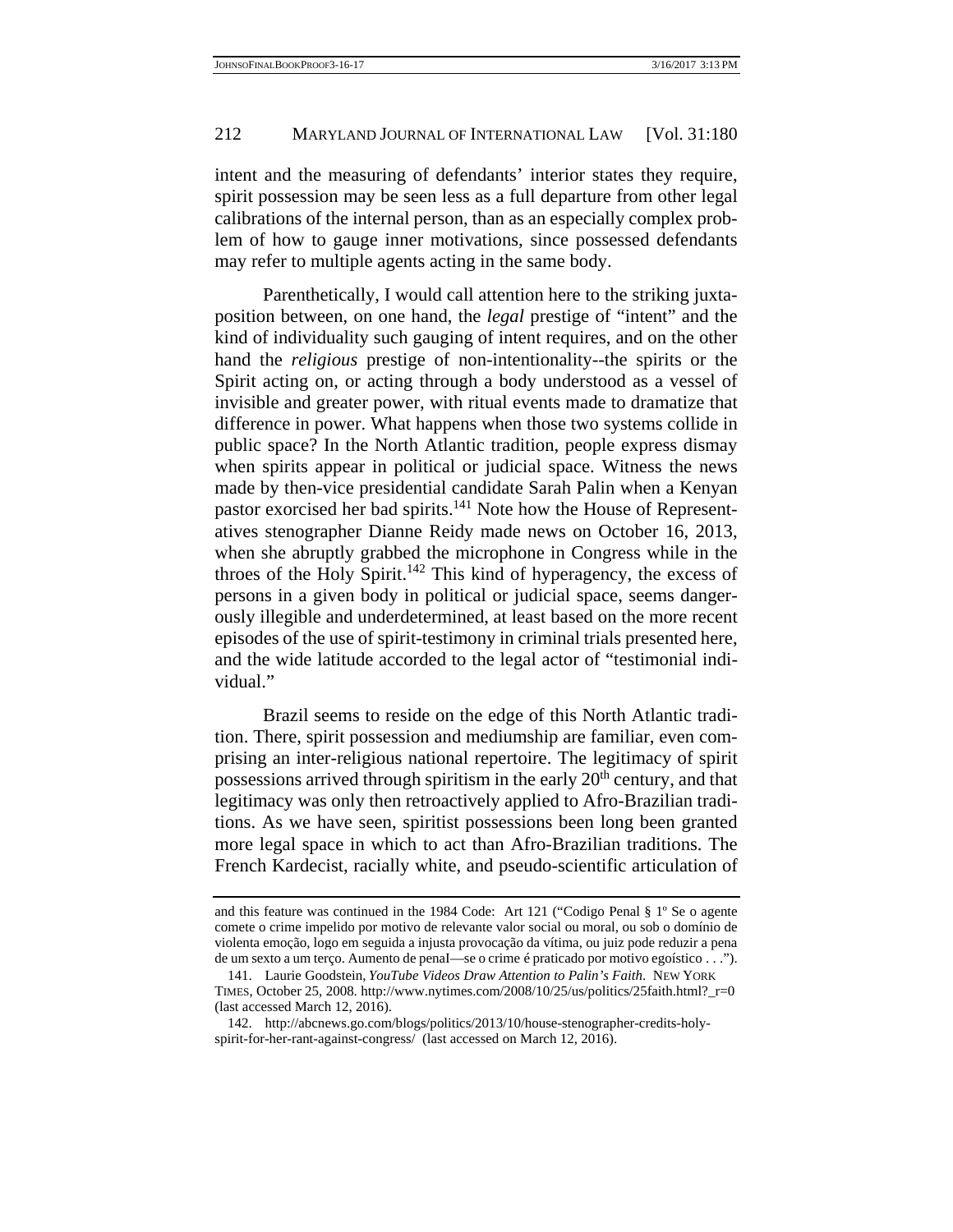spirits found resonance among at least some members of the judiciary, such that symbiotic juridical-spiritist associations could be forged. To members of such associations, the "primitive" possessions of Juca Rosa's sort, involving transformations or extensions of personhood like becoming Father Quibombo, or having one's head "mounted" by Yoruba *orixás* and Amerindian *caboclos*--these cannot appear in court other than as targets of prosecution. They seem to obliterate the reckoning of individual intent whatsoever, undermining the kind of accountable individuality that law typically requires, and hails.

 Finally, perhaps we can use the Brazilian case to think comparatively on the issue of "legal personhood."143 Author Charles Taylor famously argued that the western individual is characterized by the notion of the "buffered self," a form of personhood that is impermeable to possession by external agents and therefore, by virtue of its very insularity, at least relatively identical over time.<sup>144</sup> The temporal dimension of enduring accountability and recognizability is key to the very notion of *identity.* Susanna Blumenthal described the "default legal person" in the U.S. as something much like Taylor's buffered self.<sup>145</sup> Versions of a default legal person exist in every national legal culture, and legal systems may even require a default legal person in order to function at all. Lacking one, they apply techniques to create one. One method of creating a default legal person is by contrasting him (and it has mostly been a him), with the "weak spirits" that appear in, say, the descriptions of Juca Rosa's initiates, or in Kant's discussions of Swedenborg.146 In the writings of figures like Hobbes, Locke,

 <sup>143.</sup> Other forms of a legal "excess of persons" are becoming routine. Take the idea of the juridical person as distinct from the natural person. This doctrine, by which corporations act as legal persons descends from the words of Pope Innocent IV in the  $13<sup>th</sup>$  century, with his simple phrase, "since the College is in corporate matters figured as a person." By this he underscored that a given community within the Church could be collectively represented by a single natural person; and, moreover, that this personness exists beyond any natural person, as *persona ficta*. It was a spiritual, not material reality. In other words we can read a religious, uncanny quality back into the early legal formulation of "incorporation" (Otto von Gierke 1868) and corporate personhood. It seems uncanny precisely because of how it contrasts an excess of persons with intuitive and inherited ideas of natural personhood. Perhaps our discomfiture with the recent Supreme Court decision in the U.S. on the corporate "personhood" of anonymous collections of political donors, in that vein, is not altogether different than our surprise at hearing of spirits acting through Chico Xavier in the Brazilian judiciary. Both require a leap of faith from natural bodies to personae ficta, the figure/fact/fantasy of many persons acting in one body. The leap may evoke horror, or wonder, or both.

 <sup>144.</sup> CHARLES TAYLOR, A SECULAR AGE 27 (2007).

 <sup>145.</sup> Susanna L. Blumenthal, *The default legal person*, UCLA LAW REVIEW 54 (2007).

 <sup>146.</sup> *See sup*ra note 1.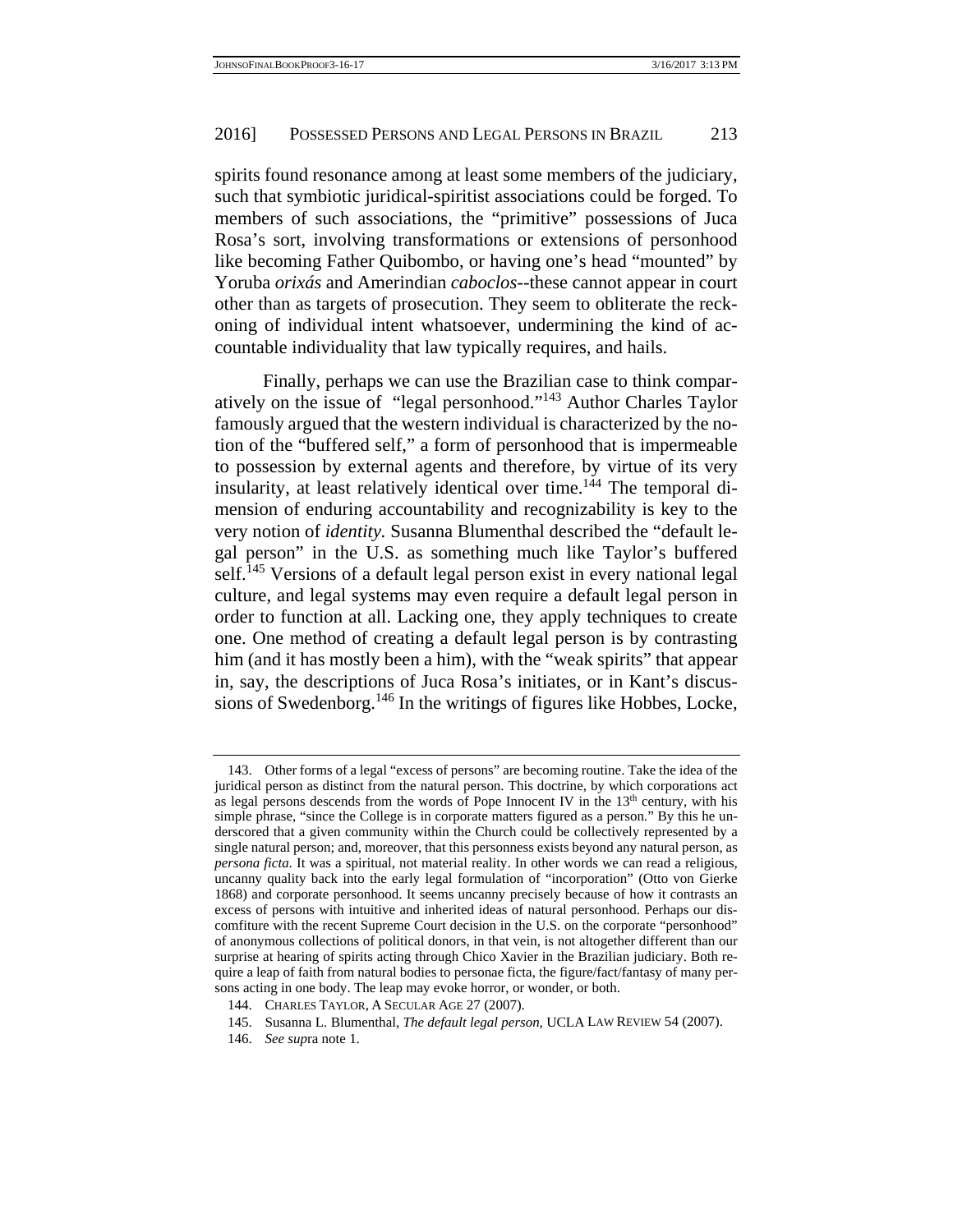Kant, and Hume, for example, the accountable individual person acquired its silhouette over and against another type, namely the *very permeable person*—like Juca Rosa and his women, to wit--who anthropologists later tried to interpret through their various prisms.<sup>147</sup>

 Very permeable persons described by anthropologists must be made or translated into legal persons if and when they enter states' purviews. Some argue that legal culture even requires this submission, a disfiguring. As Judith Butler wrote, "To be dominated by a power external to oneself is a familiar and agonizing form power takes. To find, however, that what 'one' is, one's very formation as a subject, is in some sense dependent on that very power is quite another."<sup>148</sup> Butler's line has been too often and too casually cited, but what intrigues me is how it, like Taylor's descriptions of the buffered self or Blumenthal's default legal person, plays frictionally over and against the figure of the possessed. In Butler's formulation, becoming a political subject is every bit as much of a possession (and dispossession) as discovering a god in one's body.149 Author Colin Dayan names the quest for the legal individual an "idiom of servility": "state-sanctioned degradation in America is propelled by a focus on personal identity, the terms by which personality is recognized, threatened, or removed. I treat the legal history of dispossession as a continuum along which bodies and spirits are remade over time."<sup>150</sup> Dayan seeks leverage by assessing how the spirit of law and laws about spirits were intertwined.<sup>151</sup>

 I agree with this critique in principle, yet it strikes me as too easy: It is all well and good to posthumously support the spirit-possessions of subalterns like Juca Rosa and his circle of followers. But what shall

 <sup>147.</sup> Here is Marriot's inaugural formulation of the 'dividual': "[S]ingle actors are not thought in South Asia to be 'individual', that is, indivisible, bounded units, as they are in much of Western social and psychological theory, as well as in common sense. Instead, it appears that persons are generally thought by South Asians to be 'dividual' or divisible. To exist, dividual persons absorb heterogeneous material influences . . . ." MCKIM MARRIOTT, HINDU TRANSACTIONS: DIVERSITY WITHOUT DUALISM 109 (1976).

 <sup>148.</sup> JUDITH BUTLER, THE PSYCHIC LIFE OF POWER: THEORIES IN SUBJECTION 1–2 (1997).

 <sup>149.</sup> She clarifies the power of law over subjecthood in the recent co-authored work, *Dispossession*: "[W]hen a woman is raped goes before the law in order to have the crime against her prosecuted, she has to comply with the very idea of the reliable narrator and legitimate subject inscribed in the law. As a result, if the law finds that she is not a legitimate subject, that what she claims has no value, and that her speech in general is without value, then she is actually deconstituted as a subject by the law in question." JUDITH BUTLER & ATHENA ATHANASIOU DISPOSSESSION: THE PERFORMATIVE IN THE POLITICAL 77 (2013).

 <sup>150.</sup> COLIN DAYAN, THE LAW IS A WHITE DOG: HOW LEGAL RITUALS MAKE AND UNMAKE PERSONS xiii (2013).

 <sup>151.</sup> *Id.*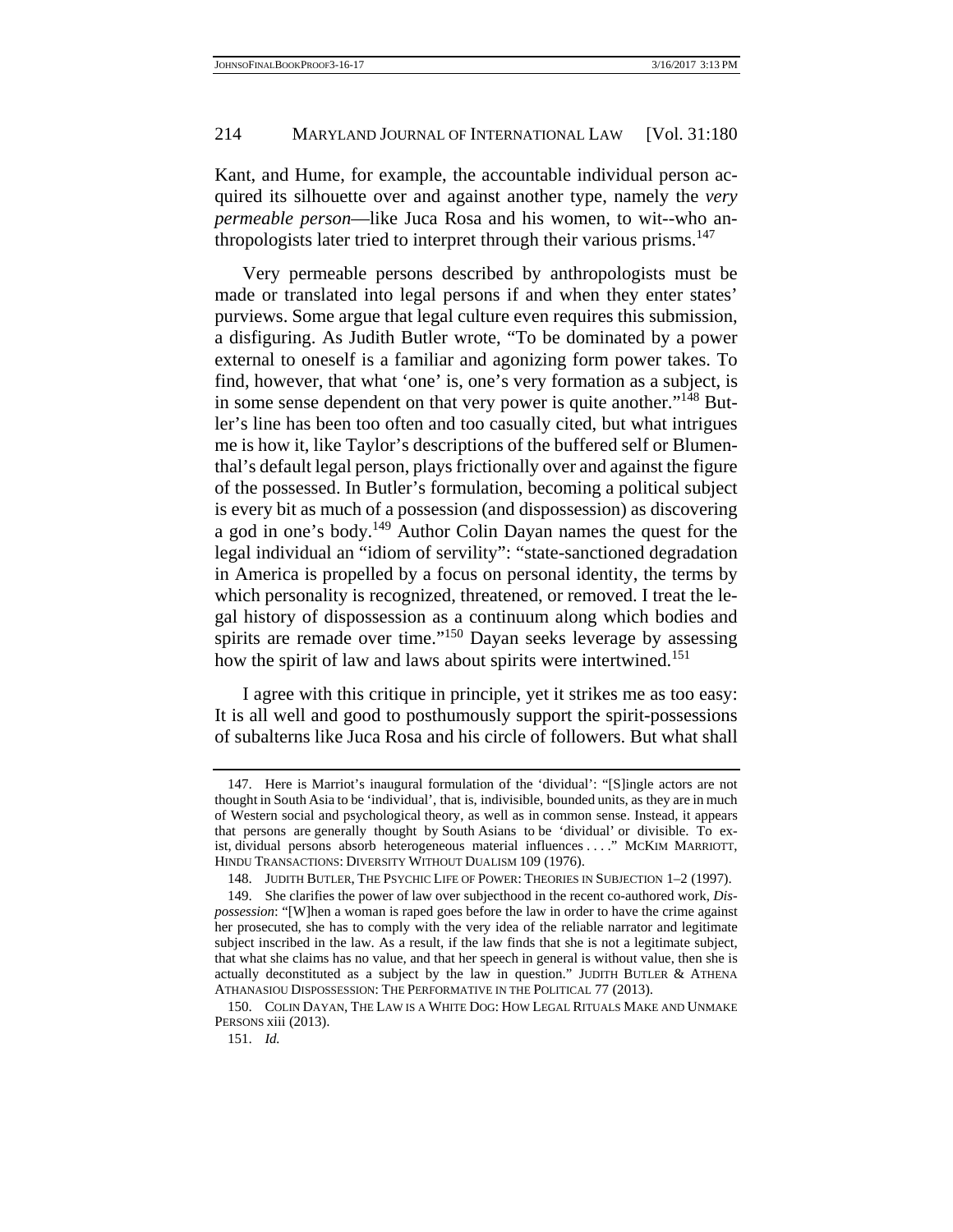we do with spirits when wielded by the wealthy and powerful, as in the Brazilian associations of spiritist judges? How did this legally legitimate form of spirit possession come to be? If Juca Rosa and his marginalized followers seem to warrant our defense, these present-day spiritist judges deserve our critique, or at least our attention and concern.

#### *A lumpy history of legal personhood and spirits*

 In the period dividing Juca Rosa from Chico Xavier, the last third of the 19<sup>th</sup> century and the first half of the  $20<sup>th</sup>$ , the default legal person was remade in the terms of a bio-person. Between 1850-1900 identities began to be verified in photographs, fingerprints, and anthropometric signs, acquired in techniques pioneered by criminologists like Bertillon in France and Galton in England.<sup>152</sup> But this did not mean that other kinds of persons abruptly ceased to exist. Multi-personated bodies continued to act and continue today in the religions of Candomblé, Vodou, Santería, and many others, with "saint in the head." They work on everyday crises of love, health, fertility, and financial success. Spiritism, by contrast, adapted itself to the terms and procedures of the bio-person, applying photography, stenography, and medical sciences to their authorizing procedures, and building elaborate bureaucracies (like legal associations) that neatly matched the rationalizing institutions that characterized the early  $20<sup>th</sup>$  century. They postured themselves as not even members of something as lowly and partial as a "religion"; rather, they spoke in terms of science. They rejected the primitive term, "possession," and embraced the techno-term of "mediation."<sup>153</sup>

## **CONCLUSION**

 Mediating messages from the dead in spirit-writing is no less uncanny than dancing an African god into presence. For reasons of racial and social advantage, only the Spiritists of Brazil were able to successfully mimic the legal process, to symbiotically merge with it, and even in certain instances, to infiltrate it, possess it, make it their own.

 <sup>152.</sup> Giorgio Agamben, *Identity without the person*, *in* NUDITITES 46–54 (2011).

 <sup>153.</sup> The distinction between the two appears already in Kardec's *Book of Mediums*, published in 1861. In chapter 13 Kardec specified degrees of "obsession." The altering of personality, or spirit possession, is classified as "obsession"; it is negative and can lead, argued Kardec, even to criminal behavior. ALLAN KARDEC, LE LIVRE DES MÉDIUMS (1861). On the technophilia of spiritism as a science and a mechanics rather than a religion, *see* JEREMY STOLOW, ED. DEUS IN MACHINA: RELIGION, TECHNOLOGY, AND THE THINGS IN BETWEEN (2013)..